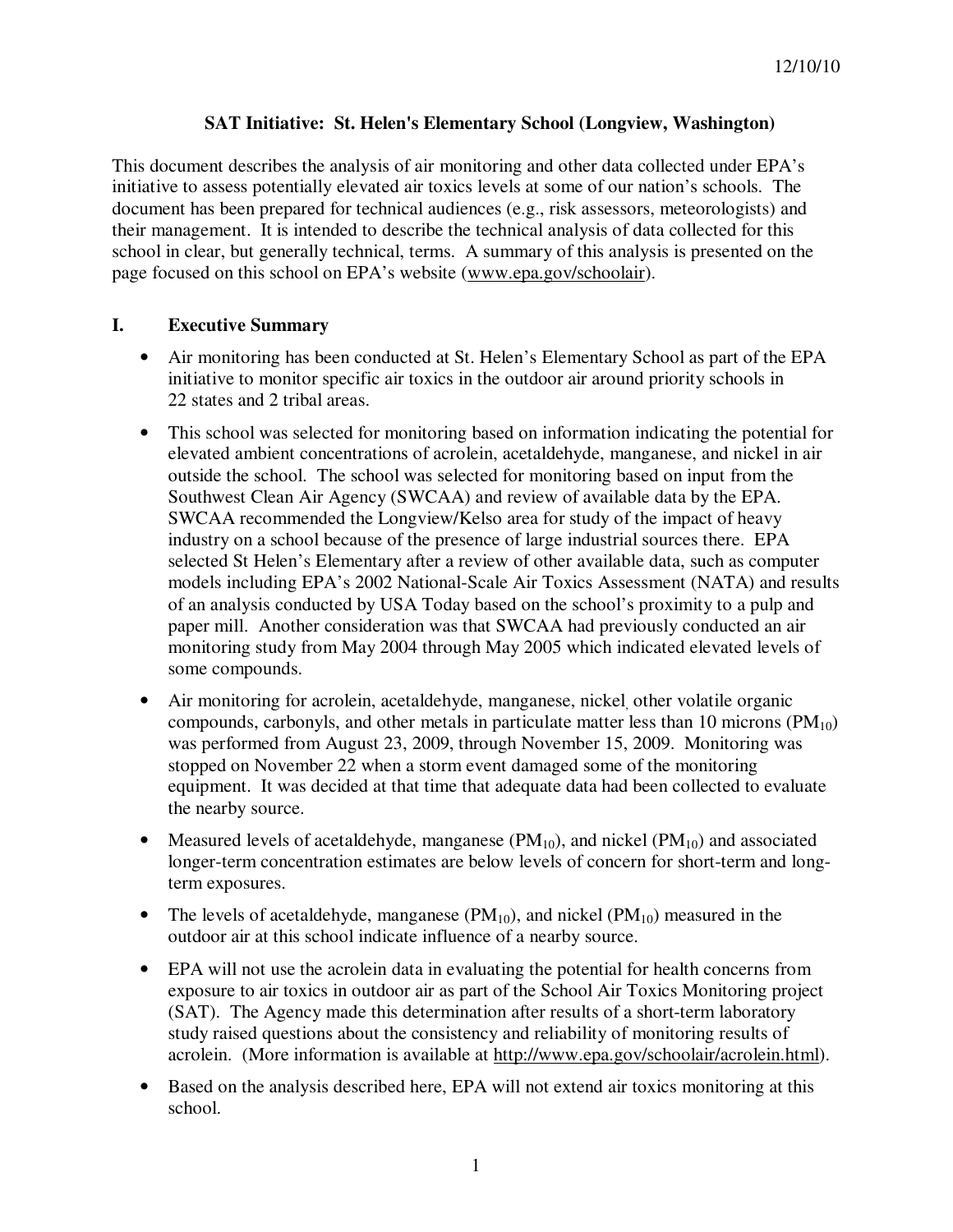- EPA remains concerned about nationwide emissions from sources of air toxics and continues to work to reduce those emissions across the country, through national rules and by providing information and suggestions to assist with air pollution reductions in local areas.
- The SWCAA and the Washington State Department of Ecology's Industrial Section will continue to oversee industrial facilities in the area through air permits and other programs.

# **II. Background on this Initiative**

As part of an EPA initiative to implement Administrator Lisa Jackson's commitment to assess potentially elevated air toxics levels at some of our nation's schools, EPA and state and local air pollution control agencies are monitoring specific (key) air toxics in the outdoor air around priority schools in 22 states and 2 tribal areas (http://www.epa.gov/schoolair/schools.html).

- The schools selected for monitoring include some schools that are near large industries that are sources of air toxics, and some schools that are in urban areas, where emissions of air toxics come from a mix of large and small industries, cars, trucks, buses and other sources.
- EPA selected schools based on information available to us about air pollution in the vicinity of the school, including results of the 2002 National-Scale Air Toxics Assessment (NATA), results from a 2008 USA Today analysis on air toxics at schools, and information from state and local air agencies. The analysis by USA Today involved use of EPA's Risk Screening Environmental Indicators tool and Toxics Release Inventory (TRI) for 2005.
	- − Available information had raised some questions about air quality near these schools that EPA concluded merited investigation. In many cases, the information indicated that estimated long-term average concentrations of one or more air toxics were above the upper end of the range that EPA generally considers as acceptable (e.g., above 1-in-10,000 cancer risk for carcinogens).
- Monitors are placed at each school for approximately 60 days, and take air samples on at least 10 different days during that time. The samples are analyzed for specific air toxics identified for monitoring at the school (i.e., key pollutants).<sup>1</sup>
- These monitoring results and other information collected at each school during this initiative allow us to:
	- assess specific air toxics levels occurring at these sites and associated estimates of longer-term concentrations in light of health risk-based criteria for long-term exposures,
	- − better understand, in many cases, potential contributions from nearby sources to key air toxics concentrations at the schools,
	- − consider what next steps might be appropriate to better understand and address air toxics at the school, and

 $\overline{a}$ <sup>1</sup> In analyzing air samples for these key pollutants, samples are also being analyzed for some additional pollutants that are routinely included in the analytical methods for the key pollutants.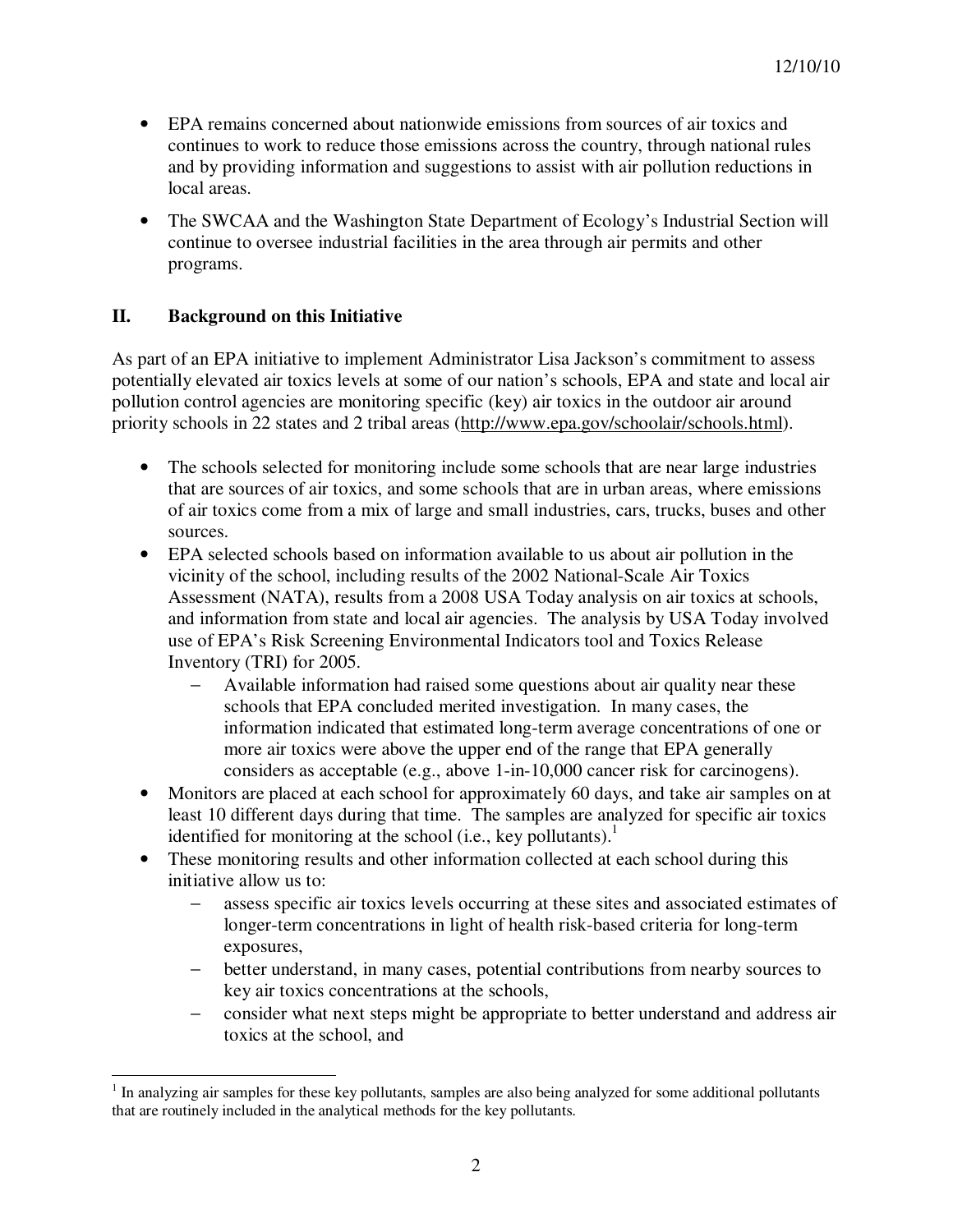improve the information and methods we will use in the future (e.g., NATA) for estimating air toxics concentrations in communities across the U.S.

Assessment of air quality under this initiative is specific to the air toxics identified for monitoring at each school. This initiative is being implemented in addition to ongoing state, local and national air quality monitoring and assessment activities, including those focused on criteria pollutants (e.g., ozone and particulate matter) or existing, more extensive, air toxics programs.

Several technical documents prepared for this project provide further details on aspects of monitoring and data interpretation and are available on the EPA website (e.g., www.epa.gov/schoolair/techinfo.html). The full titles of these documents are provided here:

- *School Air Toxics Ambient Monitoring Plan*
- *Quality Assurance Project Plan For the EPA School Air Toxics Monitoring Program*
- *Schools Air Toxics Monitoring Activity (2009), Uses of Health Effects Information in Evaluating Sample Results*

Information on health effects of air toxics being monitored<sup>2</sup> and educational materials describing risk concepts<sup>3</sup> are also available from EPA's website.

# **III. Basis for Selecting this School and the Air Monitoring Conducted**

This school was selected for monitoring based on information indicating the potential for elevated ambient concentrations of acrolein, acetaldehyde, manganese, and nickel in air outside the school. St. Helen's Elementary School was chosen based on input from the Southwest Clean Air Agency (SWCAA) and review of available data by the EPA. SWCAA recommended the Longview/Kelso area for study of the impact of heavy industry on a school because of the presence of large industrial sources there. EPA selected St Helen's Elementary after a review of other available data, such as computer models including EPA's 2002 National-Scale Air Toxics Assessment (NATA) and results of an analysis conducted by USA Today based on the school's proximity to a pulp and paper mill. Another consideration was that SWCAA had previously conducted an air monitoring study from May 2004 through May 2005 which indicated elevated levels of some compounds. St. Helens was also one of the schools that had a 'snapshot' sample taken during the USA today study and was noted in their article as one of 57 schools where "the monitoring showed lower levels of chemicals that could still lead to health risks higher than what some states consider acceptable".

SWCAA is responsible for enforcing federal, state, and local outdoor air quality standards and regulations in Clark, Cowlitz, Lewis, Skamania, and Wahkiakum counties of southwest Washington state for all air pollution sources except for automobiles, chemical paper and pulp mills, and aluminum reduction plants; Washington State Department of Ecology's Industrial Section oversees these sources in the area.

<sup>&</sup>lt;sup>2</sup> For example, http://www.epa.gov/schoolair/pollutants.html, http://www.epa.gov/ttn/fera/risk\_atoxic.html.

<sup>&</sup>lt;sup>3</sup> For example, http://www.epa.gov/ttn/atw/3\_90\_022.html, http://www.epa.gov/ttn/atw/3\_90\_024.html.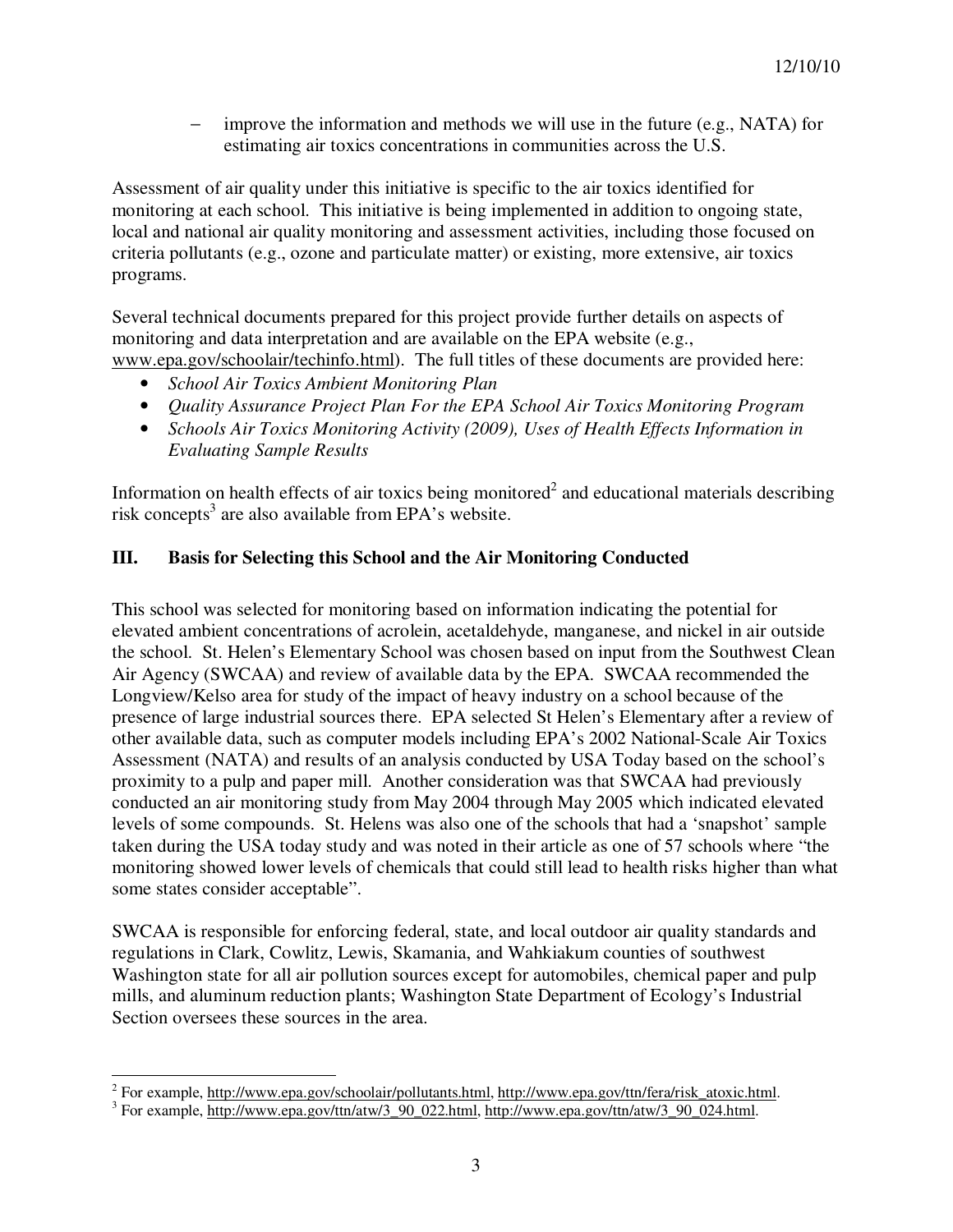Monitoring commenced at this school on August 23, 2009 and continued through November 15, 2009. Monitoring was stopped on November 22 when a storm event overturned the entire station and damaged some of the equipment. It was decided at that time that adequate data had been collected to evaluate the nearby source. During this period, nine VOC samples and fourteen carbonyl samples were collected and analyzed for the key pollutants and other air toxics at this school. Additionally, there were ten metal samples of airborne pollutants that were collected using a  $PM_{10}$  sampler<sup>4</sup> and analyzed for the key pollutants and other air toxics.

All VOC results with the exception of acrolein were evaluated for health concerns. Results of a recent short-term laboratory study have raised questions about the consistency and reliability of monitoring results of acrolein. As a result, EPA will not use these acrolein data in evaluating the potential for health concerns from exposure to air toxics in outdoor air as part of the SAT Monitoring project (http://www.epa.gov/schoolair/acrolein.html). All sampling methodologies are described in EPA's schools air toxics monitoring plan (http://www.epa.gov/schoolair/techinfo.html).<sup>5</sup>

# **IV. Monitoring Results and Analysis**

 $\overline{a}$ 

# **A. Background for the SAT Analysis**

The majority of schools being monitored in this initiative were selected based on modeling analyses that indicated the potential for annual average air concentrations of some specific (key) hazardous air pollutants (HAPs or air toxics)<sup>6</sup> to be of particular concern based on approaches that are commonly used in the air toxics program for considering potential for long-term risk. For example, such analyses suggested annual average concentrations of some air toxics were greater than long-term risk-based concentrations associated with an additional cancer risk greater than 10-in-10,000 or a hazard index on the order of or above 10. To make projections of air concentrations, the modeling analyses combined estimates of air toxics emissions from industrial, motor vehicle and other sources, with past measurements of winds, and other meteorological factors that can influence air concentrations, from a weather station in the general area. In some cases, the weather station was very close (within a few miles), but in other cases, it was much further away (e.g., up to 60 miles), which may contribute to quite different conditions being modeled than actually exist at the school. The modeling analyses are intended to be used to prioritize locations for further investigation.

The primary objective of this initiative is to investigate - through monitoring air concentrations of key air toxics at each school over a 2-3 month period - whether levels measured and

<sup>&</sup>lt;sup>4</sup> In general, this sampler collects airborne particles with a diameter of 10 microns or smaller, more of which would be considered to be in the respirable range which is what the health-based comparison levels for manganese and nickel are based on.

<sup>&</sup>lt;sup>5</sup> SWCAA staff operated the monitors and sent the canisters, filters, and cartridges to the analytical laboratory under contract to EPA.

<sup>&</sup>lt;sup>6</sup> The term hazardous air pollutants (commonly called HAPs or air toxics) refers to pollutants identified in section 112(b) of the Clean Air Act which are the focus of regulatory actions involving stationary sources described by CAA section 112 and are distinguished from the six pollutants for which criteria and national ambient air quality standards (NAAQS) are developed as described in section 108. One of the criteria pollutants, lead, is also represented, as lead compounds, on the HAP list.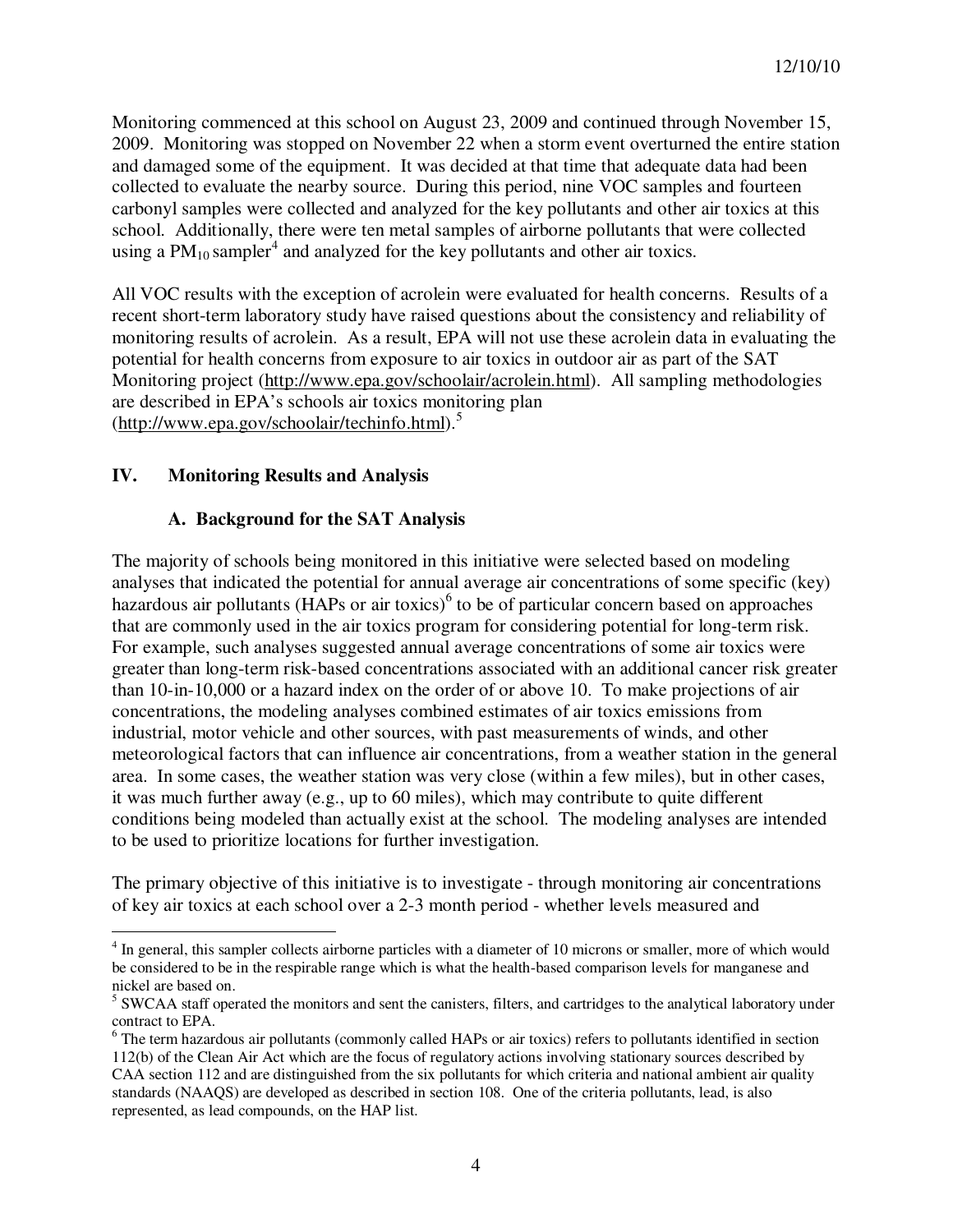associated longer-term concentration estimates are of a magnitude, in light of health risk-based criteria, for which follow-up activities may need to be considered. To evaluate the monitoring results consistent with this objective, we developed health risk-based air concentrations (the long-term comparison levels summarized in Appendix A) for the monitored air toxics using established EPA methodology and practices for health risk assessment<sup>7</sup> and, in the case of cancer risk, consistent with the implied level of risk considered in identifying schools for monitoring. Consistent with the long-term or chronic focus of the modeling analyses, based on which these schools were selected for monitoring, we have analyzed the full record of concentrations of air toxics measured at this school, using routine statistical tools, to derive a 95 percent confidence interval<sup>8</sup> for the estimate of the longer-term average concentration of each of these pollutants. In this project, we are reporting all actual numerical values for pollutant concentrations including any values below method detection limit (MDL).<sup>9</sup> Additionally, a value of 0.0 is used when a measured pollutant has no value detected (ND). The projected range for the longer-term concentration estimate for each chemical (most particularly the upper end of the range) is compared to the long-term comparison level(s). These long-term comparison levels conservatively presume continuous (all-day, all-year) exposure over a lifetime. The analysis of the air concentrations also includes a consideration of the potential for cumulative multiple pollutant impacts.<sup>10</sup> In general, where the monitoring results indicate estimates of longer-term average concentrations that are above the comparison levels - i.e., above the cancer-based comparison levels or notably above the noncancer-based comparison levels - we will consider the need for follow-up actions such as:

- $\rightarrow$  Additional monitoring of air concentrations and/or meteorology in the area,
- $\rightarrow$  Evaluation of potentially contributing sources to help us confirm their emissions and identify what options (regulatory and otherwise) may be available to us to achieve emissions reductions, and

 $\overline{a}$ 

 $7$  While this EPA initiative will rely on EPA methodology, practices, assessments and risk policy considerations, we recognize that individual state methods, practices and policies may differ and subsequent analyses of the monitoring data by state agencies may draw additional or varying conclusions.

<sup>&</sup>lt;sup>8</sup> When data are available for only a portion of the period of interest (e.g., samples not collected on every day during this period), statisticians commonly calculate the 95% confidence interval around the dataset mean (or average) in order to have a conservative idea of how high or low the "true" mean may be. More specifically, this interval is the range in which the mean for the complete period of interest is expected to fall 95% of the time (95% probability is commonly used by statisticians). The interval includes an equal amount of quantities above and below the sample dataset mean. The interval that includes these quantities is calculated using a formula that takes into account the size of the dataset (i.e., the 'n') as well as the amount by which the individual data values vary from the dataset mean (i.e., the "standard deviation"). This calculation yields larger confidence intervals for smaller datasets as well as ones with more variable data points. For example, a dataset including {1.0, 3.0, and 5.0}, results in a mean of 3.0 and a 95% confidence interval of  $3.0 +/- 5$  (or -2.0 to 8.0). For comparison purposes, a dataset including {2.5, 3} and 3.5} results in a mean of 3.0 and a 95% confidence interval of  $3.0 +/-1.2$  (or 1.8 to 4.2). The smaller variation within the data in the second set of values causes the second confidence interval to be smaller.

<sup>&</sup>lt;sup>9</sup> Method detection limit (MDL) is the minimum concentration of a substance that can be measured and reported with 99% confidence that the pollutant concentration is greater than zero and is determined from the analysis of a sample in a given matrix containing the pollutant.

<sup>&</sup>lt;sup>10</sup> As this analysis of a 2-3 month monitoring dataset is not intended to be a full risk assessment, consideration of potential multiple pollutant impacts may differ among sites. For example, in instances where no individual pollutant appears to be present above its comparison level, we will also check for the presence of multiple pollutants at levels just below their respective comparison levels (giving a higher priority to such instances).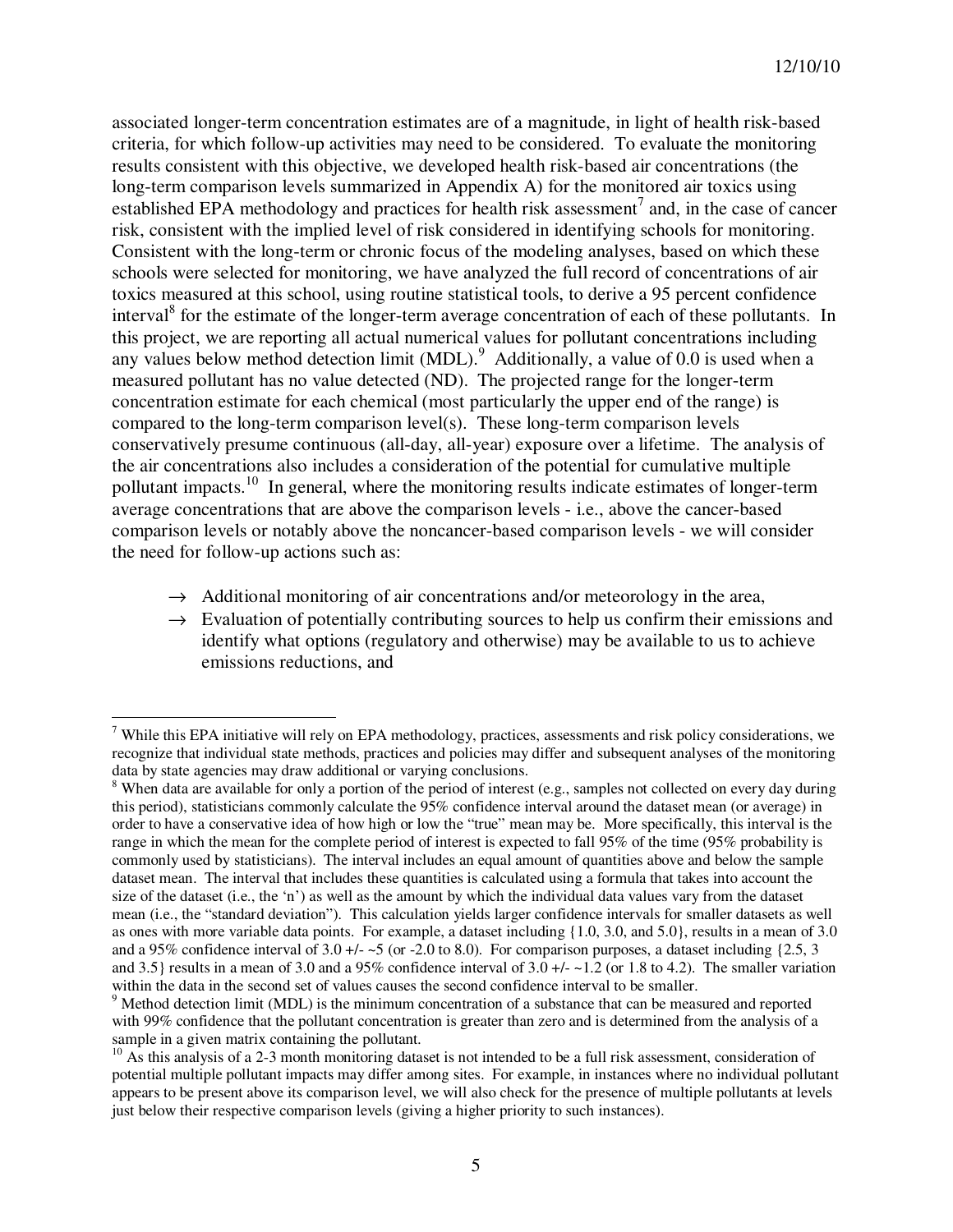$\rightarrow$  Evaluation of actions being taken or planned nationally, regionally or locally that may achieve emission and/or exposure reductions. An example of this would be the actions taken to address the type of ubiquitous emissions that come from mobile sources.

We have further analyzed the dataset to describe what it indicates in light of some other criteria and information commonly used in prioritizing state, local and national air toxics program activities. State, local and national programs often develop long-term monitoring datasets in order to better characterize pollutants near particular sources. The 2-3 month dataset developed under this initiative will be helpful to those programs in setting priorities for longer-term monitoring projects. The intent of this analysis is to make this 2-3 month monitoring dataset as useful as possible to state, local and national air toxics programs in their longer-term efforts to improve air quality nationally. To that end, this analysis:

- $\rightarrow$  Describes the air toxics measurements in terms of potential longer-term concentrations, and, as available, compares the measurements at this school to monitoring data from national monitoring programs.
- $\rightarrow$  Describes the meteorological data by considering conditions on sampling days as compared to those over all the days within the 2-3 month monitoring period and what conditions might be expected over the longer-term (as indicated, for example, by information from a nearby weather station).
- $\rightarrow$  Describes available information regarding activities and emissions at the nearby source(s) of interest, such as that obtained from public databases such as TRI and/or consultation with the local air pollution authority or state sources.

# **B. Chemical Concentrations**

We developed two types of long-term health risk-related comparison levels (summarized in Appendix A below) to address our primary objective. The primary objective is to investigate through the monitoring data collected for key pollutants at the school, whether pollutant levels measured and associated longer-term concentration estimates are elevated enough in comparison with health risk-based criteria to indicate that follow-up activities be considered. These comparison levels conservatively presume continuous (all-day, all-year) exposure over a lifetime.

In developing or identifying these comparison levels, we have given priority to use of relevant and appropriate air standards and EPA risk assessment guidance and precedents.<sup>11</sup> These levels are based upon health effects information, exposure concentrations and risk estimates developed and assessed by EPA, the U.S. Agency for Toxic Substances and Disease Registry, and the California EPA. These agencies recognize the need to account for potential differences in sensitivity or susceptibility of different groups (e.g., asthmatics) or lifestages/ages (e.g., young children or the elderly) to a particular pollutant's effects so that the resulting comparison levels are relevant for these potentially sensitive groups as well as the broader population.

 $\overline{a}$ <sup>11</sup> This is described in detail in *Schools Air Toxics Monitoring Activity (2009), Uses of Health Effects Information in Evaluating Sample Results*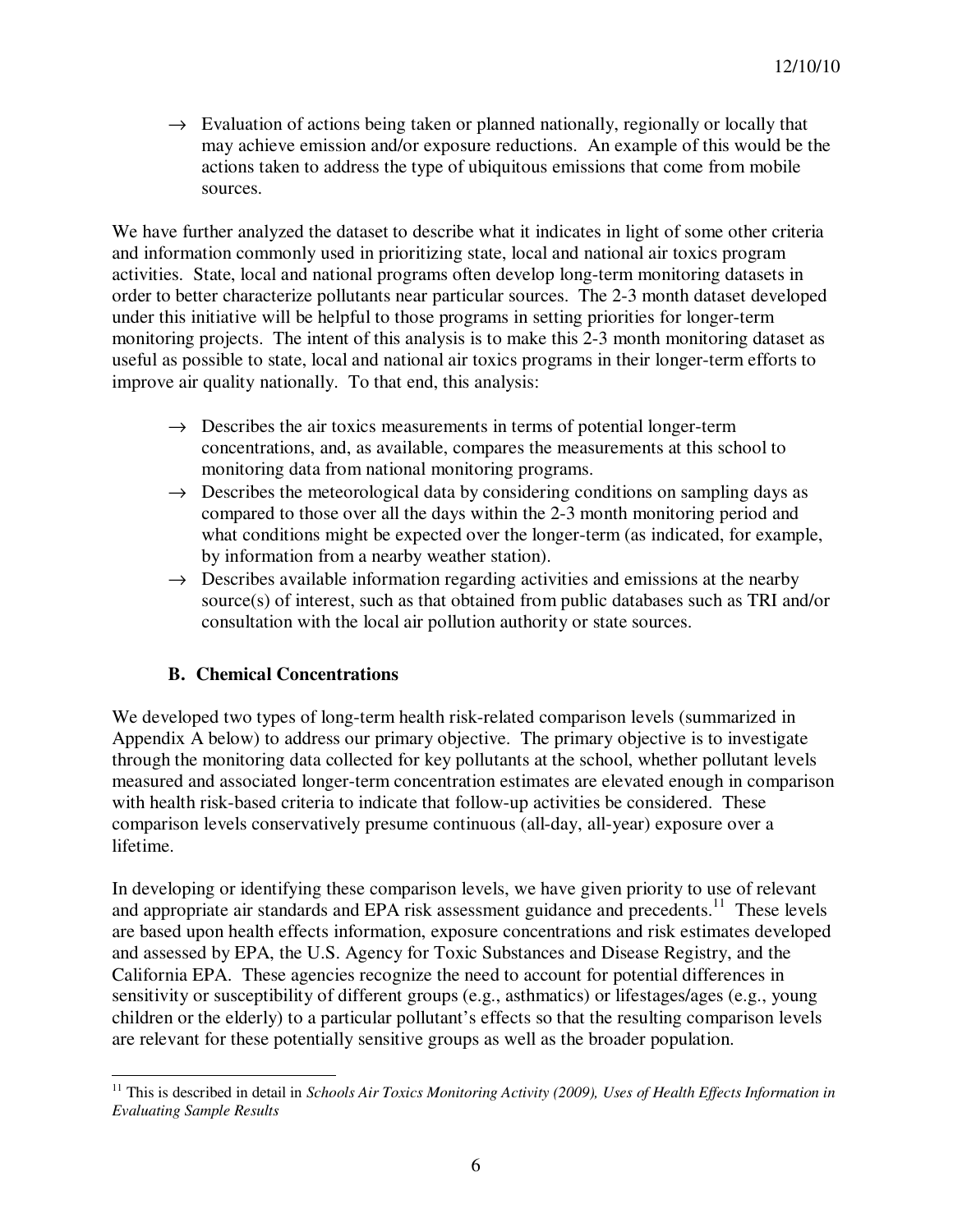In addition to evaluating individual pollutants with regard to their corresponding comparison levels, we also considered the potential for cumulative impacts from multiple pollutants in cases where individual pollutant levels fall below the comparison levels but where multiple pollutant mean concentrations are within an order of magnitude of their comparison levels.

Using the analysis approach described above, we analyzed the chemical concentration data (Table 1 and Figures 1a-1c) with regard to areas of interest identified below.

**Key findings** drawn from the information on chemical concentrations and the considerations discussed below include:

The air sampling data collected over the 3-month sampling period and the related shortterm and longer-term concentration estimates, while indicating influence from a nearby source of acetaldehyde, manganese, and nickel emissions, are below concentrations of significant concern.

Acetaldehyde, key pollutant:

- Do the monitoring data indicate influence from a nearby source?
	- $\rightarrow$  The monitoring data include some acetaldehyde concentrations that are higher than concentrations commonly observed in other locations nationally.<sup>12</sup>
	- $\rightarrow$  This pollutant may occur in the air at this school as a result of several different sources such as a pulp and paper mill, as well as cars and trucks and the exhaust of other gasoline-powered engines.
- Do the monitoring data indicate elevated levels that pose significant long-term health concerns?
	- $\rightarrow$  The monitoring data for acetaldehyde do not indicate levels of significant health concern for long-term exposures.
		- The estimate of longer-term acetaldehyde concentration (i.e., the upper bound of the 95 percent confidence interval on the mean of the dataset) is well below the long-term comparison levels (Table 1).<sup>13</sup> These comparison levels are continuous exposure concentrations (24 hours a day, all year, over a lifetime).
		- Further, the longer-term concentration estimate is more than tenfold lower than the cancer-based comparison level, indicating the longer-term estimate is below a continuous (24 hours a day, 7 days a week) lifetime exposure concentration associated with 1-in-100,000 additional cancer risk.
	- $\rightarrow$  Additionally, we did not identify any concerns regarding short-term exposures as each individual measurement is below the individual sample screening level for

 $\overline{a}$ <sup>12</sup> For example, two of the concentrations of acetaldehyde at this site (Table 2) were higher than 75 percent of samples collected at the National Air Toxics Trends Stations (NATTS) from 2004-2008 (Appendix B). Because these NATTS sites are generally sited so as to not be influenced by specific nearby sources, EPA is using the 75<sup>th</sup> percentile point of concentrations at these sites as a benchmark for indicating potential influence from a source nearby to the school.

<sup>&</sup>lt;sup>13</sup> The upper end of the interval is nearly 1.5 times the mean of the monitoring data and less than 26% of the noncancer-based long-term comparison level.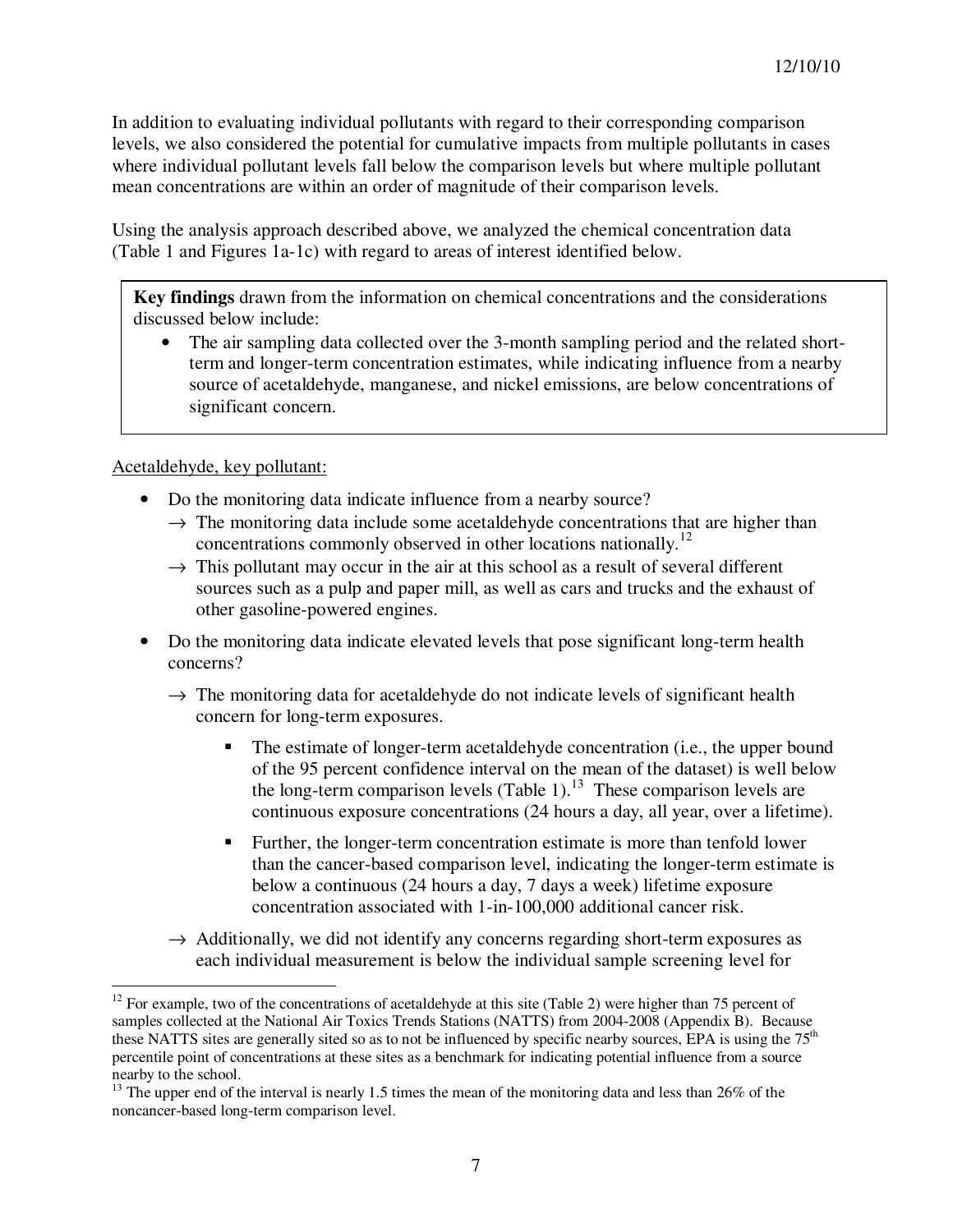acetaldehyde (which is based on consideration of exposure all day, every day over a period ranging up to at least a couple of weeks, and longer for some pollutants).<sup>11</sup>

 $\rightarrow$  In summary, none of the individual measurements indicate concentrations of concern for short-term exposures; and the combined contributions of all individual measurements in the estimate of longer-term concentration do not indicate a level of significant concern for long-term exposure.

Manganese, key pollutant:

- Do the monitoring data indicate influence from a nearby source?
	- $\rightarrow$  The monitoring data include one manganese (PM<sub>10</sub>) concentration that is higher than concentrations commonly observed in other locations nationally.<sup>14</sup>
- Do the monitoring data indicate elevated levels that pose significant long-term health concerns?
	- $\rightarrow$  The monitoring data for manganese do not indicate levels of health concern for longterm exposures.
		- The estimate of longer-term manganese  $(PM_{10})$  concentration (i.e., the upper bound of the 95 percent confidence interval on the mean of the dataset) is well below the long-term comparison level (Table 1).<sup>15</sup> This comparison level is a continuous exposure concentration (24 hours a day, all year, over a lifetime) associated with little risk of adverse effect; it is not an exposure concentration at which effects have been observed or are predicted to occur.<sup>16</sup>
		- As manganese has not been found to be carcinogenic, it has no cancer-based comparison level.<sup>17</sup>
	- $\rightarrow$  Additionally, we did not identify any concerns regarding short-term exposures as each individual measurement is below the individual sample screening level for manganese (which is based on consideration of exposure all day, every day over a period ranging up to at least a couple of weeks, and longer for some pollutants).<sup>11</sup>
	- $\rightarrow$  In summary, none of the individual measurements indicate concentrations of concern for short-term exposures; and the combined contributions of all individual measurements in the estimate of longer-term concentration do not indicate a level of concern for long-term exposure.

 $\overline{a}$ 

<sup>&</sup>lt;sup>14</sup> For example, one of the concentrations of manganese at this site (Table 2) was higher than 75 percent of samples collected at the National Air Toxics Trends Stations (NATTS) from 2004-2008 (Appendix B). Because these NATTS sites are generally sited so as to not be influenced by specific nearby sources, EPA is using the 75<sup>th</sup> percentile point of concentrations at these sites as a benchmark for indicating potential influence from a source nearby to the school.

<sup>&</sup>lt;sup>15</sup> The upper end of the interval is nearly 1.55 times the mean of the monitoring data, and less than 16% of the noncancer-based long-term comparison level.

<sup>&</sup>lt;sup>16</sup> The comparison level for manganese is based on the RfC. Manganese concentrations at which health effects have been documented are higher than the RfC (http://www.atsdr.cdc.gov/tfacts151.html, http://www.epa.gov/ttn/atw/hlthef/manganes.html#conversion)

www.epa.gov/iris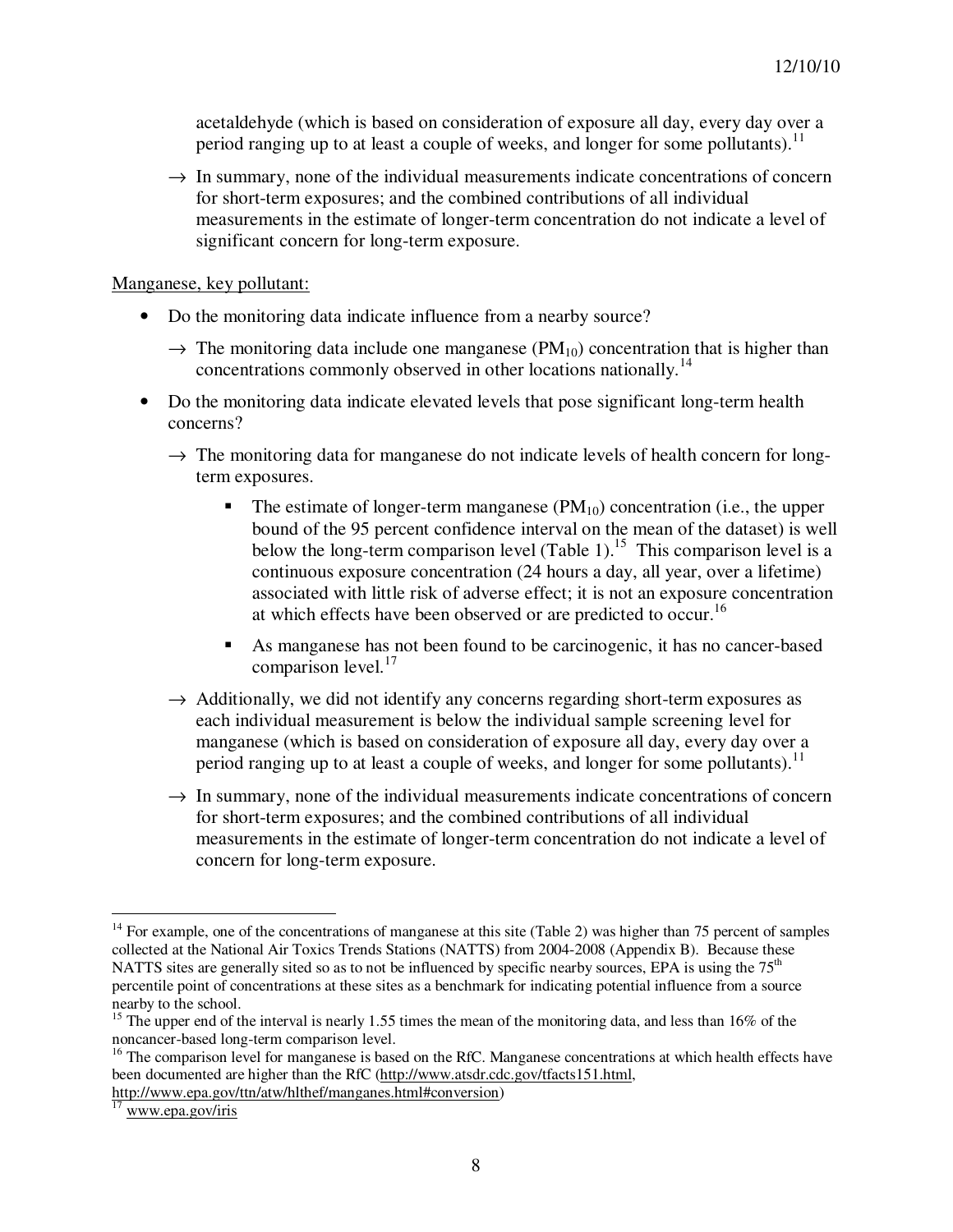#### Nickel, key pollutant:

- Do the monitoring data indicate influence from a nearby source?
	- $\rightarrow$  The monitoring data include two nickel (PM<sub>10</sub>) concentrations that are higher than concentrations commonly observed in other locations nationally.<sup>18</sup>
- Do the monitoring data indicate elevated levels that pose significant long-term health concerns?
	- $\rightarrow$  The monitoring data for nickel do not indicate levels of health concern for long-term exposures.
		- The estimate of longer-term nickel  $(PM_{10})$  concentration (i.e., the upper bound of the 95 percent confidence interval on the mean of the dataset) is well below the long-term comparison levels (Table 1).<sup>19</sup> These comparison levels are continuous exposure concentrations (24 hours a day, all year, over a lifetime).
		- Further, the longer-term concentration estimate is more than one hundred-fold lower than the cancer-based comparison level, indicating the longer-term estimate is below a continuous (24 hours a day, 7 days a week) lifetime exposure concentration associated with 1-in-1-million additional cancer risk.
	- $\rightarrow$  Additionally, we did not identify any concerns regarding short-term exposures as each individual measurement is below the individual sample screening level for nickel (which is based on consideration of exposure all day, every day over a period ranging up to at least a couple of weeks, and longer for some pollutants).<sup>11</sup>
	- $\rightarrow$  In summary, none of the individual measurements indicate concentrations of concern for short-term exposures; and the combined contributions of all individual measurements in the estimate of longer-term concentration do not indicate a level of concern for long-term exposure.

#### Other Air Toxics:

- Do the monitoring data indicate elevated levels of any other air toxics (or HAPs) that pose significant long-term health concerns?
	- $\rightarrow$  The monitoring data show low levels of the other HAPs monitored, in which the longer-term concentration estimates for these HAPs are below their long-term comparison levels (Appendix C). Additionally each individual measurement for these pollutants is below the individual sample screening level<sup>11</sup> for that pollutant.

 $\overline{a}$ <sup>18</sup> For example, two of the nickel concentrations at this site (Table 2) were higher than 75 percent of samples collected at the National Air Toxics Trends Stations (NATTS) from 2004-2008 (Appendix B). Because these NATTS sites are generally sited so as to not be influenced by specific nearby sources, EPA is using the  $75<sup>th</sup>$ percentile point of concentrations at these sites as a benchmark for indicating potential influence from a source nearby to the school.

 $19$  The upper end of the interval is nearly 2 times the mean of the monitoring data and less than  $3\%$  of the noncancerbased long-term comparison level.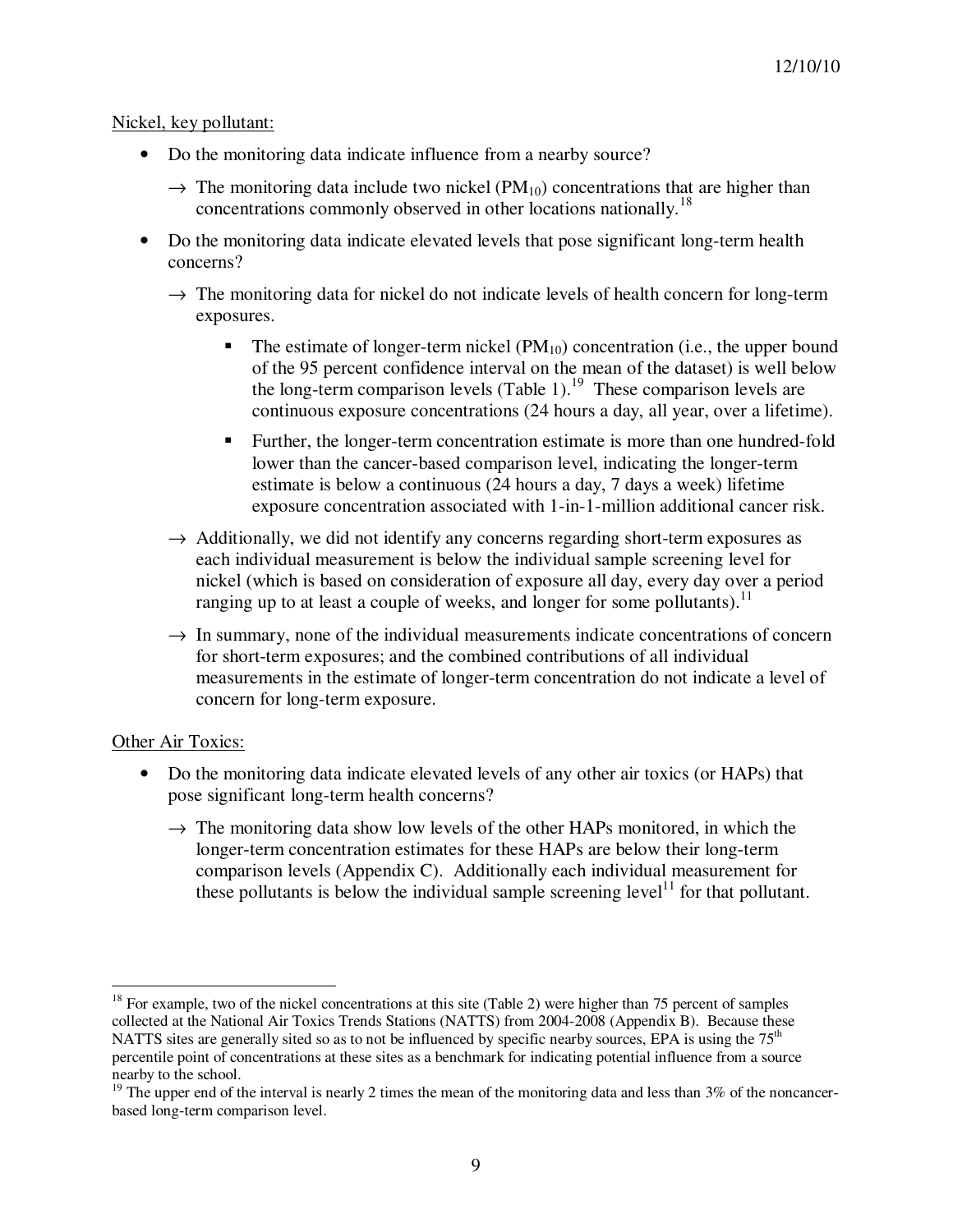### Multiple Pollutants:

 $\overline{a}$ 

- Do the data collected for the air toxics monitored indicate the potential for other monitored pollutants to be present at levels that in combination with the key pollutant levels indicate an increased potential for cumulative impacts of significant concern (e.g., that might warrant further investigation)?
	- $\rightarrow$  The data collected for the key and other air toxics and the associated longer-term concentration estimates are below levels of significant concern for cumulative health risk from these pollutants (Appendix C).<sup>20</sup> However, these results do indicate the influence of multiple pollutants that may occur in the air as a result of several different sources, including cars and trucks and the exhaust of other gasoline-powered engines, and are a focus of EPA actions nationwide. $^{21}$

# **C. Wind and Other Meteorological Data**

At each school monitored as part of this initiative, we are collecting meteorological data, minimally for wind speed and direction, during the sampling period. Additionally, we have identified the nearest National Weather Service (NWS) station at which a longer record is available.

In reviewing these data at each school in this initiative, we are considering if these data indicate that the general pattern of winds on our sampling dates are significantly different from those occurring across the full sampling period or from those expected over the longer-term. Additionally, we are noting, particularly for school sites where the measured chemical concentrations show little indication of influence from a nearby source, whether wind conditions on some portion of the sampling dates were indicative of a potential to capture contributions from the nearby "key" source in the air sample collected.

The meteorological station at St. Helen's Elementary School collected wind speed and wind direction measurements beginning on July 16, 2009, continuing through the sampling period (August 23, 2009-November 15, 2009), and ending on November 22, 2009. Monitoring was stopped on November 22 when a storm event upended the monitoring station damaging some of the equipment. It was decided at that time that adequate data had been collected to evaluate the nearby source. As a result, on-site data for these meteorological parameters are available for all dates of sample collection, and also for a period before the sampling period began, producing a continuous record of over four months of on-site meteorological data. The meteorological data collected at the school site on sampling days are presented in Table 2 and Figures 2a-2c.

 $20$  We note that this initiative is focused on investigation for a school-specific set of key pollutants indicated by previous analyses (and a small set of others for which measurements are obtained in the same analysis). Combined impacts of pollutants or stressors other than those monitored in this project is a broader area of consideration in other EPA activities. General information on additional air pollutants is available at

http://www.epa.gov/air/airpollutants.html.<br><sup>21</sup> Additional information about these pollutants are available at: <u>http://www.epa.gov/schoolair/mobile.htm</u>, and information about activities to reduce mobile source emissions are available at: http://www.epa.gov/otaq/toxics.htm.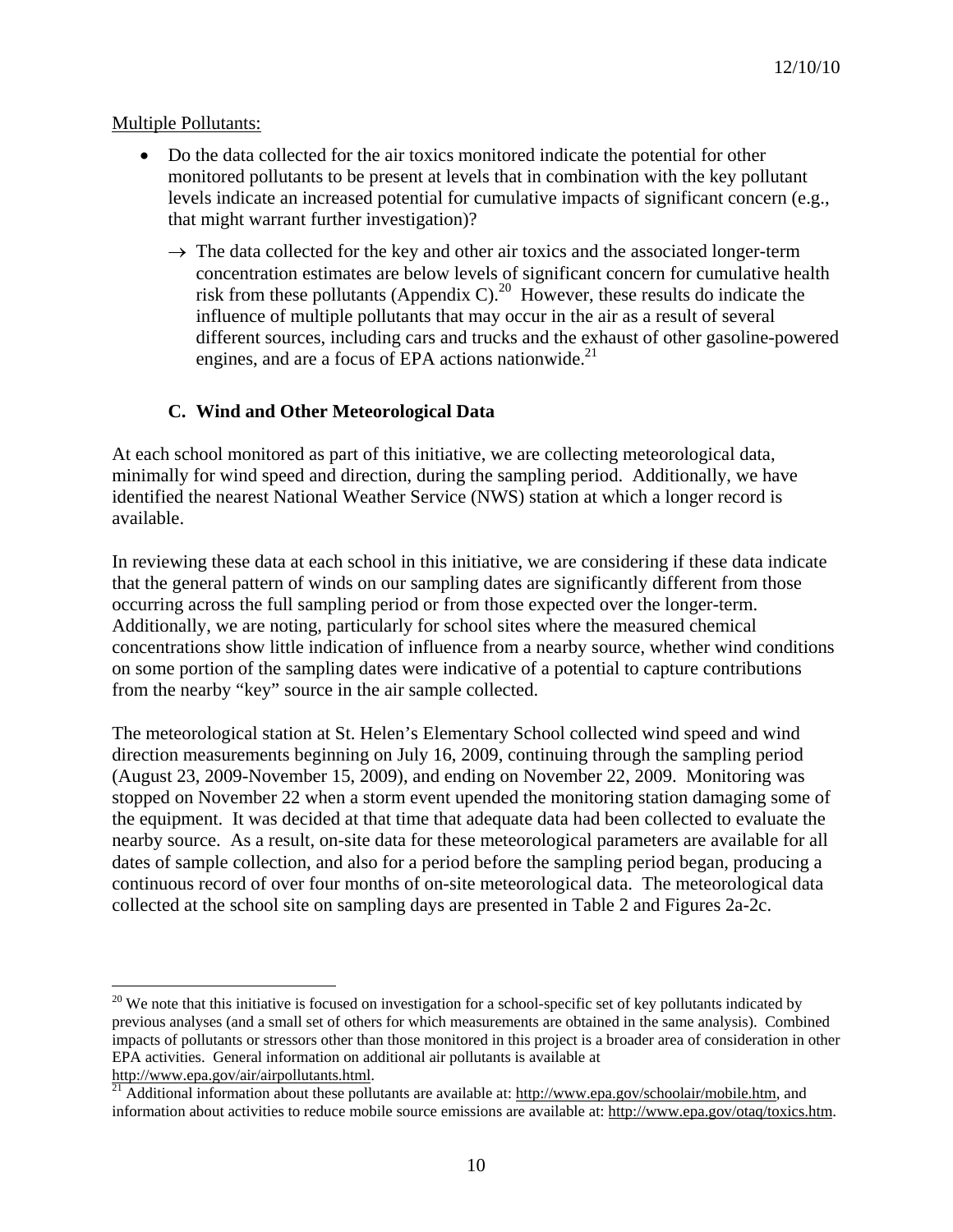The nearest NWS station is at Kelso-Longview Airport in Kelso, Washington. This station is approximately 3 miles east-southeast of the school. Measurements taken at that station include wind, temperature, and precipitation. These data are presented in Table 2 and Appendix E.

**Key findings** drawn from this information and the considerations discussed below include:

- Both the sampling results and the on-site wind data indicate that some of the air samples were collected on days when the nearby key source was contributing to conditions at the school location.
- The wind patterns at the monitoring site across sampling dates are somewhat similar to those observed across the record of on-site meteorological data during the sampling period.
- Our ability to provide a confident characterization of the wind flow patterns at the monitoring site over the long-term is somewhat limited, as the NWS station in Kelso-Longview Airport does not appear to represent the specific wind flow patterns at the school location.
- Although we lack long-term wind data at the monitoring site, the wind patterns at the NWS station during the sampling period are similar to the historical long-term wind flow pattern at that same NWS station. This suggests that, on a regional scale, the 3-month sampling period may be representative of year-round wind patterns.
- What is the direction of the key source of acetaldehyde, manganese, and nickel emissions in relation to the school location?
	- $\rightarrow$  The nearby industrial facility emitting the key pollutants into the air (described in section III above) lies approximately less than 1 mile west of the school.
	- $\rightarrow$  Using the property boundaries of the full facility (in lieu of information regarding the location of specific sources of acetaldehyde, manganese, and nickel emissions at the facility), we have identified an approximate range of wind directions to use in considering the potential influence of this facility on air concentrations at the school.
	- $\rightarrow$  This general range of wind directions, from approximately 170 to 305 degrees, is referred to here as the expected zone of source influence (ZOI).
- On days the air samples were collected, how often did wind come from direction of the key source?
	- $\rightarrow$  There were a total of ten sampling days in which a portion of the winds were from the expected ZOI (Figures 2a-2c and Table 2).
- How do wind patterns on the air monitoring days compare to those across the complete monitoring period and what might be expected over the longer-term at the school location?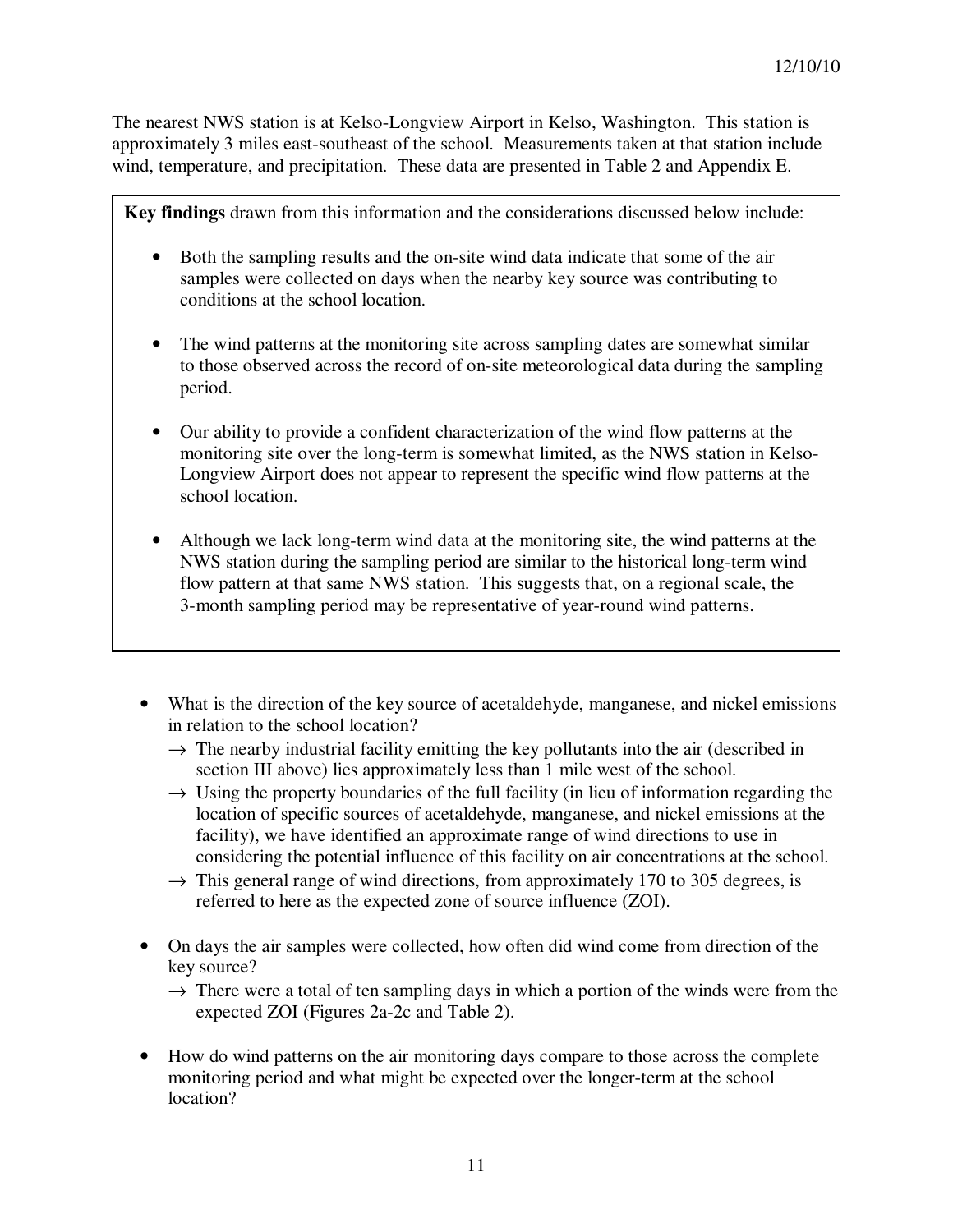- $\rightarrow$  Wind patterns across the air monitoring days appear somewhat similar to those observed over the record of on-site meteorological data during the sampling period.
- $\rightarrow$  We note that wind patterns at the nearest NWS station (at Kelso-Longview Airport) during the sampling period are similar to those recorded at the NWS station over the long-term (2002-2007 period; Appendix E), supporting the idea that regional meteorological patterns in the area during the sampling period were consistent with long-term patterns. However, there is some uncertainty as to whether this would also be the case at the school location because the general wind patterns at the school location are only somewhat similar to the general wind patterns at the Kelso-Longview Airport (see below).
- How do wind patterns at the school compare to those at the Kelso-Longview Airport station, particularly with regard to prevalent wind directions and the direction of the key source?
	- $\rightarrow$  During the sampling period for which data are available both at the school site and at the reference NWS station (approximately three months), prevalent winds at the school site were predominantly from the west and east to east-southeast, while those at the NWS station were more from the southeast to south. The windroses for the two sites during the sampling period (Figures 2a-2c and Appendix E) show some differences in wind flow patterns.
- Are there other meteorological patterns that may influence the measured concentrations at the school monitoring site?
	- $\rightarrow$  No, we did not observe other meteorological patterns that may influence the measured concentrations at the school monitoring site.

# **V. Key Source Information**

- Was the source operating as usual during the monitoring period?
	- The nearby source of acetaldehyde, manganese, and nickel (described in section III above) has an operating permit issued by the Washington Department of Ecology (WDOE) that includes operating requirements.<sup>22</sup> The operating permit for this facility can be found at

http://www.ecy.wa.gov/programs/swfa/industrial/IND\_PERMITS/AirPermits/WeyLo ng\_AOP09.pdf

The facility averaged 3,589 tons per day (tpd) of total pulp and paper production during the monitoring period which was slightly higher than the 2009 annual average production of 3,462 tpd. Production for the source of interest in 2009 was similar to previous years 2005-2009 with annual average production ranging from a low of 3,505 tpd to a high of 3,646 tpd. During this monitoring period average production rates for other pulp and paper and packaging facilities were also slightly greater than in 2009.

 $\overline{a}$  $22$  Operating permits, which are issued to air pollution sources under the Clean Air Act, are described at: http://www.epa.gov/air/oaqps/permits/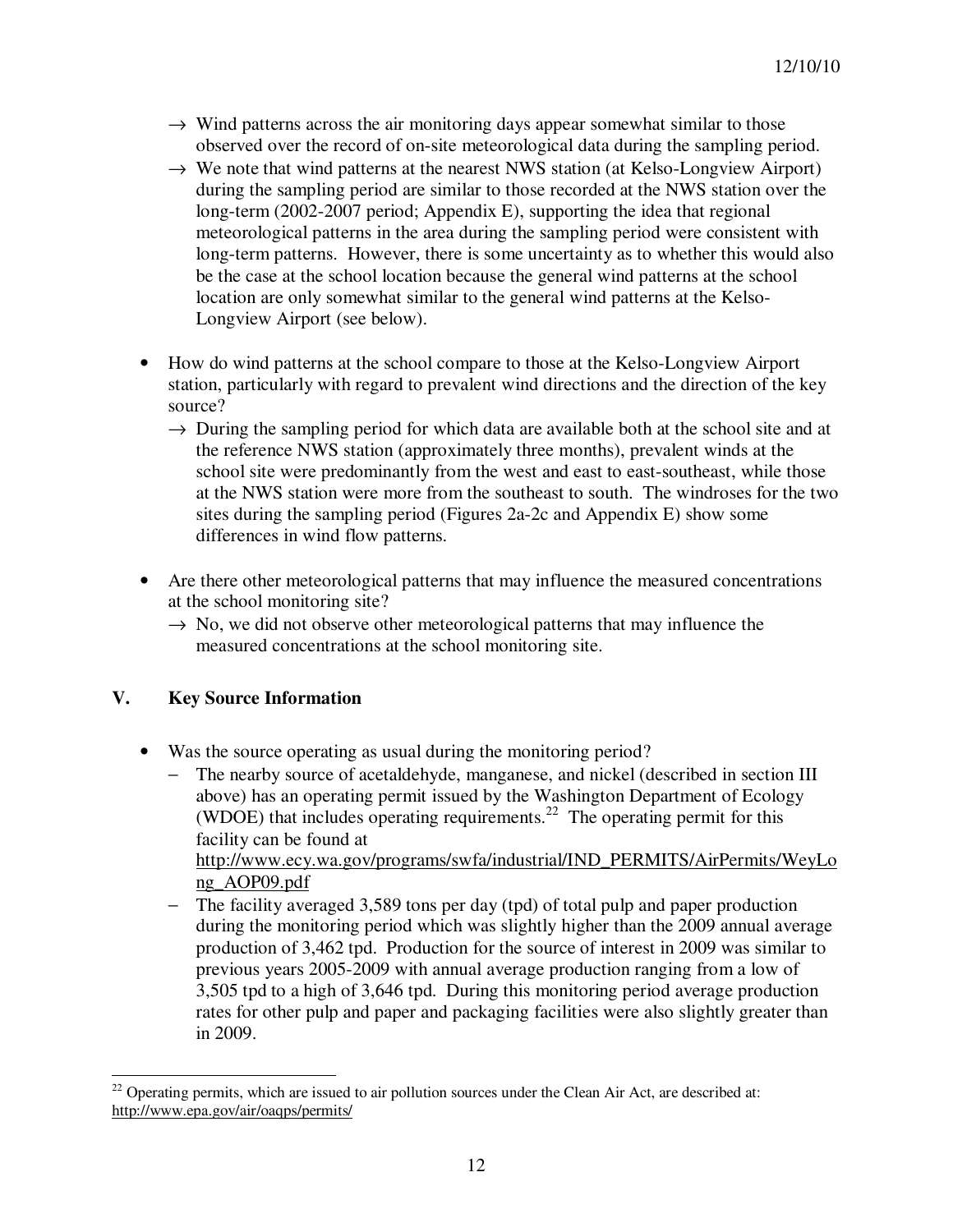− The most recently available acetaldehyde, manganese, and nickel emissions for the sources of interest (2008 TRI) are lower than those relied upon in previous modeling analysis for this area (e.g., 2002 NATA).

# **VI. Integrated Summary and Next Steps**

# **A. Summary of Key Findings**

- 1. What are the key HAPs for this school?
	- $\rightarrow$  Acrolein, acetaldehyde, manganese, and nickel are the key HAPs for this school, identified based on emissions information considered in identifying the school for monitoring. The ambient air concentrations for acetaldehyde, manganese, and nickel indicate contributions from a source in the area. Acrolein concentrations were not considered in this analysis (see Section III).
- 2. Do the data collected at this school indicate an elevated level of concern, as implied by information that led to identifying this school for monitoring?
	- $\rightarrow$  The measured levels and associated longer-term concentration estimates of acetaldehyde, manganese, and nickel are not as high as suggested by the information available prior to monitoring and are below levels of concern for long-term exposures.
	- $\rightarrow$  EPA will not use the acrolein data in evaluating the potential for health concerns from exposure to air toxics in outdoor air as part of the SAT Monitoring project. The Agency made this determination after results of a short-term laboratory study raised questions about the consistency and reliability of monitoring results of acrolein. (More information is available at http://www.epa.gov/schoolair/acrolein.html).
- 3. Are there indications, e.g., from the meteorological or other data, that the sample set may not be indicative of longer-term air concentrations? Would we expect higher (or lower) concentrations at other times of year?
	- $\rightarrow$  The data we have collected appear to reflect air concentrations during the entire monitoring period, with no indications from the on-site meteorological data that the sampling day conditions were inconsistent with conditions overall during this period.
	- $\rightarrow$  The wind flow patterns during the sampling period generally come from the expected zone of influence. The wind flow patterns at the nearest NWS station during the sampling period appears to be representative of long-term wind flow at that same NWS station. This suggests that, on a regional scale, the 3-month sampling period may be representative of year-round wind patterns. Although, the lack of long-term meteorological data at the school location, along with our finding that the wind patterns from the nearest NWS station differs from those at the school, limit somewhat our ability to confidently predict longer-term wind patterns at the school (which might provide further evidence relevant to concentrations during other times).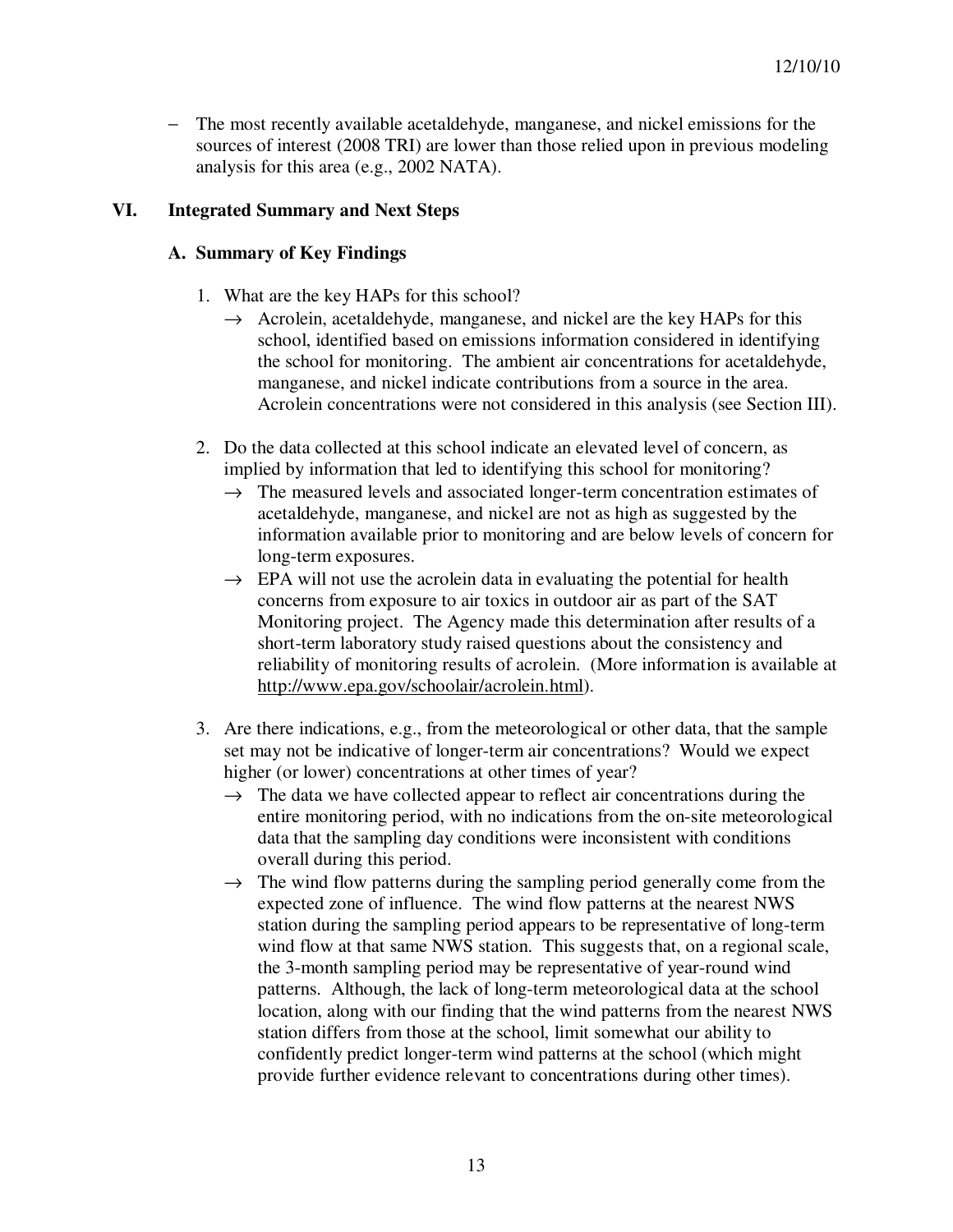### **B. Next Steps for Key Pollutants**

- 1. Based on the analysis described here, EPA will not extend air toxics monitoring at this school.
- 2. EPA remains concerned about nationwide emissions from sources of air toxics and continues to work to reduce those emissions across the country, through national rules and by providing information and suggestions to assist with air pollution reductions in local areas.
- 3. The SWCAA and Washington State Department of Ecology's Industrial Section will continue to oversee industrial facilities in the area through air permits and other programs.

#### **VII. Figures and Tables**

#### **A. Tables**

- 1. St. Helen's Elementary School Key Pollutant Analysis.
- 2. St. Helen's Elementary School Key Pollutant Concentrations and Meteorological Data.

### **B. Figures**

- 1a. St. Helen's Elementary School Key Pollutant (Acetaldehyde) Analysis.
- 1b. St. Helen's Elementary School Key Pollutant (Manganese  $(PM_{10})$ ) Analysis.
- 1c. St. Helen's Elementary School Key Pollutant (Nickel  $(PM_{10})$ ) Analysis
- 2a. St. Helen's Elementary School (Longview, WA) Acetaldehyde Concentration and Wind Information.
- 2b. St. Helen's Elementary School (Longview, WA) Manganese  $(PM_{10})$ Concentration and Wind Information.
- 2c. St. Helen's Elementary School (Longview, WA) Nickel  $(PM_{10})$  Concentration and Wind Information.

# **VIII. Appendices**

- A. Summary Description of Long-term Comparison Levels.
- B. National Air Toxics Trends Stations Measurements (2004-2008).
- C. Analysis of Other (non-key) Air Toxics Monitored at the School and Multiplepollutant Considerations.
- D. St. Helen's Elementary School Pollutant Concentrations.
- E. Windroses for Kelso-Longview Airport NWS Station.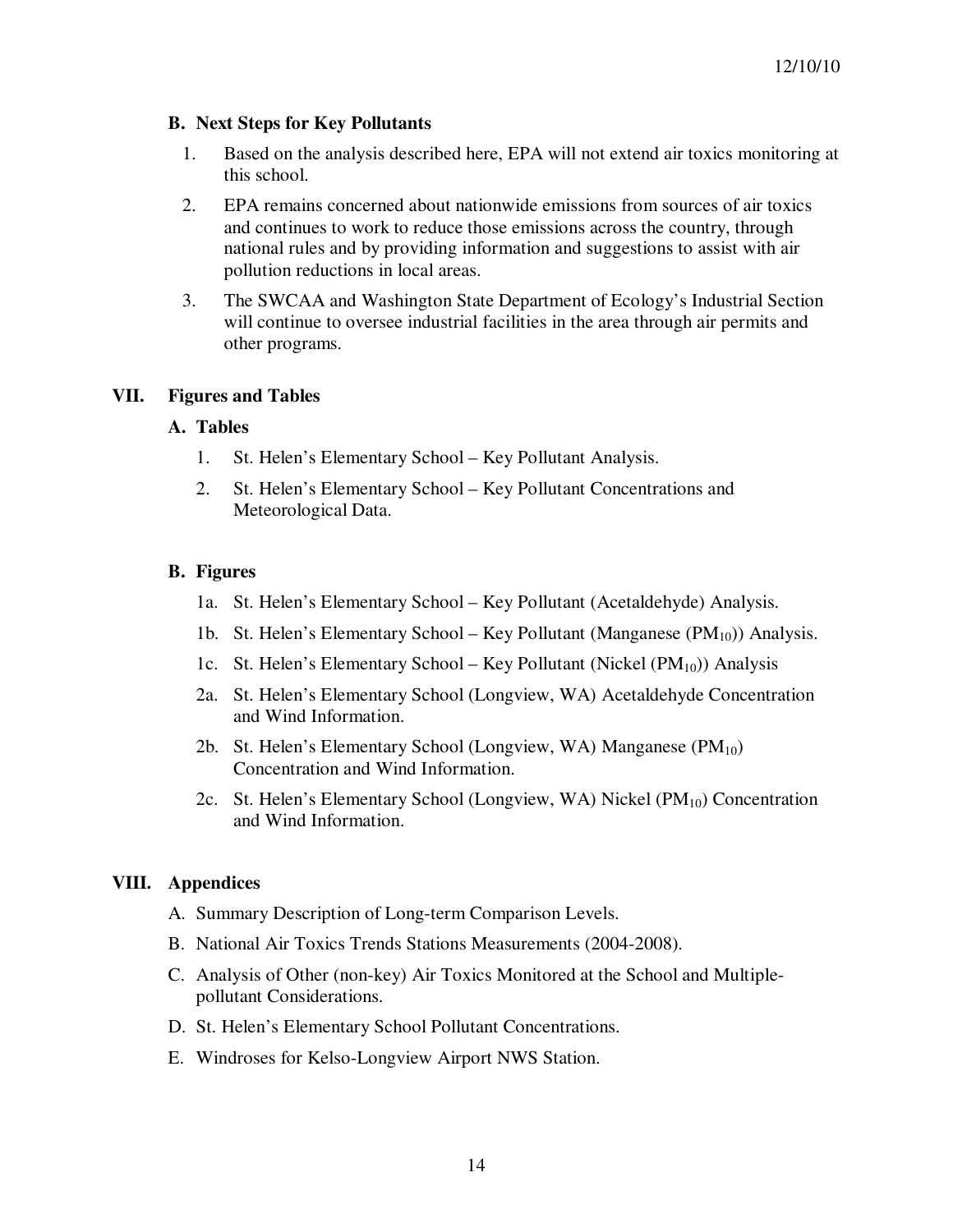#### **Table 1. St. Helen's Elementary School - Key Pollutant Analysis.**

|                       |                        |                     | 95% Confidence  | Long-term Comparison Level <sup>a</sup> |                                                          |  |  |  |  |
|-----------------------|------------------------|---------------------|-----------------|-----------------------------------------|----------------------------------------------------------|--|--|--|--|
|                       |                        | <b>Mean of</b>      | Interval on the |                                         |                                                          |  |  |  |  |
| <b>Parameter</b>      | <b>Units</b>           | <b>Measurements</b> | <b>Mean</b>     |                                         | Cancer-Based <sup>b</sup>   Noncancer-Based <sup>c</sup> |  |  |  |  |
| Acetaldehyde          | $\mu$ g/m <sup>3</sup> | 1.58 <sup>d</sup>   | $0.83 - 2.34$   | 45                                      |                                                          |  |  |  |  |
| Manganese $(PM_{10})$ | $ng/m^3$               | 5.03 <sup>e</sup>   | $2.24 - 7.82$   | NA                                      | 50                                                       |  |  |  |  |
| Nickel $(PM_{10})$    | ng/m <sup>3</sup>      | $1.33^{\mathrm{T}}$ | $0 - 2.67$      | 420                                     | 90                                                       |  |  |  |  |

 $\mu$ g/m<sup>3</sup> micrograms per cubic meter

 $ng/m<sup>3</sup>$  nanograms per cubic meter

NA Not applicable

<sup>a</sup> Details regarding these values are in the technical report, Schools Air Toxics Monitoring Activity (2009) Uses of Health Effects Information.

 $<sup>b</sup>$  Air toxics for which the upper 95% confidence limit on the mean concentration is above this level will be fully discussed in the text and may be considered a</sup> priority for potential follow-up activities, if indicated in light of the full set of information available for the site. Findings of the upper 95% confidence limit below 1% of the comparison level (i.e., where the upper 95% confidence limit is below the corresponding 1-in-1-million cancer risk based concentration) are generally considered a low priority for follow-up activity. Situations where the summary statistics for a pollutant are below this comparison level but above 1% of this levelare fully discussed in the text of the report.

Air toxics for which the upper 95% confidence limit on the mean concentration are near or below the noncancer-based comparison level are generally of low concern and will generally be considered a low priority for follow-up activity. Pollutants for which the 95% confidence limits extend appreciably above the noncancer-based comparison level are fully discussed in the school-specific report and may be considered a priority for follow-up activity, if indicated in light of the full set ofinformation available for the site.

<sup>d</sup> The mean of measurements for acetaldehyde is the average of all sample results, which include fourteen detections that ranged from 0.716 to 5.79 µg/m<sup>3</sup>.

<sup>e</sup> The mean of measurements for manganese (PM<sub>10</sub>) is the average of all sample results, which include ten detections that ranged from 1.4 to 14.7 ng/m<sup>3</sup>.

<sup>f</sup> The mean of measurements for nickel (PM<sub>10</sub>) is the average of all sample results, which include ten detections that ranged from 0.006 to 6.15 ng/m<sup>3</sup>.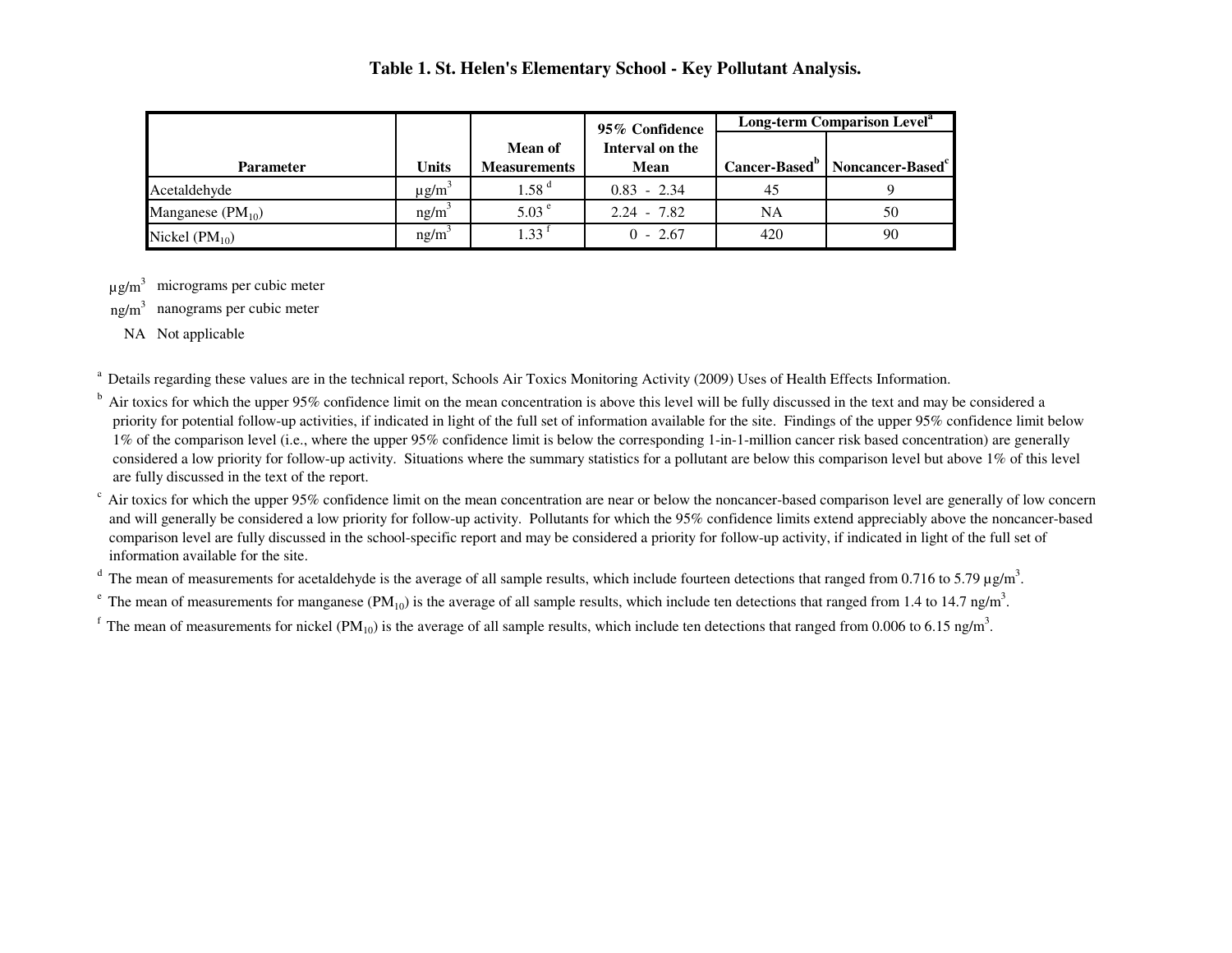



#### **Acetaldehyde**

<sup>a</sup> Air toxics for which the upper 95% confidence limit on the mean concentration is above this cancer-based comparison level will be fully discussed in the text and may be considered a priority for potential follow-up activities, if indicated in light of the full set of information available for the site. Findings of the upper 95% confidence limit below 1% of the comparison level (i.e., where the upper 95% confidence limit is below the corresponding 1-in-1-million cancer risk based concentration) are generally considered a low priority for follow-up activity. Situations where the summary statistics for a pollutant are below this comparison level but above 1% of this level are fully discussed in the text of the report.

<sup>b</sup> Air toxics for which the upper 95% confidence limit on the mean concentration are near or below the noncancer-based comparison level are generally of low concern and will generally be considered a low priority for follow-up activity. Pollutants for which the 95% confidence limits extend appreciably above the noncancer-based comparison level are fully discussed in the school-specific report and may be considered a priority for follow-up activity, if indicated inlight of the full set of information available for the site.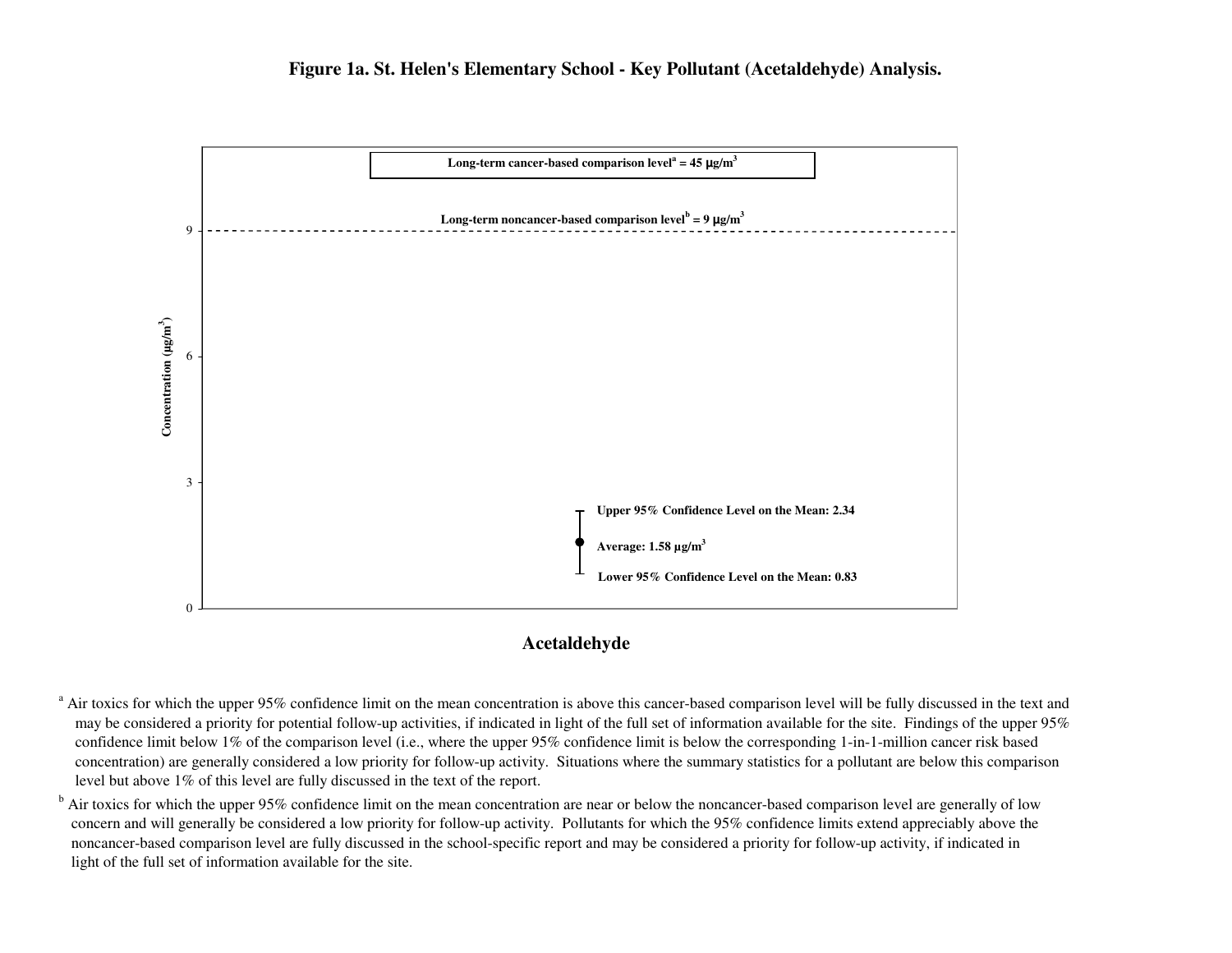

**Manganese (PM10)**

 $^{\text{a}}$  Air toxics for which the upper 95% confidence limit on the mean concentration are near or below the noncancer-based comparison level are generally of low concern and will generally be considered a low priority for follow-up activity. Pollutants for which the 95% confidence limits extend appreciably above the noncancer-based comparison level are fully discussed in the school-specific report and may be considered a priority for follow-up activity, if indicated inlight of the full set of information available for the site.

0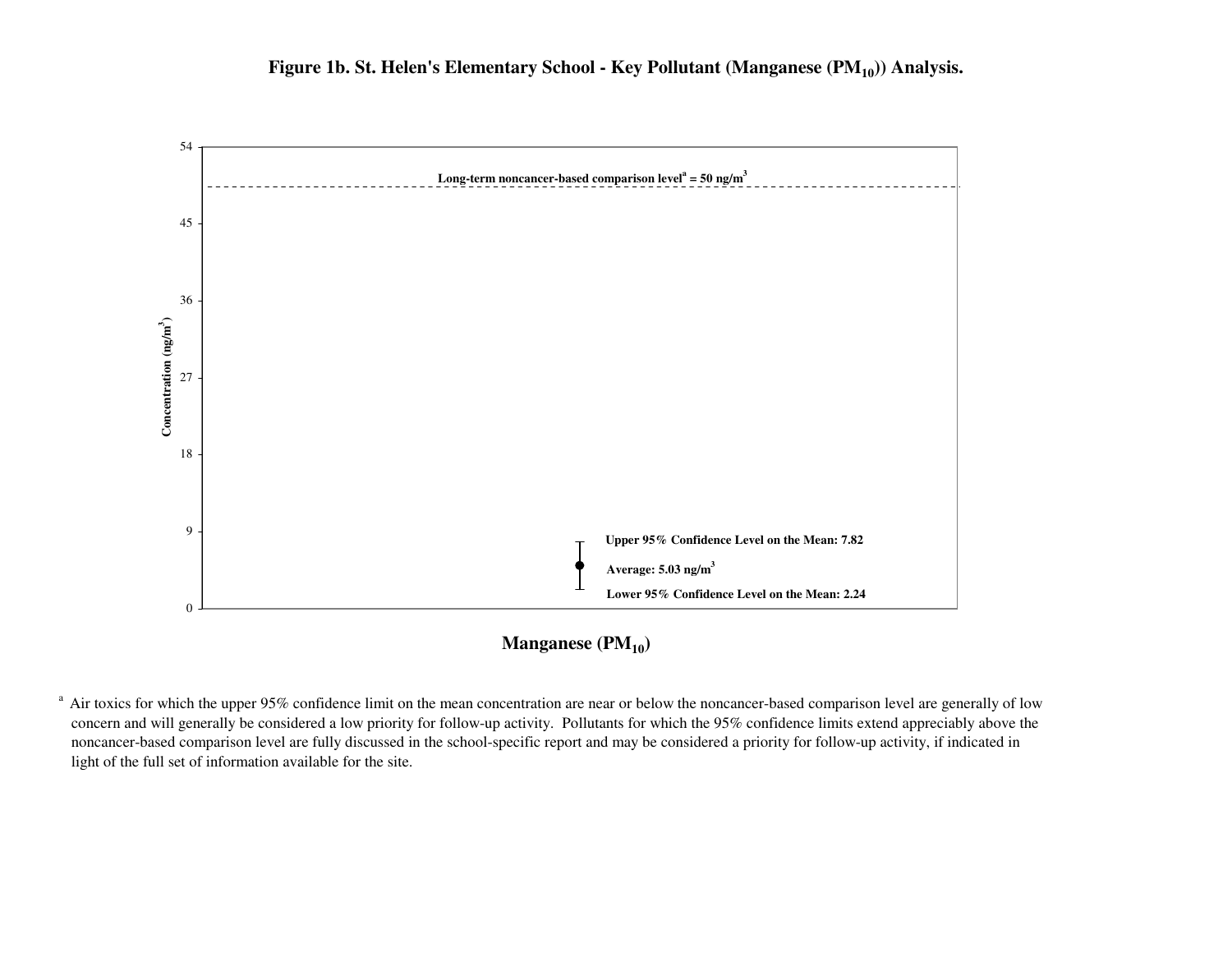





<sup>a</sup> Air toxics for which the upper 95% confidence limit on the mean concentration is above this cancer-based comparison level will be fully discussed in the text and may be considered a priority for potential follow-up activities, if indicated in light of the full set of information available for the site. Findings of the upper 95% confidence limit below 1% of the comparison level (i.e., where the upper 95% confidence limit is below the corresponding 1-in-1-million cancer risk based concentration) are generally considered a low priority for follow-up activity. Situations where the summary statistics for a pollutant are below this comparison level but above 1% of this level are fully discussed in the text of the report.

<sup>b</sup> Air toxics for which the upper 95% confidence limit on the mean concentration are near or below the noncancer-based comparison level are generally of low concern and will generally be considered a low priority for follow-up activity. Pollutants for which the 95% confidence limits extend appreciably above the noncancer-based comparison level are fully discussed in the school-specific report and may be considered a priority for follow-up activity, if indicated inlight of the full set of information available for the site.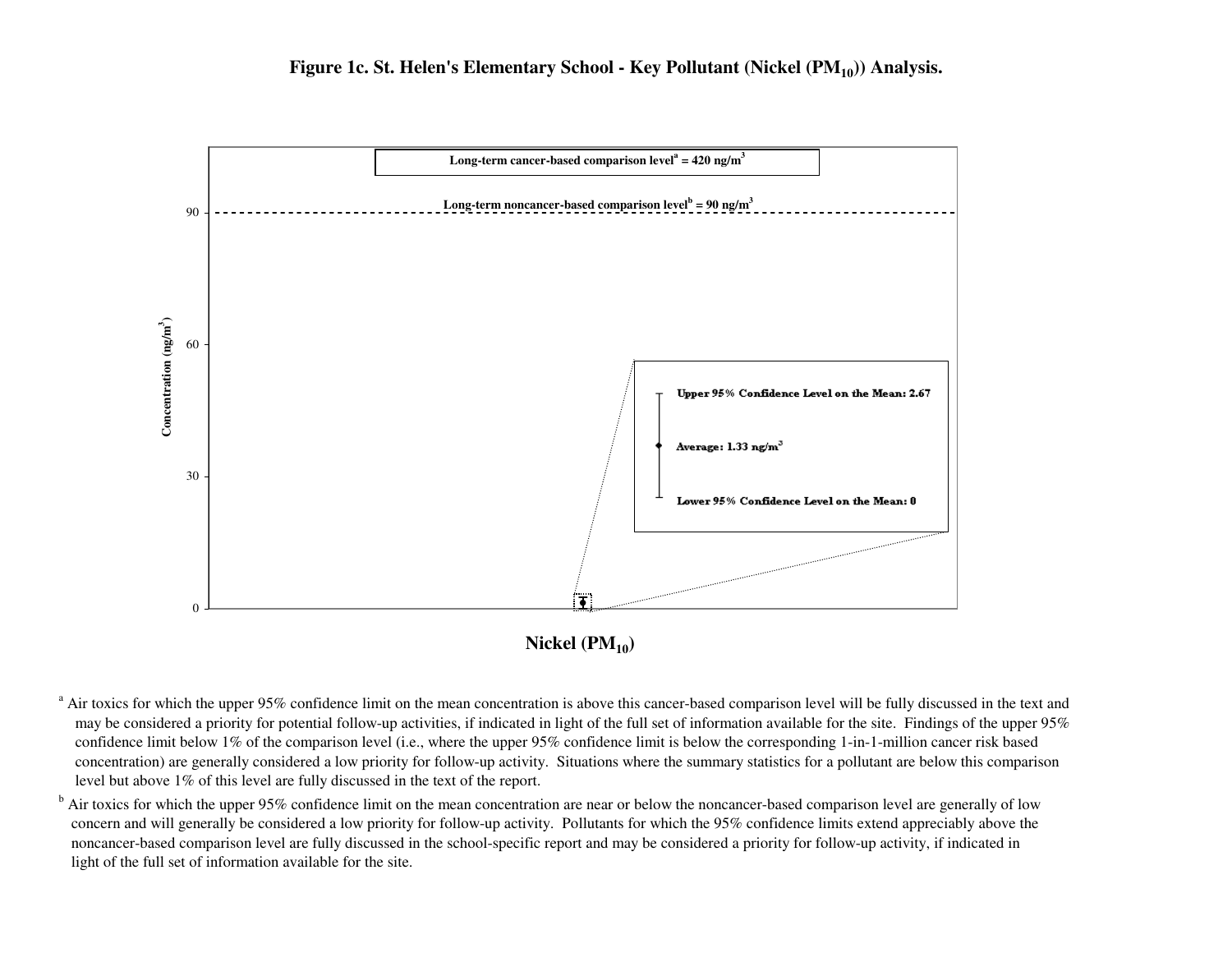| <b>Parameter</b>                                        | <b>Units</b> | ຣຶ    | 2009<br>$\sim$<br>$\mathbf{\Omega}$ | <b>2009</b> | 3<br>ี | 2009<br>ত<br>$\bullet$ | <b>2009</b><br>ন<br>N | දූ<br>$\mathbf{\Omega}$ | 2009<br>$\sqrt{9/0}$ | 10/2009<br>`€ | ິ<br>$\tilde{5}$<br>ଢ<br>è | 2009<br>ন<br>$\mathbf{N}$<br>≧ | 28/2009<br>≧ | <b>2009</b><br>గో | $\frac{2}{3}$<br>$\mathbf{\Omega}$ | Š<br>$\mathbf \Omega$ |
|---------------------------------------------------------|--------------|-------|-------------------------------------|-------------|--------|------------------------|-----------------------|-------------------------|----------------------|---------------|----------------------------|--------------------------------|--------------|-------------------|------------------------------------|-----------------------|
| Acetaldehyde                                            | $\mu$ g/m    | 0.869 | 0.716                               | .53         | $- -$  | .15                    | 5.79                  | .58                     | .39                  | .32           | 2.69                       | 1.03                           | 1.18         | .44               | 0.784                              | 0.717                 |
| Manganese $(PM_{10})$                                   | ng/m         | 2.46  | 1.4                                 | $- -$       | 2.38   | 6.38                   | 14.7                  | 7.19                    | $\qquad \qquad -$    | 5.22          | 5.57                       | 3.25                           | $- -$        | $- -$             | $- -$                              | 1.77                  |
| Nickel $(PM_{10})$                                      | ng/m         | 0.006 | 0.65                                | $- -$       | 0.35   | .03                    | 2.99                  | 1.18                    | $- -$                | 0.30          | 6.15                       | 0.53                           | $- -$        | $- -$             | $- -$                              | 0.10                  |
| % Hours w/Wind Direction from Expected ZOI <sup>a</sup> | $\%$         | 58.3  | 91.7                                | 29.2        | 25.0   | 37.5                   | 4.2                   | 20.8                    | 50.0                 | 4.2           | 4.2                        | 0.0                            | 0.0          | 0.0               | 0.0                                | $0.0\,$               |
| Wind Speed (avg. of hourly speeds)                      | mph          | 4.4   | 4.2                                 | 2.0         | 3.6    | 3.0                    | 2.0                   | 4.1                     | 3.1                  | 2.9           | 3.4                        | 2.3                            | 3.4          | 2.6               | 7.2                                | 9.5                   |
| Wind Direction (avg. of unitized vector) <sup>b</sup>   | deg.         | 291.  | 279.2                               | 341.4       | 320.1  | 325.7                  | 6.8                   | 62.2                    | 313.0                | 93.2          | 88.8                       | 78.1                           | 70.1         | 25.6              | 114.3                              | 118.2                 |
| % of Hours with Speed below 2 knots                     | $\%$         | 33.3  | 0.0                                 | 83.3        | 25.0   | 45.8                   | 83.3                  | 33.3                    | 54.2                 | 62.5          | 20.8                       | 62.5                           | 41.7         | 54.2              | 0.0                                | 0.0                   |
| Daily Average Temperature                               | $\circ$ F    | 59.9  | 64.0                                | 61.8        | 63.6   | 61.8                   | 64.9                  | 53.0                    | 50.5                 | 50.0          | 59.6                       | 51.6                           | 43.9         | 45.0              | 47.6                               | 46.2                  |
| <b>Daily Precipitation</b>                              | inches       | 0.00  | 0.00                                | 0.01        | 0.00   | 0.14                   | 0.00                  | 0.09                    | 0.00                 | 0.00          | 0.00                       | 0.00                           | 0.00         | 0.00              | 0.00                               | 0.00                  |

All precipitation and temperature data were from the Kelso-Longview Airport NWS Station.

 $a<sup>a</sup>$  Based on count of hours for which vector wind direction is from expected zone of influence.

<sup>b</sup> Wind direction for each day is represented by values derived by scalar averaging of hourly estimates that were produced (by wind instrumentation's logger) as unitized vectors (specified as degrees from due north).

-- No sample was collected for this pollutant on this day or the sample was invalid.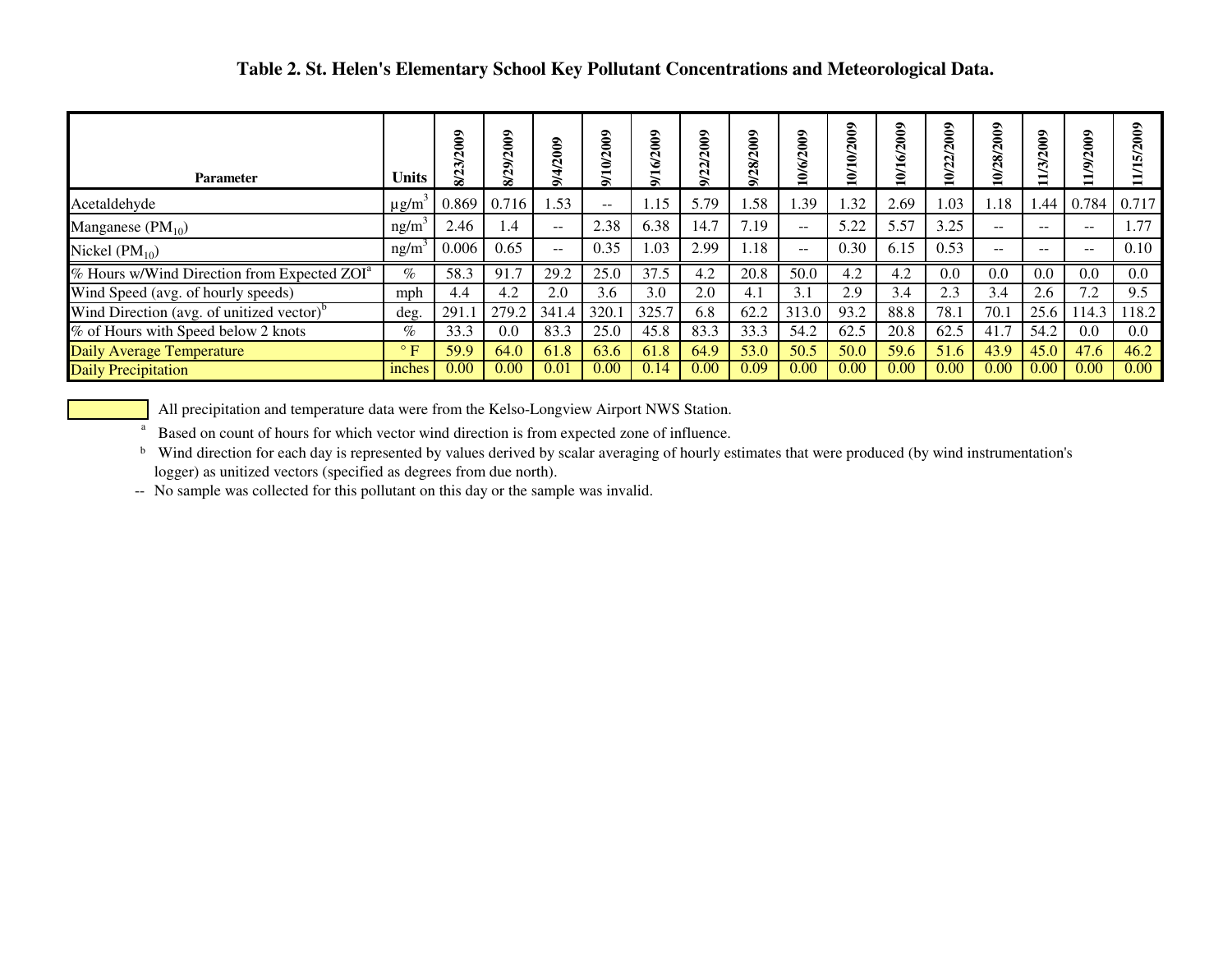



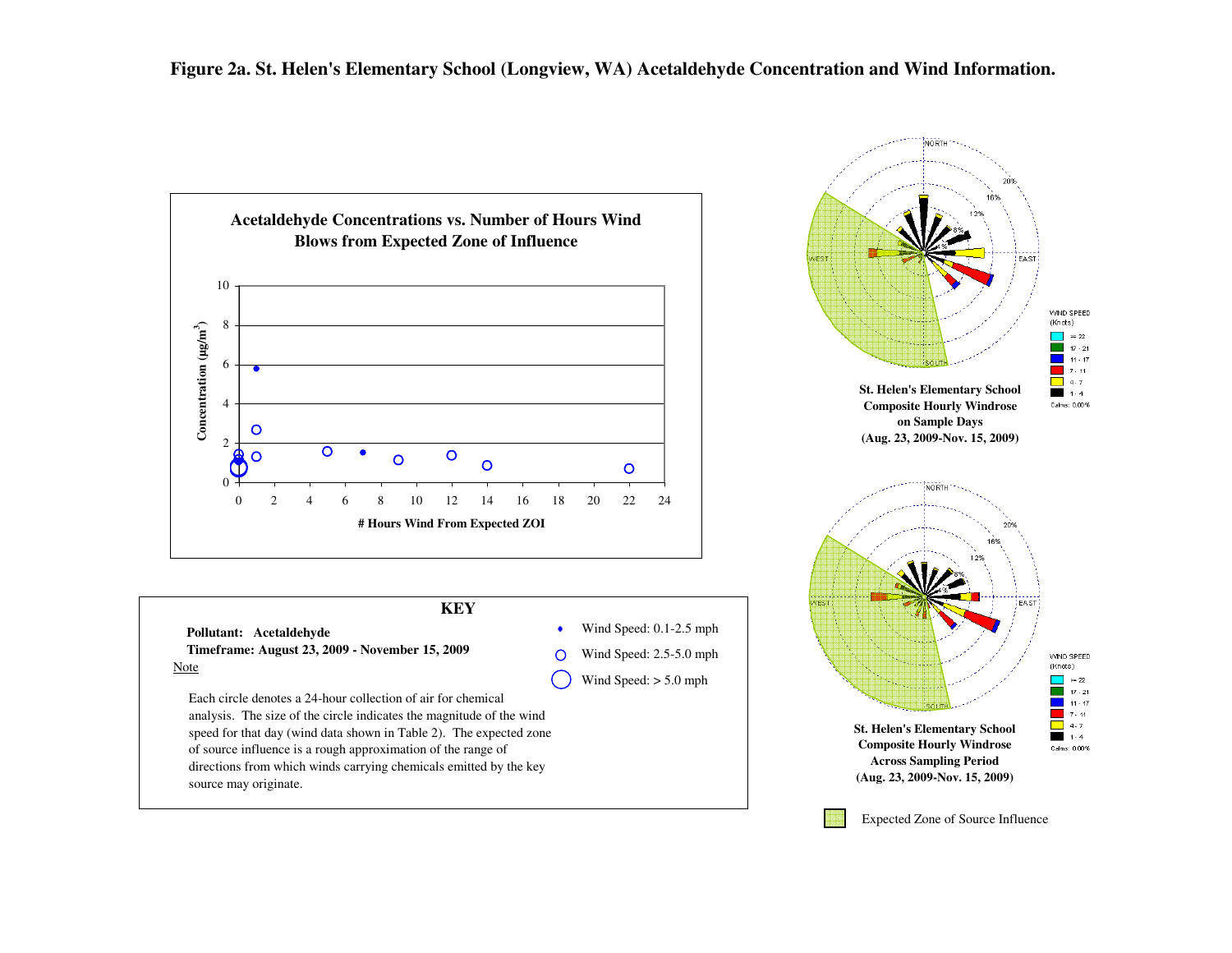



source may originate.

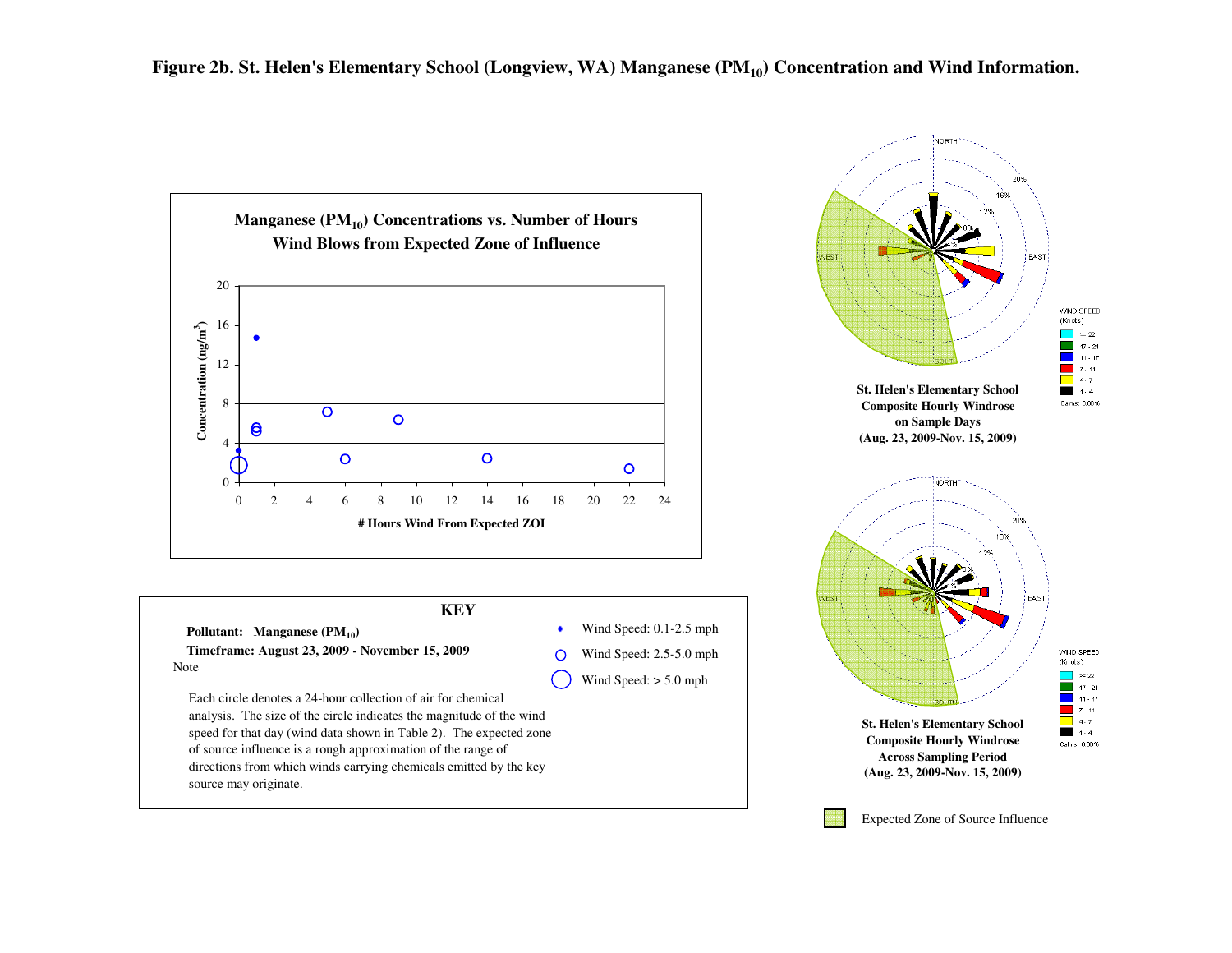

Each circle denotes a 24-hour collection of air for chemical analysis. The size of the circle indicates the magnitude of the wind speed for that day (wind data shown in Table 2). The expected zone of source influence is a rough approximation of the range of directions from which winds carrying chemicals emitted by the key source may originate.

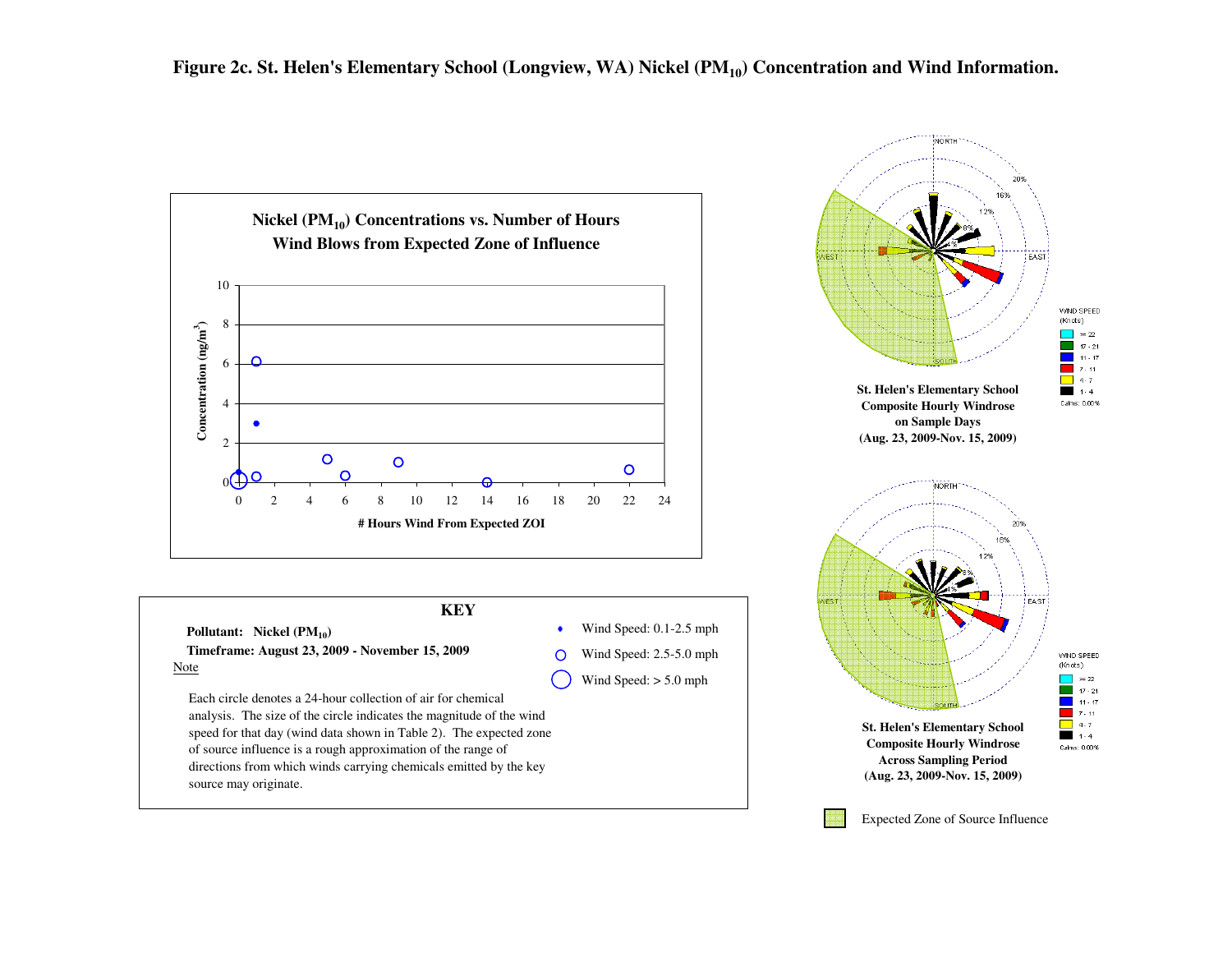# **Appendix A. Summary Description of Long-term Comparison Levels**

In addressing the primary objective identified above, to investigate through the monitoring data collected for key pollutants at the school whether levels are of a magnitude, in light of health risk-based criteria, to indicate that follow-up activities be considered, we developed two types of long-term health risk-related comparison levels. These two types of levels are summarized below. $^{23}$ 

Cancer-based Comparison Levels

 $\overline{a}$ 

- − For air toxics where applicable, we developed cancer risk-based comparison levels to help us consider whether the monitoring data collected at the school indicate the potential for concentrations to pose incremental cancer risk above the range that EPA generally considers acceptable in regulatory decisionmaking to someone exposed to those concentrations continuously (24 hours a day, 7 days a week) over an entire lifetime.<sup>24</sup> This general range is from 1 to 100 in a million.
- − Air toxics with long-term mean concentrations below one one-hundredth of this comparison level would be below a comparably developed level for 1-ina-million risk (which is the lower bound of EPA's traditional acceptable risk range). Such pollutants, with long-term mean concentrations below the Agency's traditional acceptable risk range, are generally considered to pose negligible risk.
- − Air toxics with long-term mean concentrations above the acceptable risk range would generally be a priority for follow-up activities. In this evaluation, we compare the upper 95% confidence limit on the mean concentration to the comparison level. Pollutants for which this upper limit falls above the comparison level are fully discussed in the school monitoring report and may be considered a priority for potential follow-up activities in light of the full set of information available for that site.
- − Situations where the summary statistics for a pollutant are below the cancerbased comparison level but above 1% of that level are fully discussed in Appendix C.

<sup>23</sup> These comparison levels are described in more detail *Schools Air Toxics Monitoring Activity (2009), Uses of Health Effects Information in Evaluating Sample Results*.

<sup>&</sup>lt;sup>24</sup> While no one would be exposed at a school for 24 hours a day, every day for an entire lifetime, we chose this worst-case exposure period as a simplification for the basis of the comparison level in recognition of other uncertainties in the analysis. Use of continuous lifetime exposure yields a lower, more conservative, comparison level than would use of a characterization more specific to the school population (e.g., 5 days a week, 8-10 hours a day for a limited number of years).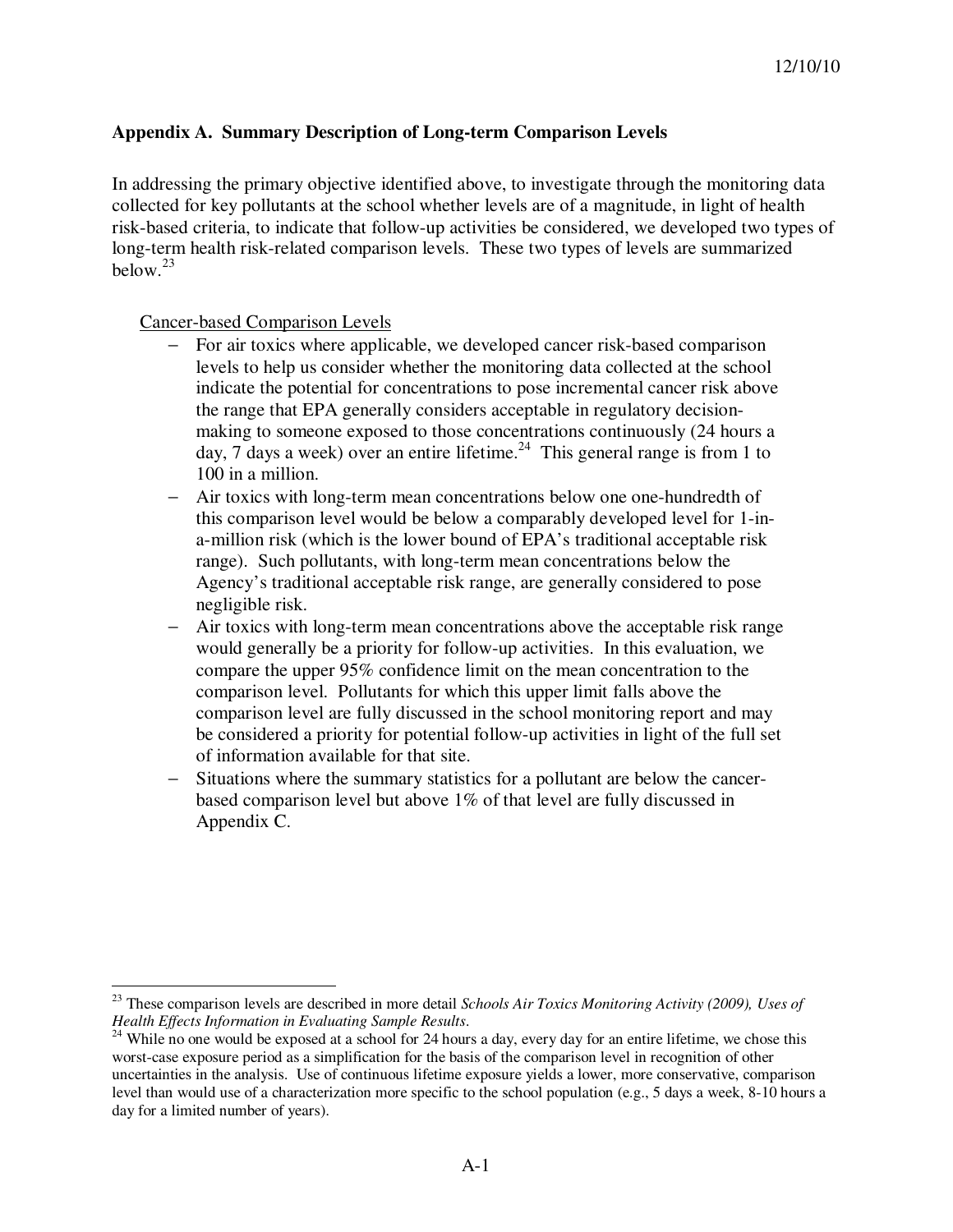#### Noncancer-based Comparison Levels

- To consider concentrations of air toxics other than lead (for which we have a national ambient air quality standard) with regard to potential for health effects other than cancer, we derived noncancer-based comparison levels using EPA chronic reference concentrations (or similar values). A chronic reference concentration (RfC) is an estimate of a long-term continuous exposure concentration (24 hours a day, every day) without appreciable risk of adverse effect over a lifetime.<sup>25</sup> This differs from the cancer risk-based comparison level in that it represents a concentration without appreciable risk *vs* a risk-based concentration.
- − In using this comparison level in this initiative, the upper end of the 95% confidence limit on the mean is compared to the comparison level. Air toxics for which this upper confidence limit is near or below the noncancer-based comparison level (i.e., those for which longer-term average concentration estimates are below a long-term health-related reference concentration) are generally of low concern and will generally be considered a low priority for follow-up activity. Pollutants for which the 95% confidence limits extend appreciably above the noncancer-based comparison level are fully discussed below and may be considered a priority for follow-up activity if indicated in light of the full set of information available for the pollutant and the site.
- For lead, we set the noncancer-based comparison level equal to the level of the recently revised national ambient air quality standard (NAAQS). It is important to note that the NAAQS for lead is a 3-month rolling average of lead in total suspended particles. Mean levels for the monitoring data collected in this initiative that indicate the potential for a 3-month average above the level of the standard will be considered a priority for consideration of follow-up actions such as siting of a NAAQS monitor in the area.

In developing or identifying these comparison levels, we have given priority to use of relevant and appropriate air standards and EPA risk assessment guidance and precedents. These levels are based upon health effects information, exposure concentrations and risk estimates developed and assessed by EPA, the U.S. Agency for Toxic Substances and Disease Registry, and the California EPA. These agencies recognize the need to account for potential differences in sensitivity or susceptibility of different groups (e.g., asthmatics) or lifestages/ages (e.g., young children or the elderly) to a particular pollutant's effects so that the resulting comparison levels are relevant for these potentially sensitive groups as well as the broader population.

<sup>&</sup>lt;sup>25</sup> EPA defines the RfC as "an estimate (with uncertainty spanning perhaps an order of magnitude) of a continuous inhalation exposure to the human population (including sensitive subgroups) that is likely to be without an appreciable risk of deleterious effects during a lifetime. It can be derived from a NOAEL, LOAEL, or benchmark concentration, with uncertainty factors generally applied to reflect limitations of the data used. Generally used in EPA's noncancer health assessments." http://www.epa.gov/ncea/iris/help\_gloss.htm#r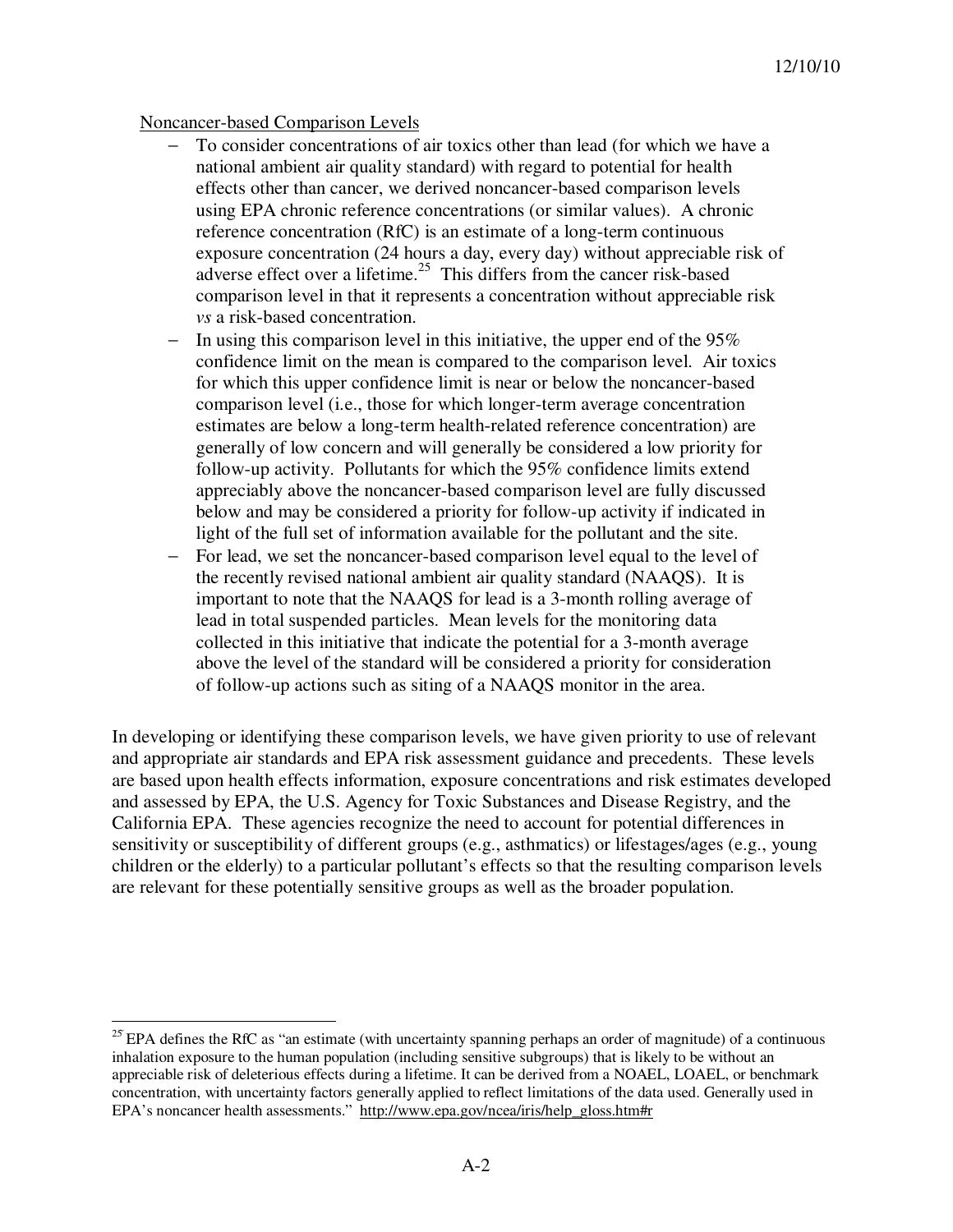|                        |                        | # Samples | $\%$                                   |        | Arithmetic Geometric |          | 5th            | 25th        | <b>50th</b>             | 75 <sub>th</sub>  | 95th       |
|------------------------|------------------------|-----------|----------------------------------------|--------|----------------------|----------|----------------|-------------|-------------------------|-------------------|------------|
| Pollutant              | <b>Units</b>           |           | <b>Analyzed</b>   Detections   Maximum |        | Mean <sup>b</sup>    | Mean     | Percentile     |             | Percentile   Percentile | <b>Percentile</b> | Percentile |
| Acetaldehyde           | $\mu$ g/m <sup>3</sup> | 6,401     | 100%                                   | 92.78  | 1.87                 | 1.40     | 0.41           | 0.86        | 1.42                    | 2.34              | 4.48       |
| Formaldehyde           | $\mu$ g/m <sup>3</sup> | 6,403     | 100%                                   | 91.50  | 3.09                 | 2.22     | 0.51           | 1.35        | 2.32                    | 3.92              | 7.65       |
| Propionaldehyde        | $\mu$ g/m <sup>3</sup> | 4,330     | 93%                                    | 5.53   | 0.28                 | 0.22     | ND             | 0.13        | 0.21                    | 0.35              | 0.77       |
| Antimony $(PM_{10})$   | ng/m <sup>3</sup>      | 2,372     | 94%                                    | 43.30  | 1.71                 | 1.21     | ND             | 0.60        | 1.13                    | 2.17              | 4.33       |
| Arsenic $(PM_{10})$    | ng/m <sup>3</sup>      | 5,076     | 86%                                    | 47.70  | 0.93                 | 0.70     | <b>ND</b>      | 0.29        | 0.56                    | 1.02              | 2.89       |
| Beryllium $(PM_{10})$  | ng/m <sup>3</sup>      | 4,771     | 64%                                    | 1.97   | 0.05                 | 0.02     | ND             | $\rm ND$    | < 0.01                  | 0.02              | 0.50       |
| Cadmium $(PM_{10})$    | ng/m <sup>3</sup>      | 4,793     | 85%                                    | 15.30  | 0.27                 | 0.17     | ND             | 0.05        | 0.13                    | 0.29              | 0.94       |
| Chromium $(PM_{10})$   | ng/m <sup>3</sup>      | 5,094     | $92\%$                                 | 172.06 | 2.71                 | 1.66     | $\rm ND$       | 0.93        | 1.98                    | 2.85              | 7.10       |
| Cobalt $(PM_{10})$     | ng/m <sup>3</sup>      | 2,614     | 91%                                    | 20.30  | 0.28                 | 0.18     | ND             | 0.08        | 0.15                    | 0.27              | 1.00       |
| Manganese $(PM_{10})$  | ng/m <sup>3</sup>      | 4,793     | 99%                                    | 734.00 | 10.39                | 5.20     | < 0.01         | 2.41        | 4.49                    | 9.96              | 33.78      |
| Mercury $(PM_{10})$    | ng/m <sup>3</sup>      | 1,167     | $81\%$                                 | 2.07   | 0.07                 | 0.04     | $\rm ND$       | 0.01        | 0.02                    | 0.06              | 0.32       |
| Nickel $(PM_{10})$     | ng/m <sup>3</sup>      | 4,815     | 90%                                    | 110.10 | 2.05                 | 1.49     | ND             | 0.74        | 1.44                    | 2.50              | 5.74       |
| Selenium $(PM_{10})$   | ng/m <sup>3</sup>      | 2,382     | 96%                                    | 13.00  | 1.10                 | 0.53     | < 0.01         | 0.24        | 0.53                    | 1.07              | 5.50       |
| Acetonitrile           | $\mu$ g/m <sup>3</sup> | 1,804     | 69%                                    | 542.30 | 3.55                 | 0.72     | ND             | ND          | 0.27                    | 0.76              | 8.60       |
| Acrylonitrile          | $\mu$ g/m <sup>3</sup> | 3,673     | $31\%$                                 | 5.51   | 0.06                 | $0.10\,$ | N <sub>D</sub> | $\rm ND$    | ND                      | 0.03              | 0.33       |
| Benzene                | $\mu$ g/m <sup>3</sup> | 6,313     | 94%                                    | 10.19  | 1.03                 | 0.84     | ND             | 0.48        | 0.80                    | 1.31              | 2.81       |
| Benzyl chloride        | $\mu$ g/m <sup>3</sup> | 3,046     | $9\%$                                  | 2.49   | 0.01                 | 0.05     | ND             | $\mbox{ND}$ | <b>ND</b>               | ${\rm ND}$        | 0.05       |
| <b>Bromoform</b>       | $\mu$ g/m <sup>3</sup> | 2,946     | $4\%$                                  | 1.18   | 0.01                 | $0.16\,$ | $\rm ND$       | $\rm ND$    | <b>ND</b>               | $\rm ND$          | ND         |
| Bromomethane           | $\mu$ g/m <sup>3</sup> | 5,376     | 61%                                    | 120.76 | 0.11                 | 0.05     | N <sub>D</sub> | $\rm ND$    | 0.03                    | 0.05              | 0.12       |
| Butadiene, 1,3-        | $\mu$ g/m <sup>3</sup> | 6,427     | 67%                                    | 15.55  | 0.10                 | 0.09     | ND             | $\rm ND$    | 0.05                    | 0.13              | 0.38       |
| Carbon disulfide       | $\mu$ g/m <sup>3</sup> | 1,925     | $91\%$                                 | 46.71  | 2.32                 | 0.25     | ND             | 0.03        | 0.09                    | 0.96              | 12.65      |
| Carbon tetrachloride   | $\mu$ g/m <sup>3</sup> | 6,218     | $86\%$                                 | 1.76   | 0.52                 | 0.58     | $\rm ND$       | 0.47        | 0.57                    | 0.65              | 0.87       |
| Chlorobenzene          | $\mu$ g/m <sup>3</sup> | 5,763     | 30%                                    | 1.10   | 0.02                 | 0.04     | ND             | $\rm ND$    | ND                      | 0.01              | $0.11\,$   |
| Chloroethane           | $\mu$ g/m <sup>3</sup> | 4,625     | 37%                                    | 0.58   | 0.02                 | 0.04     | <b>ND</b>      | ND          | <b>ND</b>               | 0.03              | 0.08       |
| Chloroform             | $\mu$ g/m <sup>3</sup> | 6,432     | 73%                                    | 48.05  | 0.17                 | 0.14     | N <sub>D</sub> | $\rm ND$    | 0.10                    | 0.17              | 0.61       |
| Chloromethane          | $\mu$ g/m <sup>3</sup> | 5,573     | 95%                                    | 19.70  | 1.17                 | 1.20     | ND             | 1.03        | 1.18                    | 1.36              | 1.68       |
| Chloroprene            | $\mu$ g/m <sup>3</sup> | 2,341     | $11\%$                                 | 0.17   | < 0.01               | 0.03     | ND             | $\rm ND$    | ND                      | $\rm ND$          | 0.02       |
| Dichlorobenzene, p-    | $\mu$ g/m <sup>3</sup> | 5,409     | 60%                                    | 13.65  | 0.19                 | 0.16     | <b>ND</b>      | ND          | ND                      | 0.18              | 0.90       |
| Dichloroethane, 1,1-   | $\mu$ g/m <sup>3</sup> | 5,670     | 16%                                    | 0.36   | 0.01                 | 0.02     | ND             | ND          | <b>ND</b>               | $\rm ND$          | 0.02       |
| Dichloroethylene, 1,1- | $\mu$ g/m <sup>3</sup> | 5,480     | 19%                                    | 0.44   | 0.01                 | 0.02     | $\rm ND$       | $\rm ND$    | <b>ND</b>               | ND                | 0.04       |
| Dichloromethane        | $\mu$ g/m <sup>3</sup> | 6,206     | 82%                                    | 214.67 | 0.59                 | 0.34     | $\rm ND$       | 0.14        | 0.28                    | 0.49              | 1.35       |

**Appendix B. National Air Toxics Trends Stations Measurements (2004-2008). a**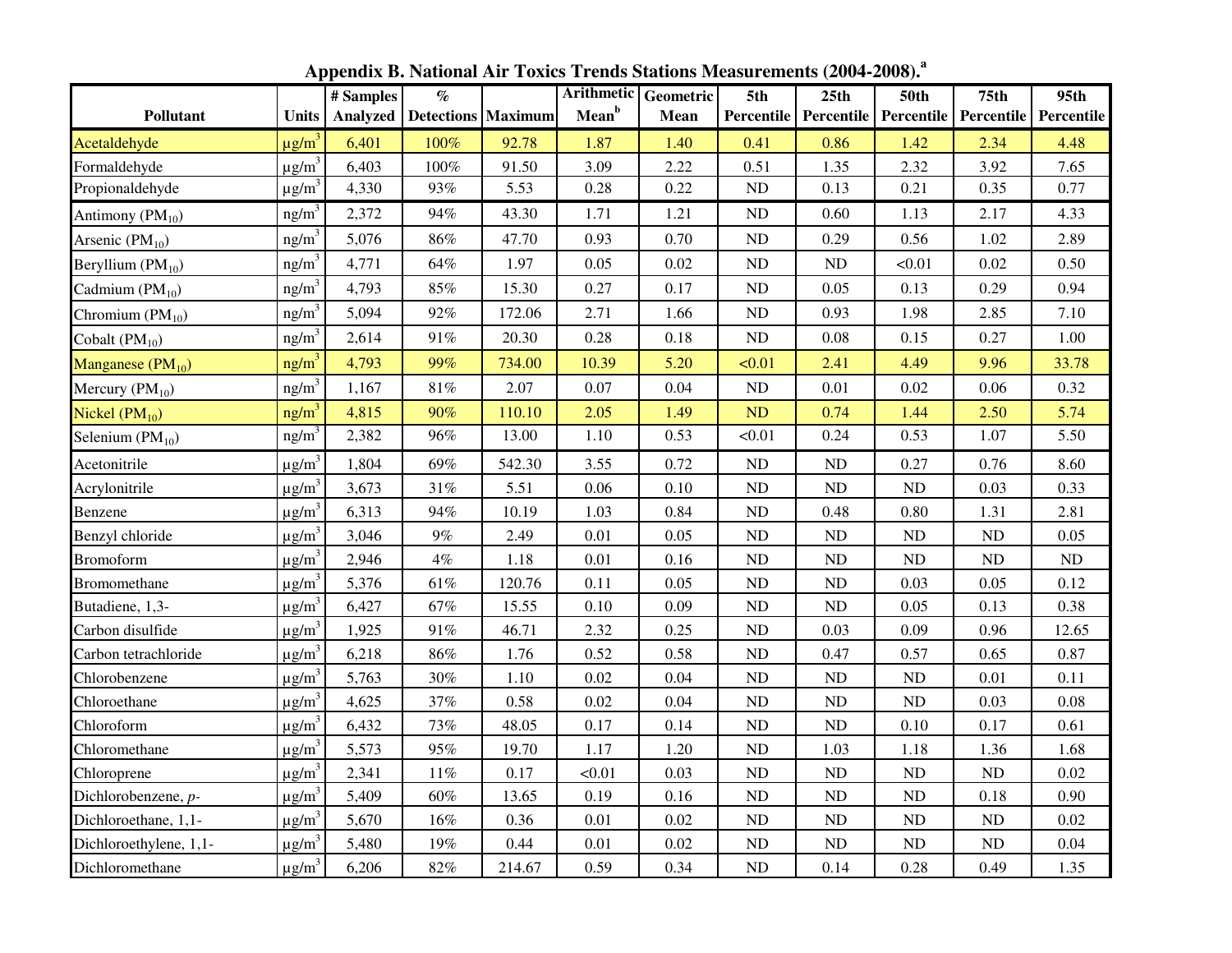|                                 |                        | # Samples       | $\%$                      |        |                   | Arithmetic Geometric | 5th        | 25th       | <b>50th</b> | 75 <sub>th</sub>  | 95th       |
|---------------------------------|------------------------|-----------------|---------------------------|--------|-------------------|----------------------|------------|------------|-------------|-------------------|------------|
| Pollutant                       | <b>Units</b>           | <b>Analyzed</b> | <b>Detections Maximum</b> |        | Mean <sup>b</sup> | Mean                 | Percentile | Percentile | Percentile  | <b>Percentile</b> | Percentile |
| Dichloropropane, 1,2-           | $\mu$ g/m <sup>3</sup> | 6,225           | 17%                       | 1.80   | 0.01              | 0.03                 | ND         | ND         | ND          | ND                | 0.04       |
| Dichloropropylene, cis-1,3-     | $\mu$ g/m <sup>3</sup> | 4,705           | 18%                       | 0.80   | 0.01              | 0.05                 | ND         | ND         | <b>ND</b>   | ND                | 0.11       |
| Dichloropropylene, trans-1,3-   | $\mu$ g/m <sup>3</sup> | 4,678           | 18%                       | 1.13   | 0.02              | 0.05                 | ND         | ND         | <b>ND</b>   | ND                | 0.11       |
| Ethyl acrylate                  | $\mu$ g/m <sup>3</sup> | 1,917           | $1\%$                     | 0.08   | < 0.01            | 0.04                 | ND         | ND         | <b>ND</b>   | ND                | ND         |
| Ethylbenzene                    | $\mu$ g/m <sup>3</sup> | 6,120           | 84%                       | 8.84   | 0.42              | 0.32                 | ND         | 0.10       | 0.29        | 0.53              | 1.33       |
| Ethylene dibromide              | $\mu$ g/m <sup>3</sup> | 5,646           | 19%                       | 4.15   | 0.01              | 0.05                 | ND         | ND         | ND          | ND                | 0.05       |
| Ethylene dichloride             | $\mu$ g/m <sup>3</sup> | 6,143           | 38%                       | 4.49   | 0.03              | 0.05                 | ND         | ND         | ND          | 0.04              | 0.09       |
| Hexachlorobutadiene             | $\mu$ g/m <sup>3</sup> | 3,727           | 20%                       | 0.97   | 0.03              | 0.10                 | ND         | ND         | ND          | ND                | 0.18       |
| Methyl chloroform               | $\mu$ g/m <sup>3</sup> | 5,944           | 73%                       | 3.17   | 0.09              | 0.10                 | ND         | ND         | 0.08        | 0.11              | 0.20       |
| Methyl isobutyl ketone          | $\mu$ g/m <sup>3</sup> | 2,936           | 60%                       | 2.95   | 0.11              | 0.09                 | ND         | ND         | 0.02        | 0.12              | 0.49       |
| Methyl methacrylate             | $\mu$ g/m <sup>3</sup> | 1,917           | $9\%$                     | 14.05  | 0.13              | 0.49                 | ND         | ND         | <b>ND</b>   | ND                | 0.53       |
| Methyl <i>tert</i> -butyl ether | $\mu$ g/m <sup>3</sup> | 4,370           | 41%                       | 20.50  | 0.28              | 0.12                 | ND         | ND         | ND          | 0.04              | 1.53       |
| Styrene                         | $\mu$ g/m <sup>3</sup> | 6,080           | 70%                       | 27.22  | 0.16              | 0.11                 | ND         | ND         | 0.05        | 0.16              | 0.60       |
| Tetrachloroethane, 1,1,2,2-     | $\mu$ g/m <sup>3</sup> | 5,952           | 20%                       | 2.47   | 0.02              | 0.04                 | ND         | ND         | ND          | ND                | 0.07       |
| Tetrachloroethylene             | $\mu$ g/m <sup>3</sup> | 6,423           | 71%                       | 42.12  | 0.28              | 0.20                 | ND         | ND         | 0.13        | 0.27              | 0.88       |
| Toluene                         | $\mu$ g/m <sup>3</sup> | 5,947           | 95%                       | 482.53 | 2.46              | 1.54                 | 0.01       | 0.70       | 1.51        | 3.05              | 7.42       |
| Trichlorobenzene, 1,2,4-        | $\mu$ g/m <sup>3</sup> | 4,301           | 21%                       | 45.27  | 0.07              | 0.10                 | ND         | ND         | <b>ND</b>   | ND                | 0.16       |
| Trichloroethane, 1, 1, 2-       | $\mu$ g/m <sup>3</sup> | 5,210           | 19%                       | 5.89   | 0.01              | 0.04                 | ND         | ND         | <b>ND</b>   | ND                | 0.05       |
| Trichloroethylene               | $\mu$ g/m <sup>3</sup> | 6,410           | 46%                       | 6.50   | 0.05              | 0.07                 | ND         | ND         | ND          | 0.05              | 0.22       |
| Vinyl chloride                  | $\mu$ g/m <sup>3</sup> | 6,284           | 18%                       | 1.61   | 0.01              | 0.02                 | ND         | ND         | ND          | ND                | 0.03       |
| Xylene, m/p-                    | $\mu$ g/m <sup>3</sup> | 4,260           | 90%                       | 21.41  | 1.12              | 0.71                 | ND         | 0.26       | 0.69        | 1.43              | 3.65       |
| Xylene, $o$ -                   | $\mu$ g/m <sup>3</sup> | 6,108           | 83%                       | 9.21   | 0.41              | 0.30                 | ND         | 0.09       | 0.24        | 0.52              | 1.39       |

**Appendix B. National Air Toxics Trends Stations Measurements (2004-2008).a**

Key Pollutant

ND No results of this chemical were registered by the laboratory analytical equipment.

<sup>a</sup> The summary statistics in this table represent the range of actual daily HAP measurement values taken at NATTS sites from 2004 through 2008. These data were extracted from AQS in summer 2008 and 2009. During the time period of interest, there were 28 sites measuring VOCs, carbonyls, metals, and hexavalent chromium. We note that some sites did not sample for particular pollutant types during the initial year of the NATTS Program, which was 2004. Most of the monitoring stations in the NATTS network are located such that they are not expected to be impacted by single industrial sources. The concentrations typically measured at NATTS sites can thus provide a comparison point useful to considering whether concentrations measured at a school are likely to have been influenced by a significant nearby industrial source, or are more likely to be attributable to emissions from many small sources or to transported pollution fromanother area. For example, concentrations at a school above the 75th percentile may suggest that a nearby industrial source is affecting air quality at the school.

<sup>b</sup> In calculations involving non-detects (ND), a value of zero is used.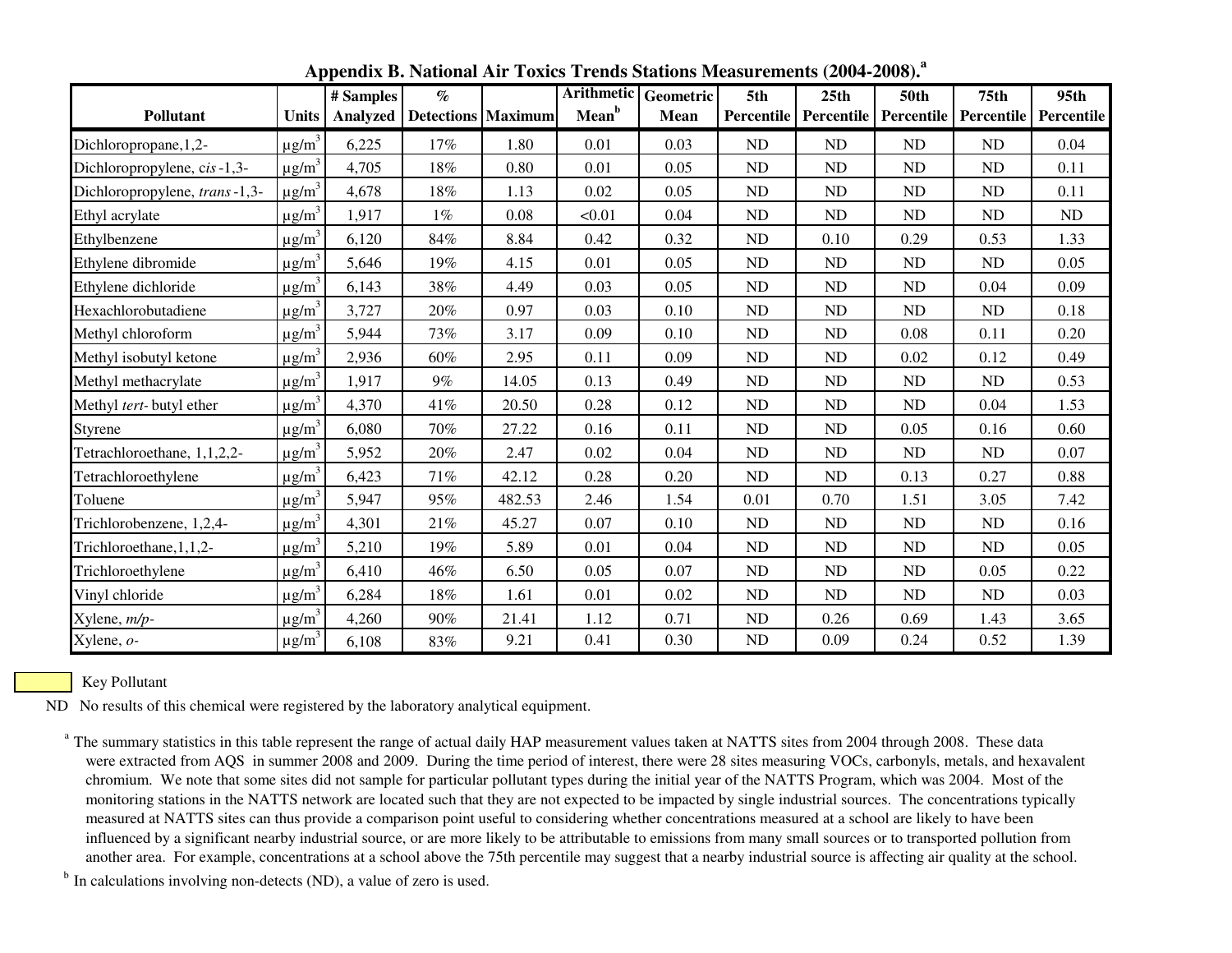## **Appendix C. Analysis of Other (non-key) Air Toxics Monitored at the School and Multiple-pollutant Considerations.**

At each school, monitoring has been targeted to get information on a limited set of key hazardous air pollutants ( $\overline{HAPs}$ ).<sup>26</sup> These pollutants are the primary focus of the monitoring activities at a school and a priority for us based on our emissions, modeling and other information. In analyzing air samples for these key pollutants, we have also obtained results for some other pollutants that are routinely included with the same test method. Our consideration of the data collected for these additional HAPs is described in the first section below. In addition to evaluating monitoring results for individual pollutants, we also considered the potential for cumulative impacts from multiple pollutants as described in the second section below (See Table C-1).

# **Other Air Toxics (HAPs)**

- Do the monitoring data indicate elevated levels of any other air toxics or hazardous air pollutant (HAPs) that pose significant long-term health concerns?
	- $\rightarrow$  Longer-term concentration estimates for the other HAPs monitored are below their long-term comparison levels.
	- $\rightarrow$  Further, for pollutants with cancer-based comparison levels, longer-term concentration estimates for all but three of these (chromium, formaldehyde, and benzene) are more than tenfold lower and all but eight (also arsenic, 1,3-butadiene, carbon tetrachloride, tetrachloroethylene, and ethylbenzene) are more than 100-fold lower. $27$
	- $\rightarrow$  Additionally, each individual measurement for these pollutants is below the individual sample (short-term) screening level developed for considering potential short-term exposures for that pollutant.<sup>28</sup>

# Additional Information on Eight HAPs:

 $\overline{a}$ 

 The first HAP mentioned above is chromium. The comparison values for chromium are conservatively based on the most toxic form of chromium (hexavalent chromium,  $Cr^{+6}$ ) which is only a fraction of the chromium in the ambient air. Nonetheless, the longer-term concentration estimate for chromium  $(PM_{10})$  is well below even these very restrictive comparison values. The mean and 95 percent upper bound on the mean for chromium

 $26$  Section 112(b) of the Clean Air Act identifies 189 hazardous air pollutants, three of which have subsequently been removed from this list. These pollutants are the focus of regulatory actions involving stationary sources described by CAA section 112 and are distinguished from the six pollutants for which criteria and national ambient air quality standards (NAAQS) are developed as described in section 108. One of the criteria pollutants, lead, is also represented as lead compounds on the HAP list.

 $27$  For pollutants with cancer-based comparison levels, this would indicate longer-term estimates below continuous (24 hours a day, 7 days a week) lifetime exposure concentrations associated with  $10^{-5}$  and  $10^{-6}$  excess cancer risk, respectively.

<sup>&</sup>lt;sup>28</sup> The individual sample screening levels and their use is summarized on the website and described in detail in *Schools Air Toxics Monitoring Activity (2009), Uses of Health Effects Information in Evaluating Sample Results*.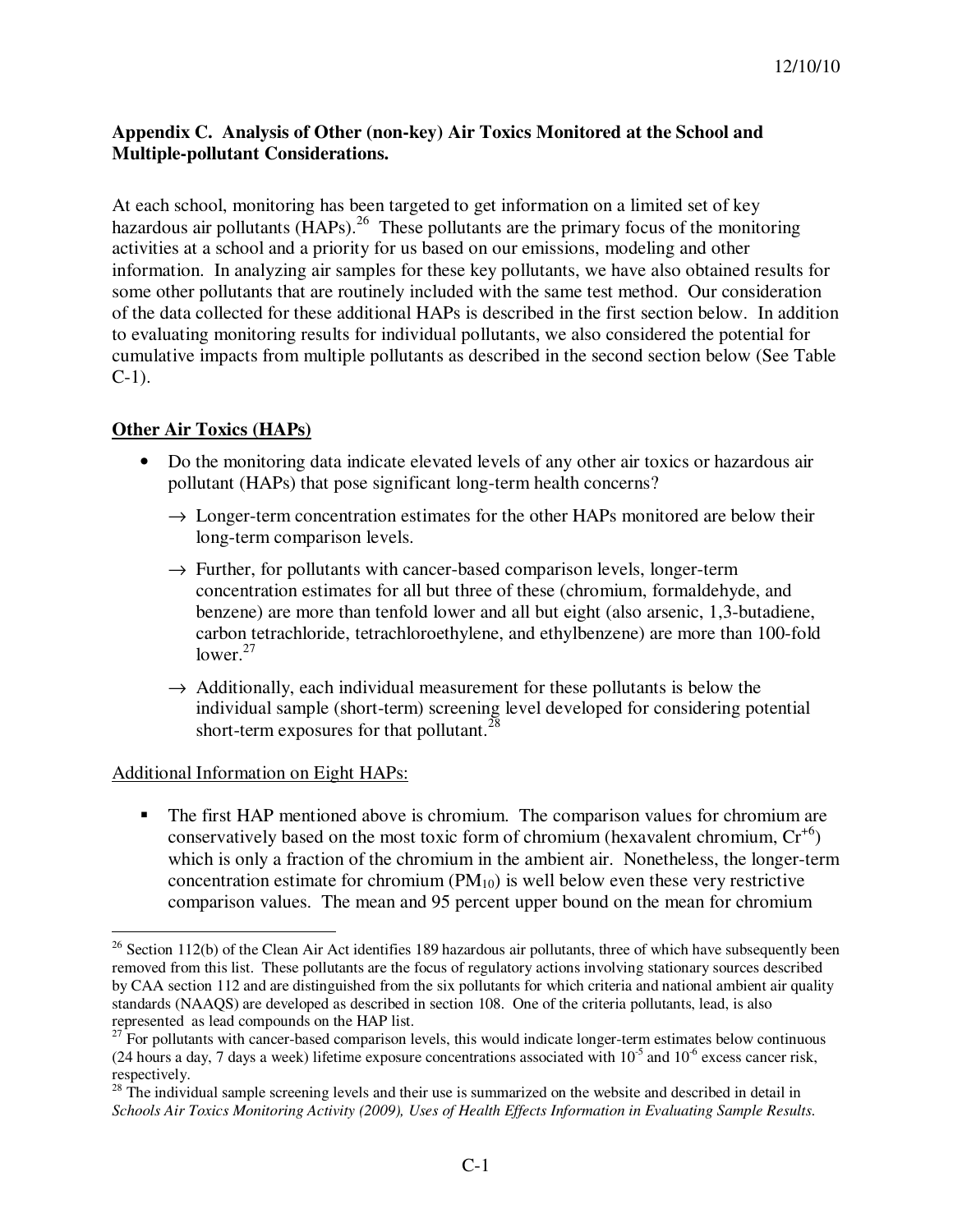(PM<sub>10</sub>) are approximately 21-26% of the cancer-based comparison level. As  $Cr^{+6}$  is commonly only a small fraction of the total,<sup>29</sup> the levels of  $Cr^{+6}$  in these samples would be expected to be appreciably lower than this. A review of information available at other sites nationally shows that the mean concentration of chromium  $(PM_{10})$  at this site is between the  $25<sup>th</sup>$  and  $50<sup>th</sup>$  percentile of samples collected from 2004 to 2008 (the most recently compiled period) at the NATTS sites (Appendix B).

- The second HAP mentioned above is formaldehyde. The mean and 95 percent upper bound on the mean for formaldehyde are approximately 20-27% of the cancer-based comparison level. A review of information available at other sites nationally shows that the mean concentration of formaldehyde at this site is between the  $25<sup>th</sup>$  and  $50<sup>th</sup>$  percentile of samples collected from 2004 to 2008 (the most recently compiled period) at the NATTS sites (Appendix B). This pollutant may occur in the air at this school as a result of several different sources such as a pulp and paper mill, as well as cars and trucks and the exhaust of other gasoline-powered engines.
- The third HAP mentioned above is benzene. The mean and 95 percent upper bound on the mean for benzene are approximately 8-10% of the cancer-based comparison level. A review of information available at other sites nationally shows that the mean concentration of benzene at this site is between the  $50<sup>th</sup>$  and  $75<sup>th</sup>$  percentile of samples collected from 2004 to 2008 (the most recently compiled period) at the NATTS sites (Appendix B). This pollutant may occur in the air at this school as a result of several different sources such as cars and trucks and the exhaust of other gasoline-powered engines.
- The fourth HAP mentioned above is arsenic. The mean and 95 percent upper bound on the mean for arsenic  $(PM_{10})$  are approximately 4-6% of the cancer-based comparison level. A review of information available at other sites nationally shows that the mean concentration of arsenic ( $PM_{10}$ ) at this site is between the 50<sup>th</sup> and 75<sup>th</sup> percentile of samples collected from 2004 to 2008 (the most recently compiled period) at the NATTS sites (Appendix B).
- The fifth HAP mentioned above is 1,3-butadiene. The mean and 95 percent upper bound on the mean for 1,3-butadiene are approximately 4-5% of the cancer-based comparison level. A review of information available at other sites nationally shows that the mean concentration of 1,3-butadiene at this site is between the  $50<sup>th</sup>$  and  $75<sup>th</sup>$  percentile of samples collected from 2004 to 2008 (the most recently compiled period) at the NATTS sites (Appendix B). This pollutant may occur in the air at this school as a result of several different sources such as cars and trucks and the exhaust of other gasolinepowered engines.
- The sixth HAP mentioned above is carbon tetrachloride. The mean and 95 percent upper bound on the mean for carbon tetrachloride are approximately 4% of the cancer-based comparison level. A review of information available at other sites nationally shows that

 $\overline{a}$ 

 $29$  Data in EPA's Air Quality System for locations that are not near a facility emitting hexavalent chromium indicate hexavelent chromium concentrations to comprise less than approximately 10% of total chromium concentrations.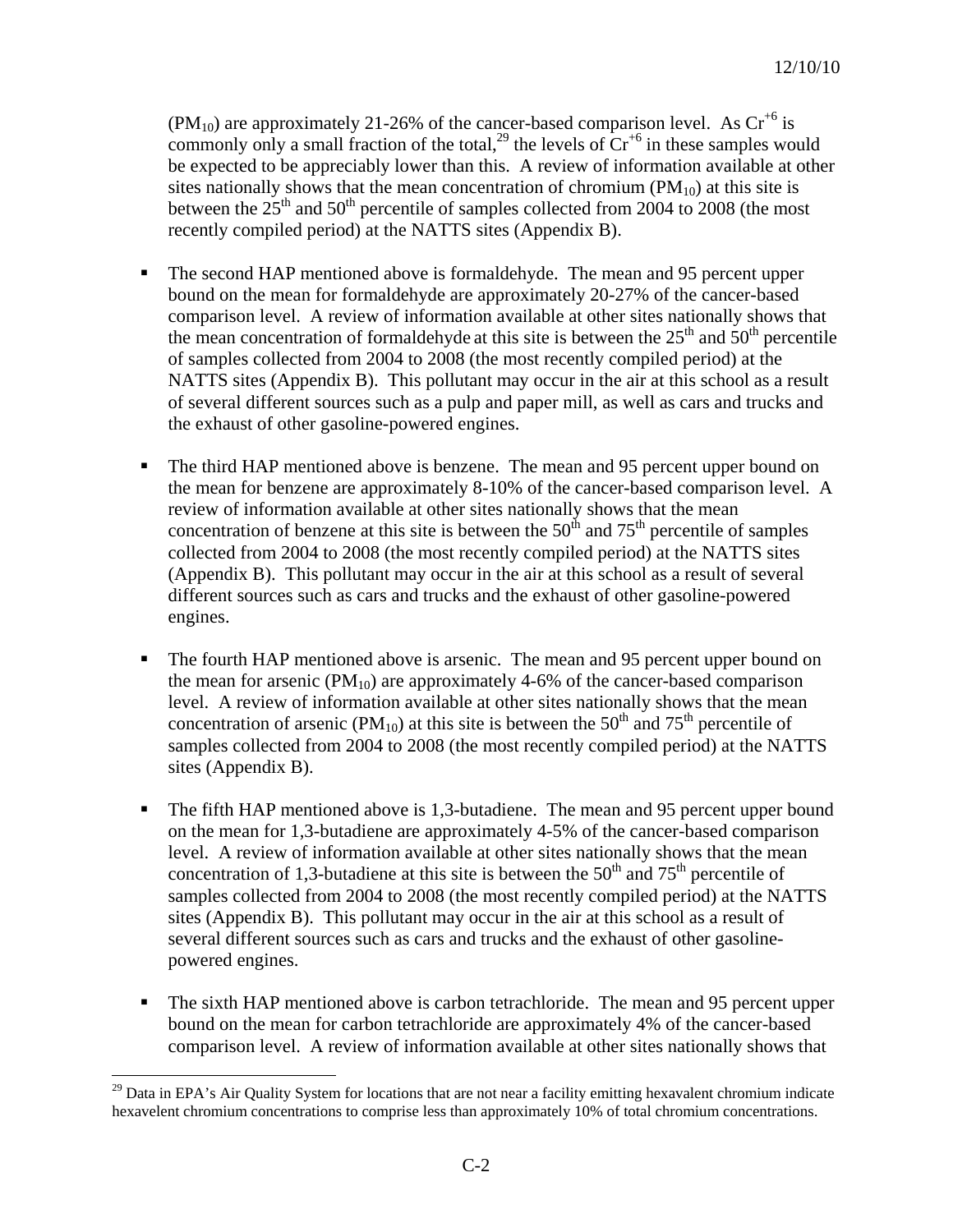the mean concentration of carbon tetrachloride at this site is between the  $75<sup>th</sup>$  and  $95<sup>th</sup>$ percentile of samples collected from 2004 to 2008 (the most recently compiled period) at the NATTS sites (Appendix B). Carbon tetrachloride is found globally as a result of its significant past uses in refrigerants and propellants for aerosol cans and its chemical persistence. Virtually all uses have been discontinued. However, it is still measured throughout the world as a result of its slow rate of degradation in the environment and global distribution in the atmosphere.

- The seventh HAP mentioned above is tetrachloroethylene. The mean and 95 percent upper bound on the mean for tetrachloroethylene are approximately 1-2% of the lowest comparison level. A review of information available at other sites nationally shows that the mean concentration of tetrachloroethylene at this site is between the  $50<sup>th</sup>$  and  $75<sup>th</sup>$ percentile of samples collected from 2004 to 2008 (the most recently compiled period) at the NATTS sites (Appendix B).
- The eighth HAP mentioned above is ethylbenzene. The mean and 95 percent upper bound on the mean for ethybenzene are approximately 1% of the cancer-based comparison level. A review of information available at other sites nationally shows that the mean concentration of ethybenzene at this site is between the  $50<sup>th</sup>$  and  $75<sup>th</sup>$  percentile of samples collected from 2004 to 2008 (the most recently compiled period) at the NATTS sites (Appendix B).

### **Multiple Pollutants**

As described in the main body of the report and background materials, this initiative and the associated analyses are focused on investigation of key pollutants for each school that were identified by previous analyses. This focused design does not provide for the consideration of combined impacts of pollutants or stressors other than those monitored in this project. Broader analyses and those involving other pollutants may be the focus of other EPA activities.<sup>30</sup>

In our consideration of the potential for impacts from key pollutants at the monitored schools, we have also considered the potential for other monitored pollutants to be present at levels that in combination with the key pollutant levels contribute to an increased potential for cumulative impacts. This was done in cases where estimates of longer-term concentrations for any non-key HAPs are within an order of magnitude of their comparison levels even if these pollutant levels fall below the comparison levels. This analysis is summarized below.

- Do the data collected for the air toxics monitored indicate the potential for other monitored pollutants to be present at levels that in combination with the key pollutant levels indicate an increased potential for cumulative impacts of significant concern (e.g., that might warrant further investigation)?
	- $\rightarrow$  The data collected for the key and other air toxics and the associated longer-term concentration estimates were below levels of significant concern for cumulative health risk from these pollutants. However, these results do indicate the influence of

 $\overline{a}$ <sup>30</sup> General information on additional air pollutants is available at http://www.epa.gov/air/airpollutants.html.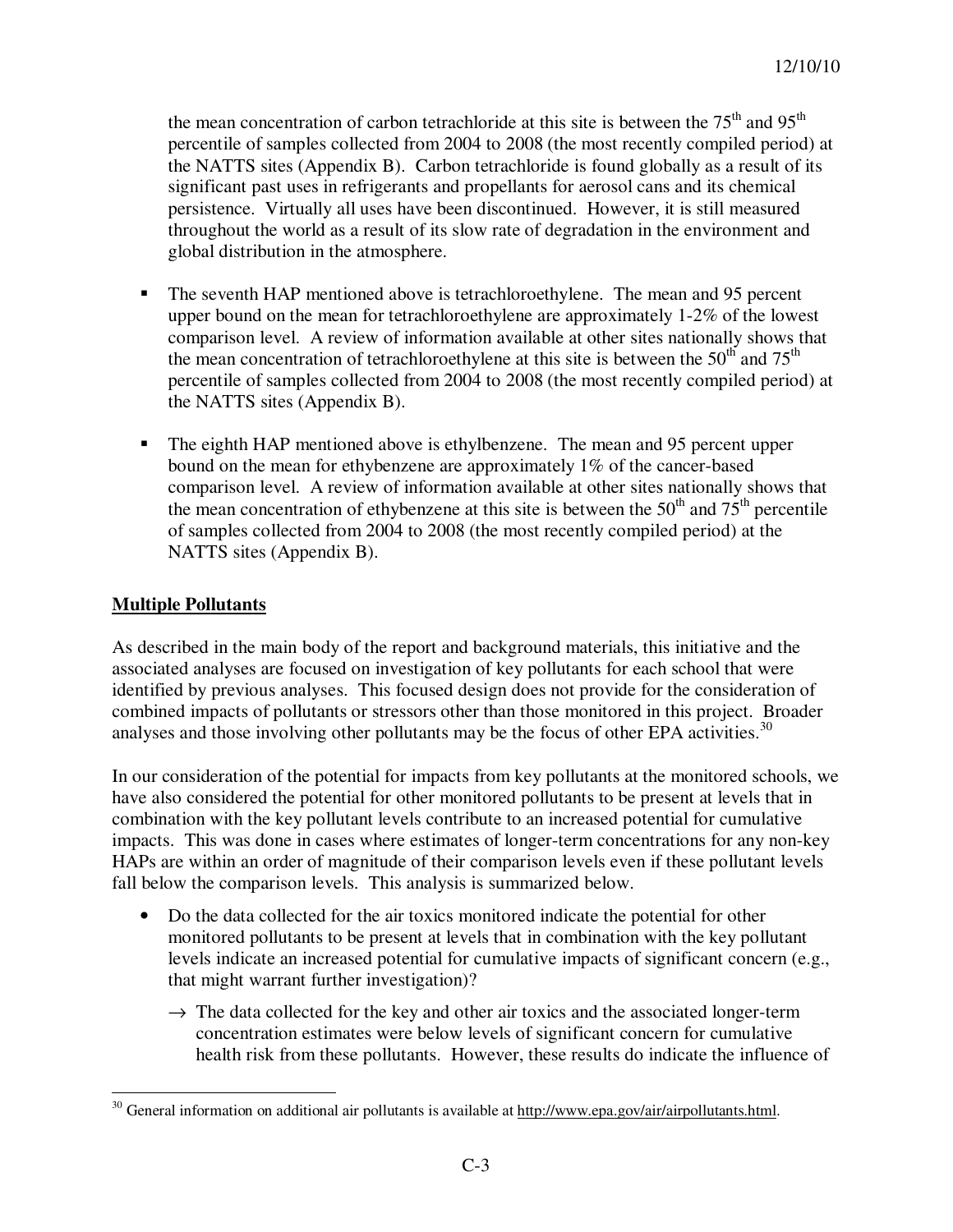multiple pollutants (such as formaldehyde, benzene, 1,3-butadiene, and acetaldehyde) that may occur in the air at this school as a result of different sources, including cars and trucks and the exhaust of other gasoline-powered engines. Because these types of sources are found almost everywhere where there are people, these pollutants are commonly elevated in urban areas across the country, and they are a focus of EPA actions nationwide.

 In addition to the key pollutants of acetaldehyde and manganese, the only other HAPs monitored whose longer-term concentration estimates are more than ten percent of their lowest comparison levels are chromium, formaldehyde, and benzene. The lowest comparison levels for chromium (conservatively based on the most toxic form of chromium, hexavalent  $\alpha$ chromium), $^{31}$  formaldehyde, and benzene are based on carcinogenic risk. When aggregated as a group, they comprise less than 100% of their cancerbased comparison levels. Additionally, hexavalent chromium is commonly a small fraction of the total chromium  $(PM_{10})$  reported, indicating that based on the toxic form, the aggregate would be still lower. Finally, the comparison level for manganese and for acetaldehyde are based on non-carcinogenic effects to different systems (nervous system and respiratory, respectively). Taken together, these considerations reduce concerns for cumulative health risk from these pollutants.

 $\overline{a}$ 

<sup>&</sup>lt;sup>31</sup> The noncancer-based comparison level for chromium is much higher than the cancer-based level and is based on risk of other effects posed to the respiratory system by hexavalent chromium in particulate form.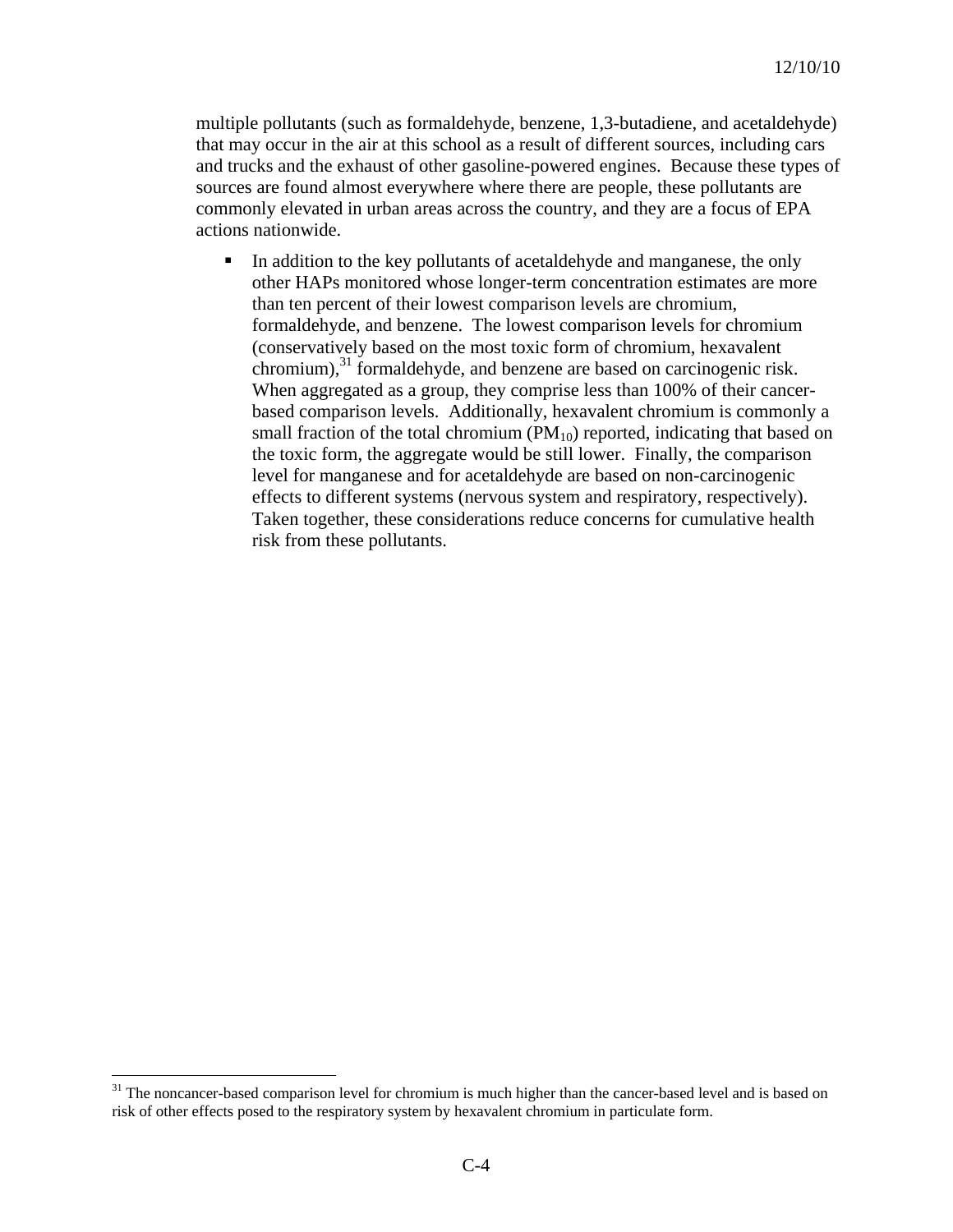# **Table C-1. St. Helen's Elementary School - Other Monitored Pollutant Analysis.**

|                        |                        |                                   | 95% Confidence                                                         |                           | <b>Long-term Comparison Level</b> <sup>b</sup> |  |  |
|------------------------|------------------------|-----------------------------------|------------------------------------------------------------------------|---------------------------|------------------------------------------------|--|--|
|                        |                        | <b>Mean of</b>                    | Interval on the                                                        |                           |                                                |  |  |
| Parameter              |                        | Units   Measurements <sup>a</sup> | Mean                                                                   | Cancer-Based <sup>c</sup> | Noncancer-Based <sup>d</sup>                   |  |  |
|                        |                        |                                   | Non-Key HAPs with mean greater than 10% of the lowest comparison level |                           |                                                |  |  |
| Formaldehyde           | $\mu$ g/m <sup>3</sup> | 1.61                              | 2.17<br>$1.05 -$                                                       | 8                         | 9.8                                            |  |  |
| Chromium $(PM_{10})$   | ng/m <sup>3</sup>      | 1.78                              | $1.43 -$<br>2.14                                                       | 8.3e                      | 100 <sup>e</sup>                               |  |  |
|                        |                        |                                   | Non-Key HAPs with mean lower than 10% of the lowest comparison level   |                           |                                                |  |  |
| Benzene                | $\mu$ g/m <sup>3</sup> | 1.02                              | $0.72 - 1.32$                                                          | 13                        | 30                                             |  |  |
| Arsenic $(PM_{10})$    | ng/m <sup>3</sup>      | 0.98                              | $0.54 -$<br>1.42                                                       | 23                        | 15                                             |  |  |
| Butadiene, 1,3-        | $\mu$ g/m <sup>3</sup> | 0.12                              | $0.07 -$<br>0.17                                                       | 3.3                       | $\overline{2}$                                 |  |  |
| Carbon Tetrachloride   | $\mu$ g/m <sup>3</sup> | 0.63                              | $0.58 -$<br>0.69                                                       | 17                        | 100                                            |  |  |
| Propionaldehyde        | $\mu$ g/m <sup>3</sup> | 0.17                              | 0.24<br>$0.11 -$                                                       | NA                        | 8                                              |  |  |
| Chloromethane          | $\mu$ g/m <sup>3</sup> | 1.12                              | 1.23<br>$1.00 -$                                                       | NA                        | 90                                             |  |  |
| Cadmium $(PM_{10})$    | ng/m <sup>3</sup>      | 0.11                              | $0.03 -$<br>0.19                                                       | 56                        | 10                                             |  |  |
| Cobalt $(PM_{10})$     | $ng/m^3$               | 1.08                              | $0.15 -$<br>2.00                                                       | $\rm NA$                  | 100                                            |  |  |
| Tetrachloroethylene    | $\mu$ g/m <sup>3</sup> | 0.17                              | $0.09 -$<br>0.26                                                       | 17                        | 270                                            |  |  |
| Xylene, m/p-           | $\mu$ g/m <sup>3</sup> | 0.96                              | $0.50 -$<br>1.42                                                       | NA                        | 100                                            |  |  |
| Ethylbenzene           | $\mu$ g/m <sup>3</sup> | 0.34                              | $0.20 -$<br>0.48                                                       | 40                        | 1,000                                          |  |  |
| <b>Bromomethane</b>    | $\mu$ g/m <sup>3</sup> | 0.04                              | $0.03 -$<br>0.04                                                       | <b>NA</b>                 | 5                                              |  |  |
| Acetonitrile           | $\mu$ g/m <sup>3</sup> | 0.39                              | $0.27 -$<br>0.52                                                       | <b>NA</b>                 | 60                                             |  |  |
| Xylene, o-             | $\mu$ g/m <sup>3</sup> | 0.36                              | $0.20 -$<br>0.52                                                       | NA                        | 100                                            |  |  |
| Antimony $(PM_{10})$   | $ng/m^3$               | 0.45                              | 0.67<br>$0.22 -$                                                       | NA                        | 200                                            |  |  |
| Dichloromethane        | $\mu$ g/m <sup>3</sup> | 0.43                              | $0.31 -$<br>0.54                                                       | 210                       | 1,000                                          |  |  |
| Chloroform             | $\mu$ g/m <sup>3</sup> | 0.12                              | $0.08 -$<br>0.17                                                       | <b>NA</b>                 | 98                                             |  |  |
| Toluene                | $\mu$ g/m <sup>3</sup> | 2.41                              | 3.38<br>$1.44 -$                                                       | NA                        | 5,000                                          |  |  |
| Methyl isobutyl ketone | $\mu$ g/m <sup>3</sup> | 0.30                              | 0.46<br>$0.14 -$                                                       | NA                        | 3,000                                          |  |  |
| Styrene                | $\mu$ g/m <sup>3</sup> | 0.08                              | $0.05 -$<br>0.11                                                       | NA                        | 1,000                                          |  |  |
| Carbon Disulfide       | $\mu$ g/m <sup>3</sup> | 0.05                              | 0.06<br>$0.04 -$                                                       | NA                        | 700                                            |  |  |
| Methyl Chloroform      | $\mu$ g/m <sup>3</sup> | 0.07                              | $0.06 - 0.09$                                                          | NA                        | 5,000                                          |  |  |
| Selenium $(PM_{10})$   | ng/m <sup>3</sup>      | 0.27                              | $0.12 - 0.41$                                                          | NA                        | 20,000                                         |  |  |
| Dichlorobenzene, p-    | $\mu$ g/m <sup>3</sup> | $0.02 \frac{1}{r}$                | $0.03$ <sup>f</sup><br>$0.01 -$                                        | 9.1                       | 800                                            |  |  |
| Chloroethane           | $\mu$ g/m <sup>3</sup> | $0.03$ <sup>g</sup>               | 0.08 <sup>g</sup><br>$0.00\,$                                          | NA                        | 10,000                                         |  |  |
|                        |                        |                                   | Non-Key HAPs with more than 50% ND results                             |                           |                                                |  |  |
| Acrylonitrile          | $\mu$ g/m <sup>3</sup> |                                   | 89% of results were $NDh$                                              | 1.5                       | $\overline{2}$                                 |  |  |
| Vinyl chloride         | $\mu$ g/m <sup>3</sup> |                                   | 78% of results were $NDi$                                              | 11                        | 100                                            |  |  |
| Trichloroethylene      | $\mu$ g/m <sup>3</sup> |                                   | 78% of results were $ND^1$                                             | 50                        | 600                                            |  |  |
| Beryllium $(PM_{10})$  | ng/m <sup>3</sup>      |                                   | 70% of results were $ND^k$                                             | 42                        | 20                                             |  |  |
| Mercury $(PM_{10})$    | ng/m <sup>3</sup>      |                                   | 60% of results were $ND1$                                              | NA                        | 300 <sup>m</sup>                               |  |  |
|                        |                        |                                   | No other HAPs were detected in any samples                             |                           |                                                |  |  |

 $\mu$ g/m<sup>3</sup> micrograms per cubic meter

 $ng/m<sup>3</sup>$  nanograms per cubic meter

NA Not applicable

ND No detection of this chemical was registered by the laboratory analytical equipment.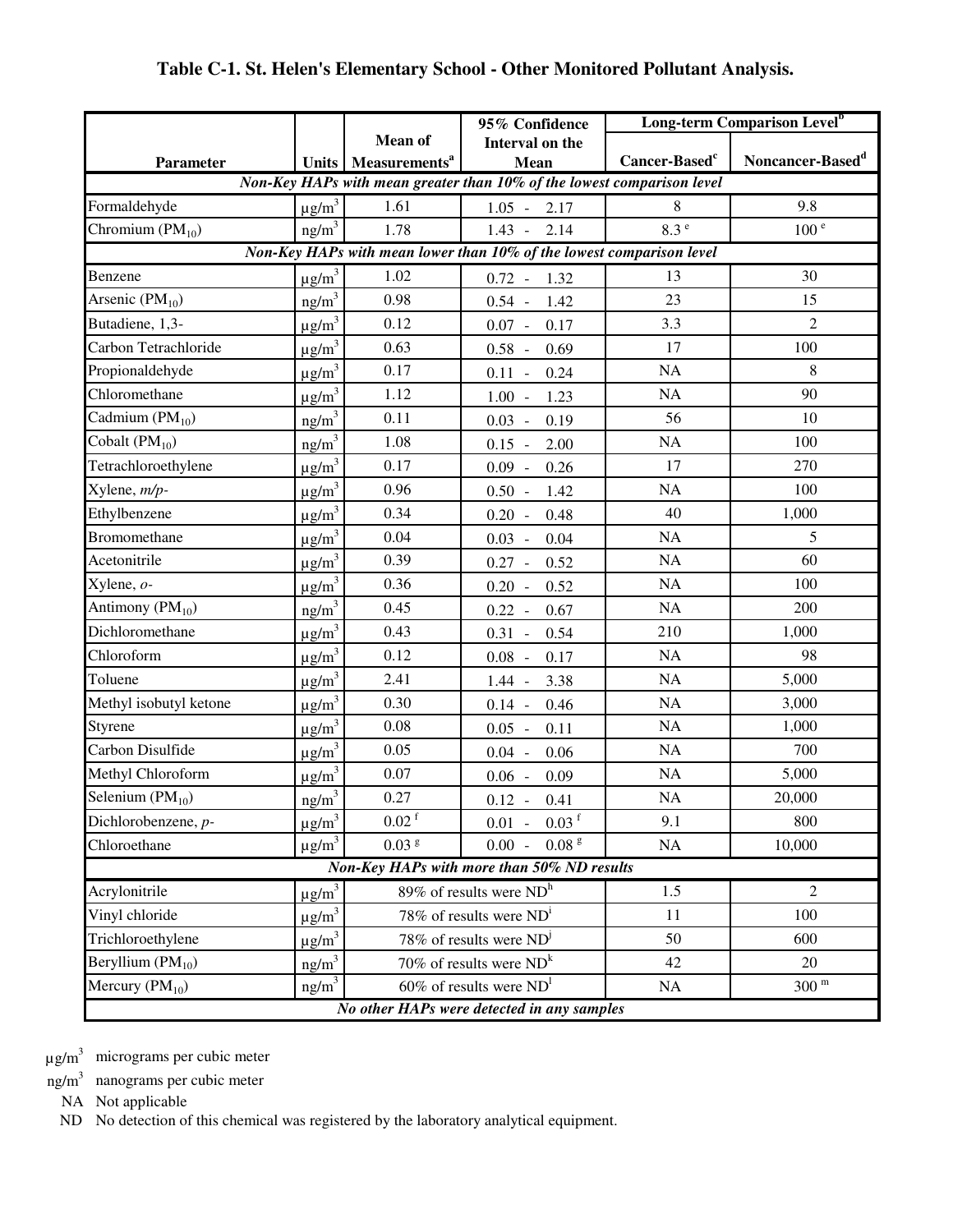#### **Table C-1. St. Helen's Elementary School - Other Monitored Pollutant Analysis.**

- <sup>a</sup> Mean of measurements is the average of all sample results which include actual measured values. If no chemical was registered, then a value of zero is used when calculating the mean
- <sup>b</sup> Details regarding these values are in the technical report, Schools Air Toxics Monitoring Activity (2009) Uses of Health Effects Information.
- $\epsilon$  Air toxics for which the upper 95% confidence limit on the mean concentration is above this cancer-based comparison level will be fully discussed in the text and may be considered a priority for potential follow-up activities, if indicated in light of the full set of information available for the site. Findings of the upper  $95\%$  confidence limit below  $1\%$  of the comparison level (i.e., where the upper  $95\%$  confidence limit is below the corresponding 1-in-1-million cancer risk based concentration) are generally considered a low priority for follow-up activity. Situations where the summary statistics for a pollutant are below this comparison level but above 1% of this level are fully discussed in the text of the report.
- <sup>d</sup> Air toxics for which the upper 95% confidence limit on the mean concentration are near or below the noncancer-based comparison level are generally of low concern and will generally be considered a low priority for follow-up activity. Pollutants for which the 95% confidence limits extend appreciably above the noncancer-based comparison level are fully discussed in the school-specific report and may be considered a priority for follow-up activity, if indicated in light of the full set of information available for the site.
- <sup>e</sup> The comparison levels are specific to hexavalent chromium (recognized as the most toxic form) which is a fraction of the total chromium reported.
- <sup>f</sup> p-Dichlorobenzene was detected in 6 of 9 samples, ranging from 0.02 to 0.04  $\mu$ g/m<sup>3</sup>. The MDL is 0.024  $\mu$ g/m<sup>3</sup>.
- <sup>g</sup> Choroethane was detected in 6 of 9 samples, ranging from 0.02 to 0.18  $\mu$ g/m<sup>3</sup>. The MDL is 0.005  $\mu$ g/m<sup>3</sup>.
- <sup>h</sup> Acrylonitrile was detected in only 1 of 9 samples, a value of 0.02  $\mu$ g/m<sup>3</sup>. The MDL is 0.032  $\mu$ g/m<sup>3</sup>.
- <sup>i</sup> Vinyl chloride was detected in only 2 of 9 samples, ranging from 0.008 to 0.026  $\mu$ g/m<sup>3</sup>. The MDL is 0.005  $\mu$ g/m<sup>3</sup>.
- <sup>j</sup> Trichloroethylene was detected in only 2 of 9 samples, ranging from 0.05 to 0.091  $\mu$ g/m<sup>3</sup>. The MDL is 0.011  $\mu$ g/m<sup>3</sup>.
- <sup>k</sup> Beryllium (PM<sub>10</sub>) was detected in only 3 of 10 samples, ranging from 0.002 to 0.04 ng/m<sup>3</sup>. The MDL is 0.03 ng/m<sup>3</sup>.
- <sup>1</sup> Mercury (PM<sub>10</sub>) was detected in only 4 of 10 samples, ranging from 0.004 to 0.06 ng/m<sup>3</sup>. The MDL is 1.1 ng/m<sup>3</sup>.
- $<sup>m</sup>$  The comparison level is specific to elemental mercury, which is more readily and completely absorbed into the body than mercury</sup> conveyed on particles (e.g., divalent species).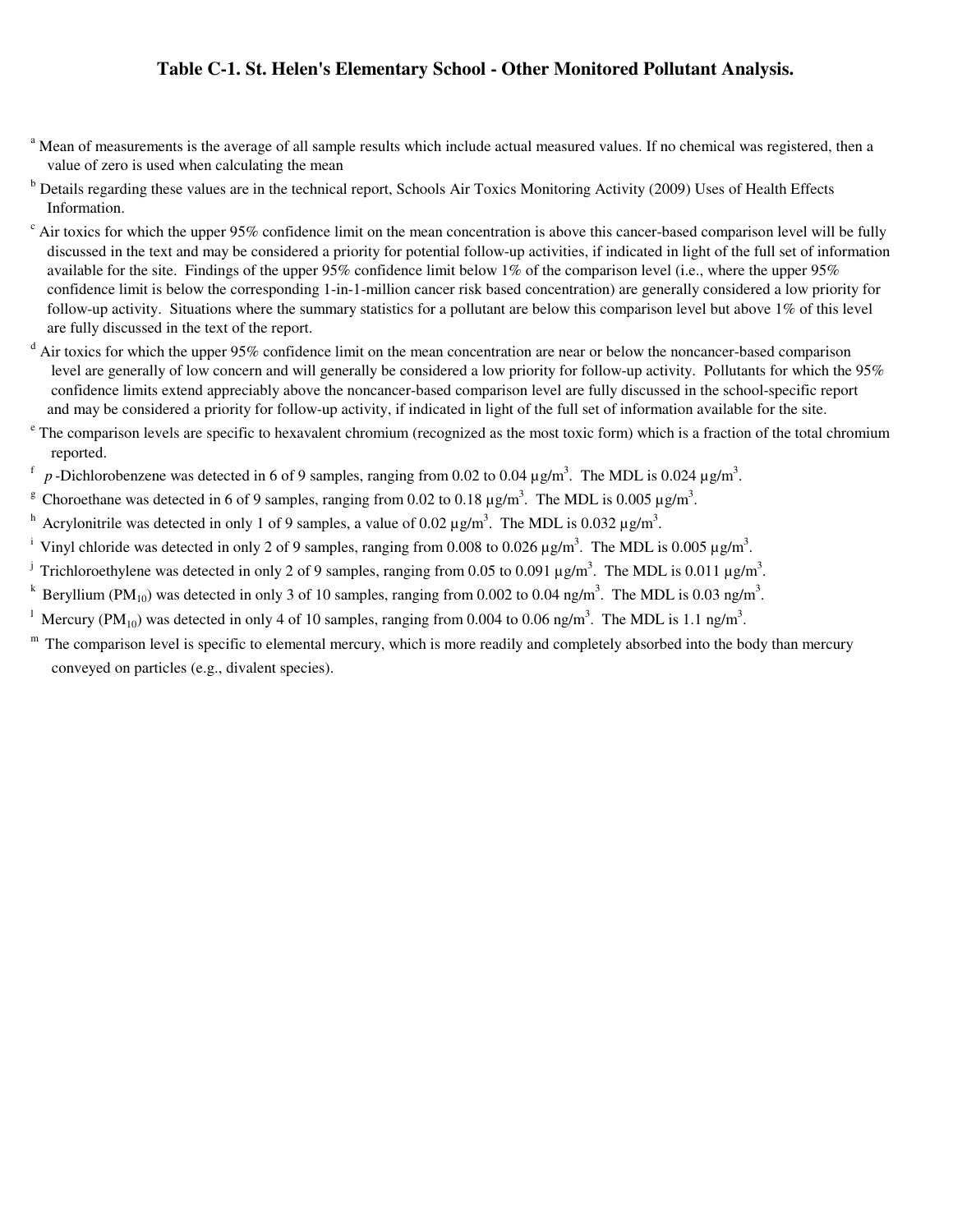| <b>Parameter</b>       | <b>Units</b>           | 8/23/2009                                     | 8/29/2009                | 9/4/2009                                                | 9/10/2009                   | 9/16/2009                                     | 9/22/2009                                     | 9/28/2009 | 10/6/2009                | 10/10/2009 | 10/16/2009                                                               | 10/22/2009         | 10/28/2009                                    | 11/3/2009                | 11/9/2009      | 11/15/2009 | <b>Sample</b><br><b>Screening</b><br><b>Level</b> <sup>a</sup> |
|------------------------|------------------------|-----------------------------------------------|--------------------------|---------------------------------------------------------|-----------------------------|-----------------------------------------------|-----------------------------------------------|-----------|--------------------------|------------|--------------------------------------------------------------------------|--------------------|-----------------------------------------------|--------------------------|----------------|------------|----------------------------------------------------------------|
| Acetaldehyde           | $\mu$ g/m <sup>3</sup> | 0.869                                         | 0.716                    | 1.53                                                    | $\rightarrow$               | 1.15                                          | 5.79                                          | 1.58      | 1.39                     | 1.32       | 2.69                                                                     | 1.03               | 1.18                                          | 1.44                     | 0.784          | 0.717      | 90                                                             |
| Manganese $(PM_{10})$  | $ng/m^2$               | 2.46                                          | 1.4                      | μ.                                                      | 2.38                        | 6.38                                          | 14.7                                          | 7.19      | $\perp$                  | 5.22       | 5.57                                                                     | 3.25               | цц                                            | 44                       | 44             | 1.77       | 500                                                            |
| Nickel $(PM_{10})$     | ng/m <sup>3</sup>      | 0.006                                         | 0.65                     | μL,                                                     | 0.35                        | 1.03                                          | 2.99                                          | 1.18      | $\perp$                  | 0.30       | 6.15                                                                     | 0.53               | 44                                            | $-$                      |                | 0.10       | 200                                                            |
| Chromium $(PM_{10})$   | ng/m <sup>3</sup>      | 1.85                                          | 1.31                     | $\overline{a}$                                          | 2.39                        | 1.88                                          | 2.33                                          | 1.70      | $\overline{a}$           | 2.54       | 1.39                                                                     | 1.23               | $\overline{a}$                                | $\overline{a}$           | $-$            | 1.22       | $580$ $^{\rm b}$                                               |
| Formaldehyde           | $\mu$ g/m <sup>3</sup> | 1.4                                           | 1.27                     | 1.71                                                    | $\sim$ $-$                  | 1.22                                          | 4.87                                          | 1.56      | 1.46                     | 1.70       | 1.68                                                                     | 0.991              | 1.40                                          | 1.57                     | 0.929          | 0.864      | 50                                                             |
| Benzene                | $\mu$ g/m <sup>3</sup> |                                               | --                       | $\overline{\phantom{a}}$                                | $\overline{a}$              | $\overline{a}$                                |                                               | 0.786     | 0.927                    | 1.46       | 0.905                                                                    | 1.28               | 1.49                                          | 1.39                     | 0.543          | 0.403      | 30                                                             |
| Arsenic $(PM_{10})$    | ng/m <sup>3</sup>      | 0.28                                          | 0.59                     | $\overline{\phantom{a}}$                                | 0.21                        | 0.74                                          | 1.09                                          | 0.63      | $\overline{\phantom{a}}$ | 1.21       | 2.18                                                                     | 1.20               | $\overline{a}$                                | $\overline{a}$           | $\overline{a}$ | 1.69       | 150                                                            |
| Butadiene, 1,3-        | $\mu$ g/m <sup>3</sup> |                                               | $\overline{\phantom{a}}$ | $\overline{\phantom{a}}$                                | $\overline{a}$              | $\overline{a}$                                |                                               | 0.077     | 0.12                     | 0.19       | 0.11                                                                     | 0.19               | 0.20                                          | 0.16                     | 0.066          | <b>ND</b>  | 20                                                             |
| Carbon Tetrachloride   | $\mu$ g/m <sup>3</sup> |                                               | $\overline{\phantom{a}}$ | $\overline{\phantom{a}}$                                | $-$                         | --                                            |                                               | 0.781     | 0.692                    | 0.61       | 0.667                                                                    | 0.61               | 0.636                                         | 0.59                     | 0.52           | 0.59       | 200                                                            |
| Propionaldehyde        | $\mu$ g/m <sup>3</sup> | 0.14                                          | 0.12                     | 0.20                                                    | $-$                         | 0.14                                          | 0.525                                         | 0.19      | 0.14                     | 0.18       | 0.23                                                                     | 0.097              | 0.14                                          | 0.18                     | 0.100          | 0.064      | 80                                                             |
| Chloromethane          | $\mu$ g/m <sup>3</sup> | $\overline{a}$                                | --                       | $-$                                                     | $-$                         | $-$                                           | $\overline{a}$                                | 1.20      | 1.01                     | 1.21       | 0.835                                                                    | 1.26               | 1.34                                          | 1.04                     | 0.996          | 1.16       | 1,000                                                          |
| Cadmium $(PM_{10})$    | ng/m <sup>3</sup>      | 0.03                                          | 0.05                     | $\overline{\phantom{a}}$                                | 0.02                        | 0.08                                          | 0.07                                          | 0.07      | $\overline{\phantom{a}}$ | 0.07       | 0.38                                                                     | 0.12               | $\mathord{\hspace{1pt}\text{--}\hspace{1pt}}$ | $\overline{a}$           | $\overline{a}$ | 0.22       | 30                                                             |
| Cobalt $(PM_{10})$     | $ng/m^3$               | <b>ND</b>                                     | 0.03                     | $\overline{\phantom{a}}$                                | 0.05                        | 1.42                                          | 0.41                                          | 0.28      | $\overline{\phantom{a}}$ | 3.32       | 3.21                                                                     | 1.87               | ÷-                                            | $\overline{a}$           | $\overline{a}$ | 0.17       | 100                                                            |
| Tetrachloroethylene    | $\mu$ g/m <sup>3</sup> | $\overline{\phantom{a}}$                      | $\overline{\phantom{a}}$ | $\overline{\phantom{a}}$                                | $\mathcal{L}_{\mathcal{F}}$ | $\mathord{\hspace{1pt}\text{--}\hspace{1pt}}$ | $\mathord{\hspace{1pt}\text{--}\hspace{1pt}}$ | 0.43      | 0.16                     | 0.24       | 0.16                                                                     | 0.13               | 0.16                                          | 0.14                     | 0.14           | <b>ND</b>  | 1,400                                                          |
| Xylene, m/p-           | $\mu$ g/m <sup>3</sup> | $-$                                           | $-$                      | $\overline{\phantom{a}}$                                | $- -$                       | $\mathord{\hspace{1pt}\text{--}\hspace{1pt}}$ | $ -$                                          | 0.98      | 0.77                     | 1.82       | 0.65                                                                     | 2.03               | 1.02                                          | 0.87                     | 0.32           | 0.20       | 3,000                                                          |
| Ethylbenzene           | $\mu$ g/m <sup>3</sup> | $\overline{\phantom{a}}$                      | $\overline{\phantom{a}}$ | $\mathord{\hspace{1pt}\text{--}\hspace{1pt}}$           | $\mathcal{L}_{\mathcal{F}}$ | $\mathord{\hspace{1pt}\text{--}\hspace{1pt}}$ | $\mathord{\hspace{1pt}\text{--}\hspace{1pt}}$ | 0.33      | 0.26                     | 0.595      | 0.27                                                                     | 0.682              | 0.34                                          | 0.35                     | 0.15           | 0.100      | 40,000                                                         |
| <b>Bromomethane</b>    | $\mu$ g/m <sup>3</sup> |                                               | --                       | $\mathord{\hspace{1pt}\text{--}\hspace{1pt}}$           | $\qquad \qquad -$           | $\mathrel{{-}\mathrel{{-}}\mathrel{{-}}}$     |                                               | 0.039     | 0.041                    | 0.03       | 0.039                                                                    | 0.03               | 0.039                                         | 0.043                    | 0.043          | 0.03       | 200                                                            |
| Acetonitrile           | $\mu$ g/m <sup>3</sup> | $-$                                           | $-$                      | $-$                                                     | $-$                         | $-$                                           | $\overline{a}$                                | 0.497     | 0.366                    | 0.321      | 0.212                                                                    | 0.702              | 0.549                                         | 0.390                    | 0.13           | 0.386      | 600                                                            |
| Xylene, o-             | $\mu$ g/m <sup>3</sup> |                                               | $\overline{\phantom{a}}$ | $\overline{a}$                                          | $-$                         | $\overline{a}$                                | $\overline{\phantom{a}}$                      | 0.37      | 0.30                     | 0.647      | 0.28                                                                     | 0.730              | 0.37                                          | 0.32                     | 0.14           | 0.087      | 9,000                                                          |
| Antimony ( $PM_{10}$ ) | ng/m <sup>3</sup>      | 0.11                                          | 0.11                     | $\overline{\phantom{a}}$                                | 0.28                        | 0.42                                          | 1.17                                          | 0.42      | $\overline{a}$           | 0.45       | 0.79                                                                     | 0.39               | Ξ.                                            | $\overline{a}$           | $-$            | 0.31       | 2,000                                                          |
| Dichloromethane        | $\mu$ g/m <sup>3</sup> |                                               | $\overline{\phantom{a}}$ | $\overline{\phantom{a}}$                                | $\overline{a}$              | $\overline{\phantom{a}}$                      |                                               | 0.448     | 0.445                    | 0.521      | 0.553                                                                    | 0.584              | 0.563                                         | 0.32                     | 0.22           | 0.19       | 2,000                                                          |
| Chloroform             | $\mu$ g/m <sup>3</sup> | --                                            | $-$                      | $-$                                                     | $-$                         | $-$                                           |                                               | 0.20      | 0.20                     | 0.14       | 0.15                                                                     | 0.11               | 0.098                                         | 0.14                     | 0.083          | 0.005      | 500                                                            |
| Toluene                | $\mu$ g/m <sup>3</sup> | $-$                                           | $\overline{\phantom{a}}$ | $\mathord{\hspace{1pt}\text{--}\hspace{1pt}}$           | $\overline{\phantom{a}}$    | $\mathord{\hspace{1pt}\text{--}\hspace{1pt}}$ | $-$                                           | 2.45      | 1.92                     | 5.05       | 1.81                                                                     | 3.52               | 2.50                                          | 2.51                     | 1.26           | 0.645      | 4,000                                                          |
| Methyl isobutyl ketone | $\mu$ g/m <sup>3</sup> | $-$                                           | $- -$                    | $\overline{a}$                                          | $-$                         | $\overline{a}$                                | $-$                                           | 0.459     | 0.39                     | 0.27       | 0.094                                                                    | 0.668              | 0.39                                          | 0.10                     | 0.30           | ND         | 30,000                                                         |
| Styrene                | $\mu$ g/m <sup>3</sup> | $\overline{a}$                                | $\overline{a}$           | $\overline{\phantom{a}}$                                | $\overline{\phantom{a}}$    | $\overline{a}$                                | $\overline{a}$                                |           | $0.043$ 0.055            | 0.12       | 0.090                                                                    | 0.13               | 0.090                                         | 0.11                     | 0.060          | <b>ND</b>  | 9,000                                                          |
| Carbon Disulfide       | $\mu$ g/m <sup>3</sup> | $-$                                           | $\overline{a}$           | $\mathord{\hspace{1pt}\text{--}\hspace{1pt}}$           | $- -$                       | $\mathord{\hspace{1pt}\text{--}\hspace{1pt}}$ | $ -$                                          |           | 0.034 0.056              | 0.02       |                                                                          | $0.072 \mid 0.062$ | 0.056 0.037                                   |                          | 0.041          | 0.069      | 7,000                                                          |
| Methyl Chloroform      | $\mu$ g/m <sup>3</sup> |                                               | --                       | --                                                      | --                          | $-$                                           |                                               |           | $0.082 \mid 0.076 \mid$  |            | $0.11 \mid 0.076 \mid 0.060 \mid 0.060 \mid 0.055 \mid 0.055 \mid 0.071$ |                    |                                               |                          |                |            | 10,000                                                         |
| Selenium $(PM_{10})$   | ng/m <sup>3</sup>      | 0.16                                          | 0.22                     | $\overline{\phantom{a}}$                                | 0.10                        | 0.59                                          | 0.24                                          | 0.65      | $\overline{\phantom{a}}$ | 0.15       | 0.33                                                                     | ND                 | $-$                                           | $\overline{\phantom{a}}$ | $-$            | 0.21       | 20,000                                                         |
| Dichlorobenzene, p-    | $\mu$ g/m <sup>3</sup> | $- -$                                         | $\overline{\phantom{a}}$ | $-\, -$                                                 | $- -$                       | $\qquad \qquad -$                             | $\overline{\phantom{a}}$                      | 0.04      | 0.03                     | 0.03       | $\rm ND$                                                                 | ND                 | 0.02                                          | 0.03                     | 0.02           | <b>ND</b>  | 10,000                                                         |
| Chloroethane           | $\mu$ g/m <sup>3</sup> |                                               | $- -$                    | $\mathord{\hspace{1pt}\text{--}\hspace{1pt}}$           | $\qquad \qquad -$           | $\overline{\phantom{a}}$                      | $- -$                                         | <b>ND</b> | 0.02                     | $\rm ND$   | 0.045                                                                    | 0.02               | 0.02                                          | <b>ND</b>                | 0.18           | 0.026      | 40,000                                                         |
| Acrylonitrile          | $\mu$ g/m <sup>3</sup> | $\mathord{\hspace{1pt}\text{--}\hspace{1pt}}$ | $--$                     | $\hspace{0.05cm} \hspace{0.02cm} \hspace{0.02cm} \dots$ | $- -$                       | $- \, -$                                      | $-\!$                                         | 0.02      | ${\rm ND}$               | <b>ND</b>  | $\rm ND$                                                                 | $\rm ND$           | ${\rm ND}$                                    | <b>ND</b>                | <b>ND</b>      | ND         | 200                                                            |
| Vinyl chloride         | $\mu$ g/m <sup>3</sup> |                                               |                          |                                                         |                             | $\overline{a}$                                |                                               | ND        | $\rm ND$                 | $\rm ND$   | $\rm ND$                                                                 | $0.008\,$          | <b>ND</b>                                     | $\rm ND$                 | $\rm ND$       | 0.026      | 1,000                                                          |

**Appendix D. St. Helen's Elementary School Pollutant Concentrations.**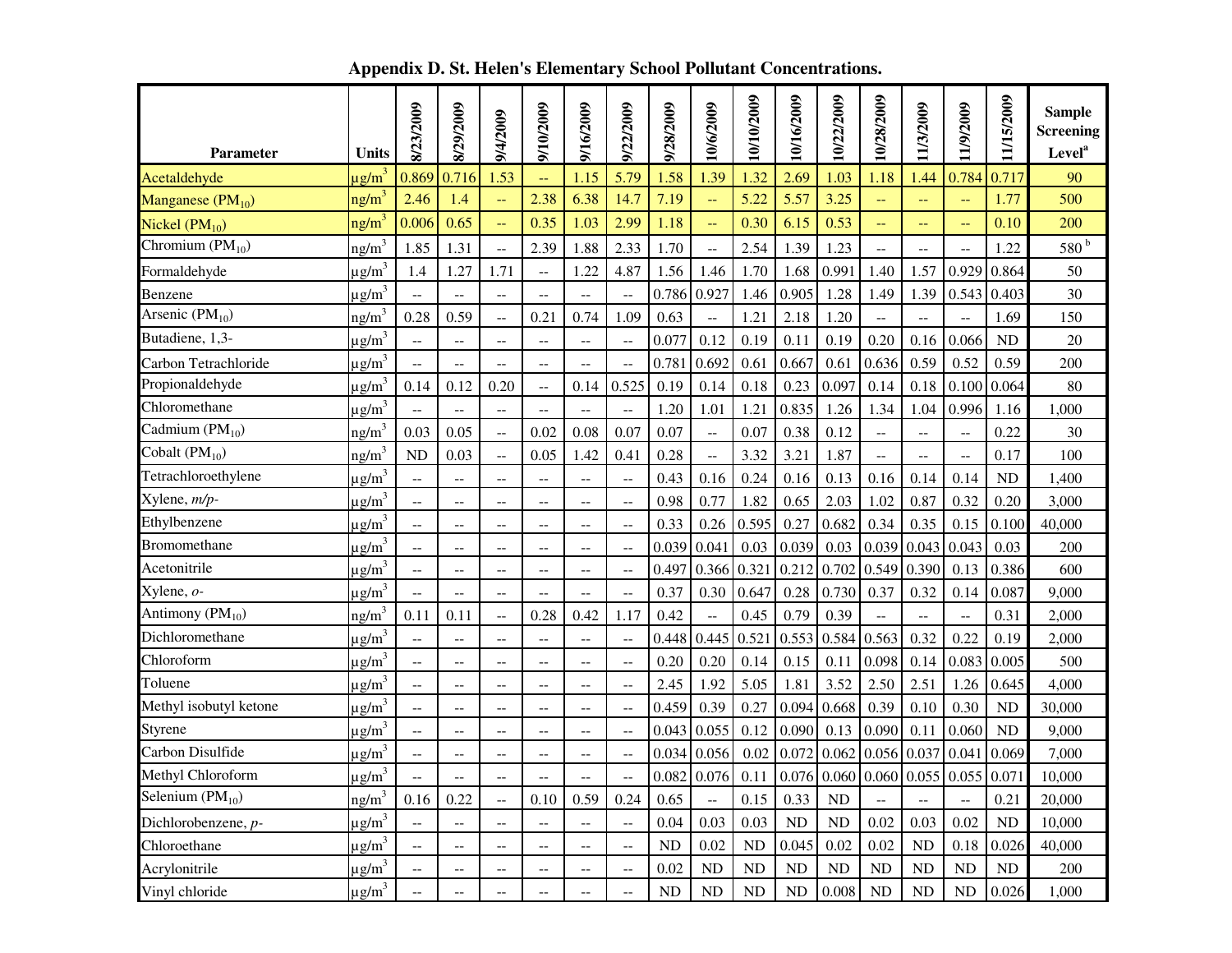| <b>Parameter</b>              | <b>Units</b>           | 8/23/2009         | 8/29/2009 | 9/4/2009                 | 9/10/2009                | 9/16/2009                | 9/22/2009                | 9/28/2009 | 10/6/2009      | 10/10/2009 | 10/16/2009 | 10/22/2009 | 10/28/2009 | 11/3/2009 | 11/9/2009      | 5/2009<br>$\Xi$ | <b>Sample</b><br><b>Screening</b><br>Level <sup>a</sup> |
|-------------------------------|------------------------|-------------------|-----------|--------------------------|--------------------------|--------------------------|--------------------------|-----------|----------------|------------|------------|------------|------------|-----------|----------------|-----------------|---------------------------------------------------------|
| Trichloroethylene             | $\mu$ g/m <sup>3</sup> | $- -$             | $-$       | $- -$                    | $- -$                    | $\overline{a}$           | $\overline{\phantom{a}}$ | 0.05      | 0.091          | <b>ND</b>  | <b>ND</b>  | ND         | <b>ND</b>  | <b>ND</b> | ND             | <b>ND</b>       | 10,000                                                  |
| Beryllium $(PM_{10})$         | $ng/m^3$               | <b>ND</b>         | 0.002     | $-$                      | <b>ND</b>                | 0.008                    | <b>ND</b>                | <b>ND</b> | $\overline{a}$ | <b>ND</b>  | <b>ND</b>  | 0.04       | $-$        | $-$       | $-$            | <b>ND</b>       | 20                                                      |
| Mercury $(PM_{10})$           | ng/m <sup>3</sup>      | <b>ND</b>         | <b>ND</b> | --                       | <b>ND</b>                | ND                       | <b>ND</b>                | <b>ND</b> | $\overline{a}$ | 0.06       | 0.004      | 0.05       | $-$        | $-$       | $\overline{a}$ | 0.01            | $3,000^{\circ}$                                         |
| Benzyl Chloride               | $\mu$ g/m <sup>3</sup> | $\qquad \qquad -$ | $- -$     | $-$                      | $- -$                    | $-$                      | $\overline{\phantom{a}}$ | <b>ND</b> | <b>ND</b>      | <b>ND</b>  | <b>ND</b>  | <b>ND</b>  | <b>ND</b>  | <b>ND</b> | <b>ND</b>      | <b>ND</b>       | 140                                                     |
| <b>Bromoform</b>              | $\mu$ g/m <sup>3</sup> | $\overline{a}$    | $- -$     | $\overline{a}$           | $\overline{\phantom{a}}$ | $\overline{a}$           | $\overline{\phantom{a}}$ | <b>ND</b> | <b>ND</b>      | ND         | <b>ND</b>  | ND         | ND         | <b>ND</b> | <b>ND</b>      | ND              | 6,400                                                   |
| Chlorobenzene                 | $\mu$ g/m <sup>3</sup> | $\overline{a}$    | $- -$     | $-$                      | $\overline{\phantom{a}}$ | $-$                      | $\overline{\phantom{a}}$ | <b>ND</b> | <b>ND</b>      | <b>ND</b>  | <b>ND</b>  | ND         | ND         | <b>ND</b> | ND             | <b>ND</b>       | 10,000                                                  |
| Chloroprene                   | $\mu$ g/m <sup>3</sup> | $- -$             | $-$       | $\overline{a}$           | $\overline{\phantom{m}}$ | $-$                      | $- -$                    | <b>ND</b> | <b>ND</b>      | <b>ND</b>  | <b>ND</b>  | ND         | <b>ND</b>  | <b>ND</b> | ND             | <b>ND</b>       | 70                                                      |
| Ethylene dibromide            | $\mu$ g/m <sup>3</sup> | $- -$             | $- -$     | $\overline{\phantom{a}}$ | $--$                     | $\overline{\phantom{a}}$ | $\overline{\phantom{a}}$ | <b>ND</b> | <b>ND</b>      | <b>ND</b>  | <b>ND</b>  | ND         | <b>ND</b>  | <b>ND</b> | ND             | <b>ND</b>       | 12                                                      |
| Dichloroethane, 1,1-          | $\mu$ g/m <sup>3</sup> | $\overline{a}$    | $- -$     | $-$                      | $\overline{\phantom{a}}$ | $-$                      | $- -$                    | <b>ND</b> | ND             | <b>ND</b>  | <b>ND</b>  | ND         | <b>ND</b>  | <b>ND</b> | ND             | <b>ND</b>       | 4,400                                                   |
| Dichloroethylene, 1,1-        | $\mu$ g/m <sup>3</sup> | $- -$             | $- -$     | $-$                      | $\overline{\phantom{a}}$ | $\overline{\phantom{a}}$ | $\overline{\phantom{a}}$ | <b>ND</b> | ND             | <b>ND</b>  | <b>ND</b>  | ND         | <b>ND</b>  | <b>ND</b> | <b>ND</b>      | <b>ND</b>       | 80                                                      |
| Dichloropropane, 1,2-         | $\mu$ g/m <sup>3</sup> | $-$               | --        | --                       | --                       | --                       | $- -$                    | <b>ND</b> | <b>ND</b>      | <b>ND</b>  | <b>ND</b>  | <b>ND</b>  | <b>ND</b>  | <b>ND</b> | <b>ND</b>      | <b>ND</b>       | 200                                                     |
| Dichloropropylene, cis-1,3-   | $\mu$ g/m <sup>3</sup> | $-$               | --        | --                       | --                       | $-$                      |                          | <b>ND</b> | ND             | <b>ND</b>  | <b>ND</b>  | ND         | <b>ND</b>  | <b>ND</b> | <b>ND</b>      | <b>ND</b>       | 14                                                      |
| Dichloropropylene, trans-1,3- | $\mu$ g/m <sup>3</sup> | $\qquad \qquad -$ | --        | $-$                      | $\qquad \qquad -$        | $\overline{\phantom{a}}$ | $\overline{\phantom{a}}$ | <b>ND</b> | <b>ND</b>      | <b>ND</b>  | <b>ND</b>  | ND         | ND         | <b>ND</b> | ND             | <b>ND</b>       | 14                                                      |
| Ethyl Acrylate                | $\mu$ g/m <sup>3</sup> | $- -$             | $- -$     | $\overline{\phantom{a}}$ | $-$                      | $\overline{\phantom{a}}$ | $-$                      | <b>ND</b> | <b>ND</b>      | <b>ND</b>  | <b>ND</b>  | ND         | ND         | <b>ND</b> | ND             | <b>ND</b>       | 20,000                                                  |
| Ethylene dichloride           | $\mu$ g/m <sup>3</sup> | $-$               | $- -$     | $-$                      | $\qquad \qquad -$        | $-$                      | $\overline{\phantom{m}}$ | <b>ND</b> | <b>ND</b>      | <b>ND</b>  | <b>ND</b>  | <b>ND</b>  | <b>ND</b>  | <b>ND</b> | <b>ND</b>      | <b>ND</b>       | 270                                                     |
| Hexachloro-1,3-butadiene      | $\mu$ g/m <sup>3</sup> | $-$               | $- -$     | $\overline{\phantom{m}}$ | $\overline{\phantom{m}}$ | $\overline{\phantom{m}}$ | $\overline{\phantom{m}}$ | <b>ND</b> | <b>ND</b>      | <b>ND</b>  | <b>ND</b>  | <b>ND</b>  | <b>ND</b>  | <b>ND</b> | <b>ND</b>      | <b>ND</b>       | 320                                                     |
| Methyl Methacrylate           | $\mu$ g/m <sup>3</sup> | $- -$             | $- -$     | $-$                      | $\qquad \qquad -$        | $\overline{\phantom{a}}$ | $ -$                     | <b>ND</b> | <b>ND</b>      | <b>ND</b>  | <b>ND</b>  | <b>ND</b>  | <b>ND</b>  | <b>ND</b> | <b>ND</b>      | <b>ND</b>       | 7,000                                                   |
| Methyl tert-Butyl Ether       | $\mu$ g/m <sup>3</sup> | $- -$             | $- -$     | $\overline{\phantom{a}}$ | $\qquad \qquad -$        | $\overline{\phantom{a}}$ | $\mathbf{u}$             | <b>ND</b> | <b>ND</b>      | <b>ND</b>  | <b>ND</b>  | ND         | <b>ND</b>  | <b>ND</b> | ND             | <b>ND</b>       | 7,000                                                   |
| Tetrachloroethane, 1,1,2,2-   | $\mu$ g/m <sup>3</sup> | $\qquad \qquad -$ | $- -$     | $-$                      | $\qquad \qquad -$        | $\overline{\phantom{a}}$ | $ -$                     | <b>ND</b> | <b>ND</b>      | <b>ND</b>  | <b>ND</b>  | <b>ND</b>  | <b>ND</b>  | <b>ND</b> | <b>ND</b>      | <b>ND</b>       | 120                                                     |
| Trichlorobenzene, 1,2,4-      | $\mu$ g/m <sup>3</sup> | $-$               | --        | --                       | $\overline{\phantom{m}}$ | $\overline{\phantom{m}}$ | $\overline{\phantom{a}}$ | <b>ND</b> | <b>ND</b>      | <b>ND</b>  | <b>ND</b>  | <b>ND</b>  | <b>ND</b>  | <b>ND</b> | <b>ND</b>      | <b>ND</b>       | 2,000                                                   |
| Trichloroethane, 1,1,2-       | $\mu$ g/m <sup>3</sup> | --                | --        | --                       | --                       | $-$                      | $\overline{\phantom{a}}$ | <b>ND</b> | <b>ND</b>      | <b>ND</b>  | <b>ND</b>  | <b>ND</b>  | <b>ND</b>  | <b>ND</b> | ND             | <b>ND</b>       | 440                                                     |

**Appendix D. St. Helen's Elementary School Pollutant Concentrations.**

Key Pollutant

ng/m<sup>3</sup> nanograms per cubic meter

 $\mu$ g/m<sup>3</sup> micrograms per cubic meter

-- No sample was collected for this pollutant on this day or the sample was invalid.

ND No detection of this chemical was registered by the laboratory analytical equipment.

<sup>a</sup> The individual sample screening levels and their use is summarized on the web site and described in detail in Schools Air Toxics Monitoring Activity (2009), "Uses of Health Effects Information in Evaluating Sample Results", see http://www.epa.gov/schoolair/pdfs/UsesOfHealthEffectsInfoinEvalSampleResults.pdf. These screening levels are based on consideration of exposure all day, every day over a period ranging up to at least a couple of weeks, and longer for some pollutants.

<sup>b</sup> The sample screening levels are specific to hexavalent chromium (recognized as the most toxic form) which is a fraction of the total chromium reported.

 $\degree$  The sample screening level is specific to elemental mercury, which is more readily and completely absorbed into the body than mercury conveyed on particles (e.g., divalent species).